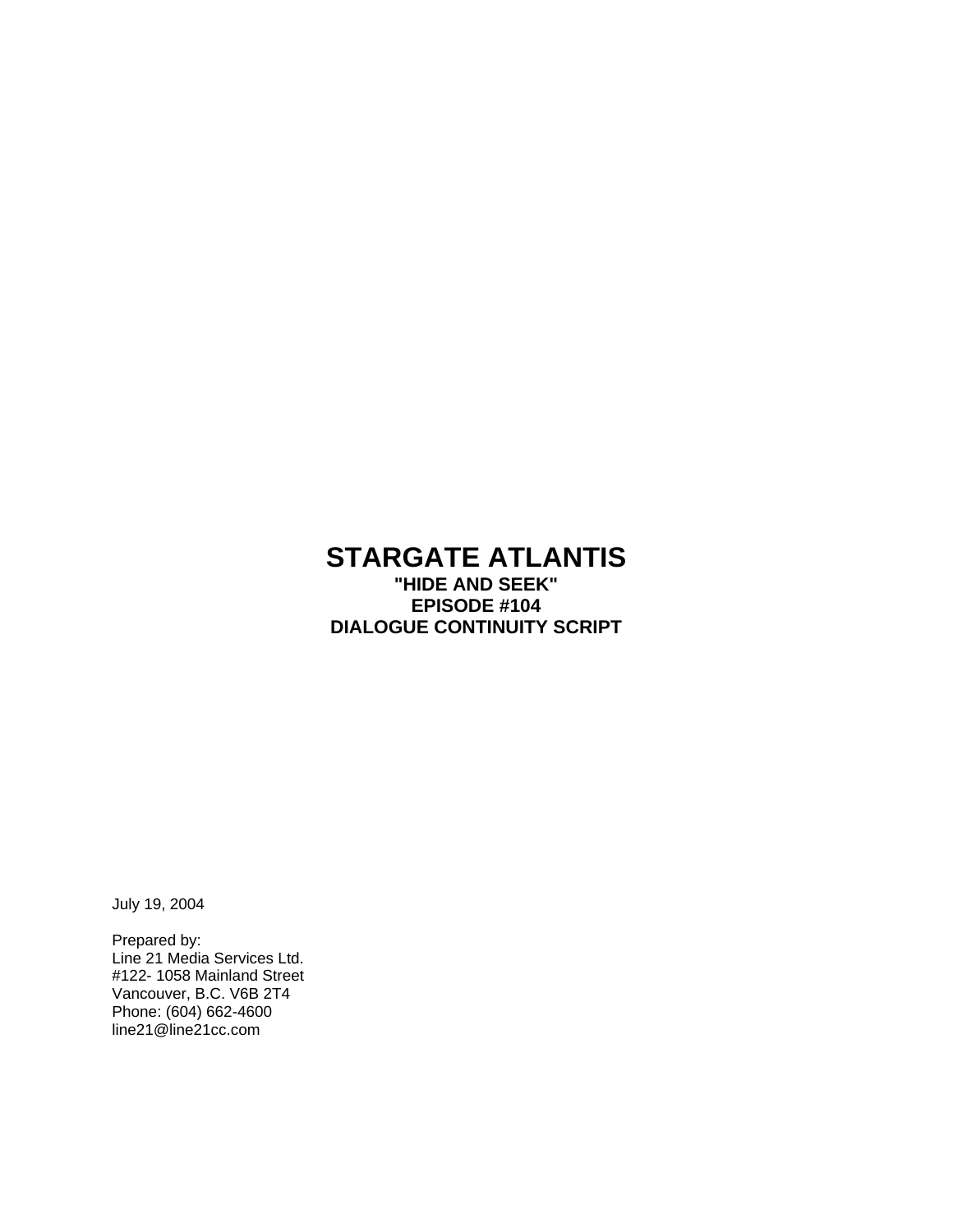### TIMECODE DIALOGUE

### START TIMECODE 01:00:00:00 AT FIRST FRAME OF PICTURE

### **TEASER**

- 01:00:06:19 MCKAY: Have you got your eye on anyone?
- 01:00:08:14 **BECKETT** (O/S): Hmm...not really.
- 01:00:11:16 MCKAY: Actually, I was talking to the mouse, but now that you mention it, some of those Athosian women are pretty hot, and we did just save them from the Wraith, so we've got to trade on that while you can, you know, before they discover we're not actually that cool.
- 01:00:21:13 BECKETT: Sit down. I'm ready.
- 01:00:28:25 BECKETT (CONT'D): I'm surprised you're so eager to volunteer for this, Rodney.
- 01:00:31:13 MCKAY: Well, you know me, always eager to help.
- 01:00:33:01 BECKETT: All right. So do you have any questions about the process? I mean, you are a scientist.
- 01:00:39:07 MCKAY: Uh, yeah. I'm sorry, medicine is as much of a science as is, oh, I don't know, voodoo. All I need to know is that will enable me to use Ancient technology like Major Sheppard, or yourself.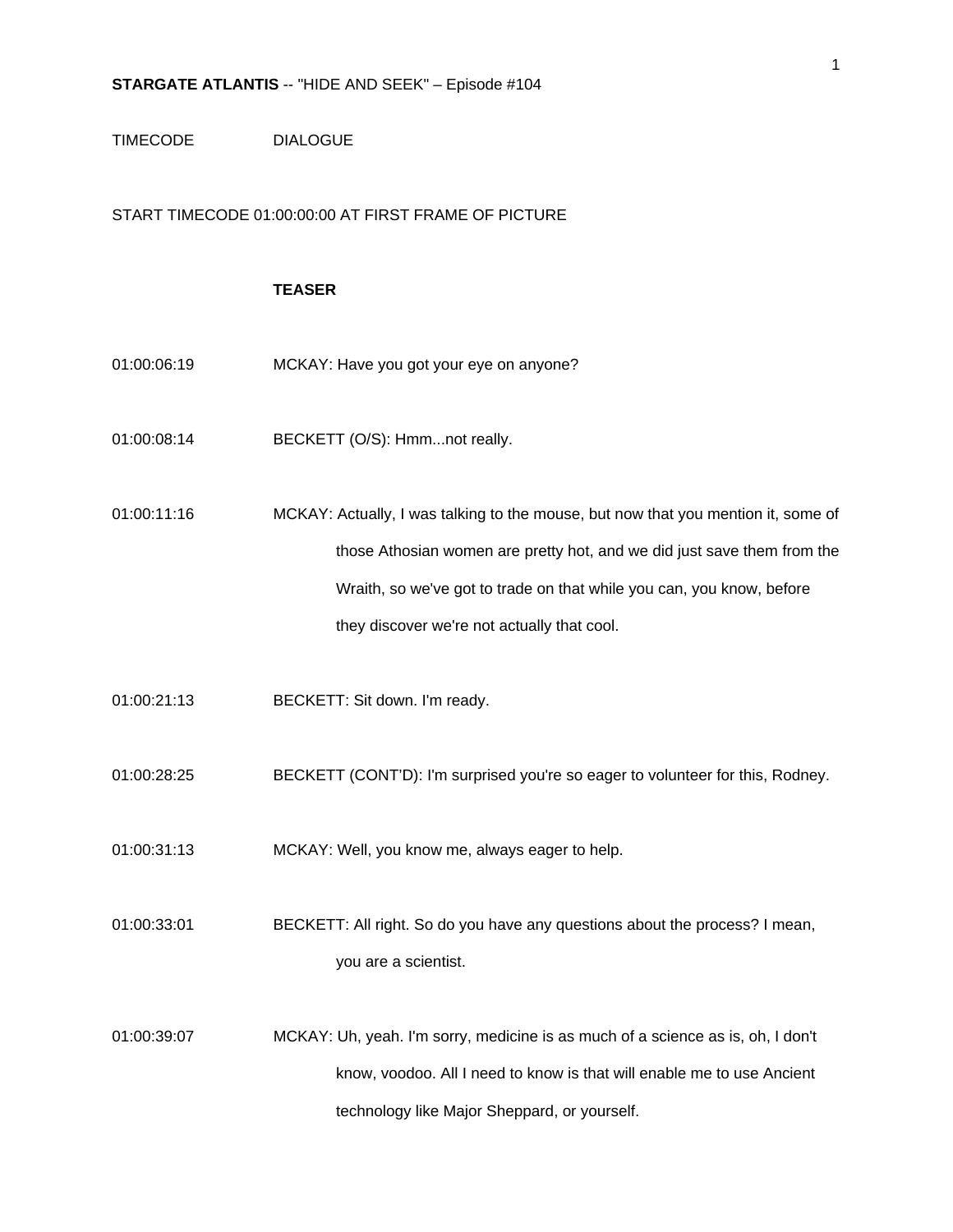01:00:51:00 BECKETT: Yes, hopefully. You are the first human trial. 01:00:54:02 MCKAY: But why now? I mean, if it's possible, we knew we'd need as many people with the gene as we could get. 01:00:59:10 BECKETT: Well, actually, without proper FDA approval, it's virtually impossible on Earth... 01:01:03:20 BECKETT (CONT'D): Let's just say it's legal here in the Pegasus Galaxy. 01:01:07:18 MCKAY: And completely safe. 01:01:09:00 BECKETT: As far as experimental gene therapy goes. 01:01:12:24 BECKETT (CONT'D): I am manipulating your DNA. Can we go? 01:01:15:03 MCKAY: Maybe you should tell me more. 01:01:17:25 BECKETT: We believe A.T.A., or Ancient Technology Activation, is caused by a single gene that's always on, instructing various cells in the body to produce a series of proteins… 01:01:26:10 BECKETT (CONT'D O/S): and enzymes that interact with the skin... 01:01:29:07 BECKETT (CONT'D): the nervous system, and the brain. In this case, we're using a mouse retrovirus…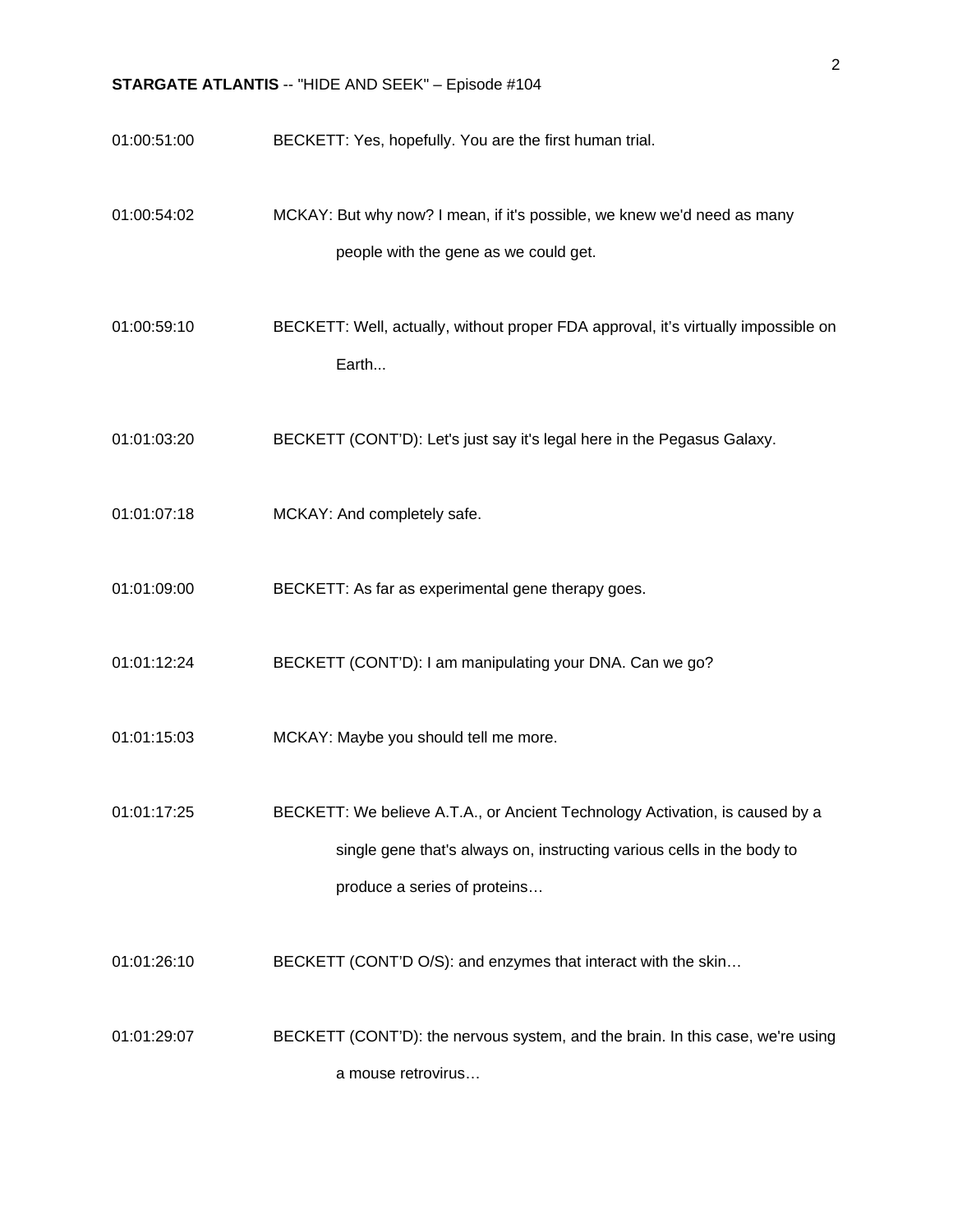01:01:33:02 BECKETT (CONT'D O/S): to deliver the missing gene to your cells. 01:01:35:05 MCKAY: A mouse retrovirus? 01:01:36:05 BECKETT: It's been deactivated. 01:01:38:00 MCKAY: Are there any side effects? 01:01:40:05 BECKETT: Dry mouth, headache, the irresistible urge to run on a small wheel. 01:01:44:15 MCKAY: Oh, that's very amusing. So how long until it starts working? 01:01:47:17 BECKETT: It could take some time. What is that? 01:01:49:22 MCKAY: Oh, something I found in one of the research labs, something the Ancients were experimenting with. 01:01:56:00 BECKETT: Do you know what it is? 01:01:57:07 MCKAY: Uh... 01:01:59:13 MCKAY (CONT'D): Pretty sure. 01:02:01:05 GRODIN: It's desalinizing the seawater and storing it in tanks big enough to supply the whole city.

01:02:05:10 WEIR: Good, so fresh water won't be a problem.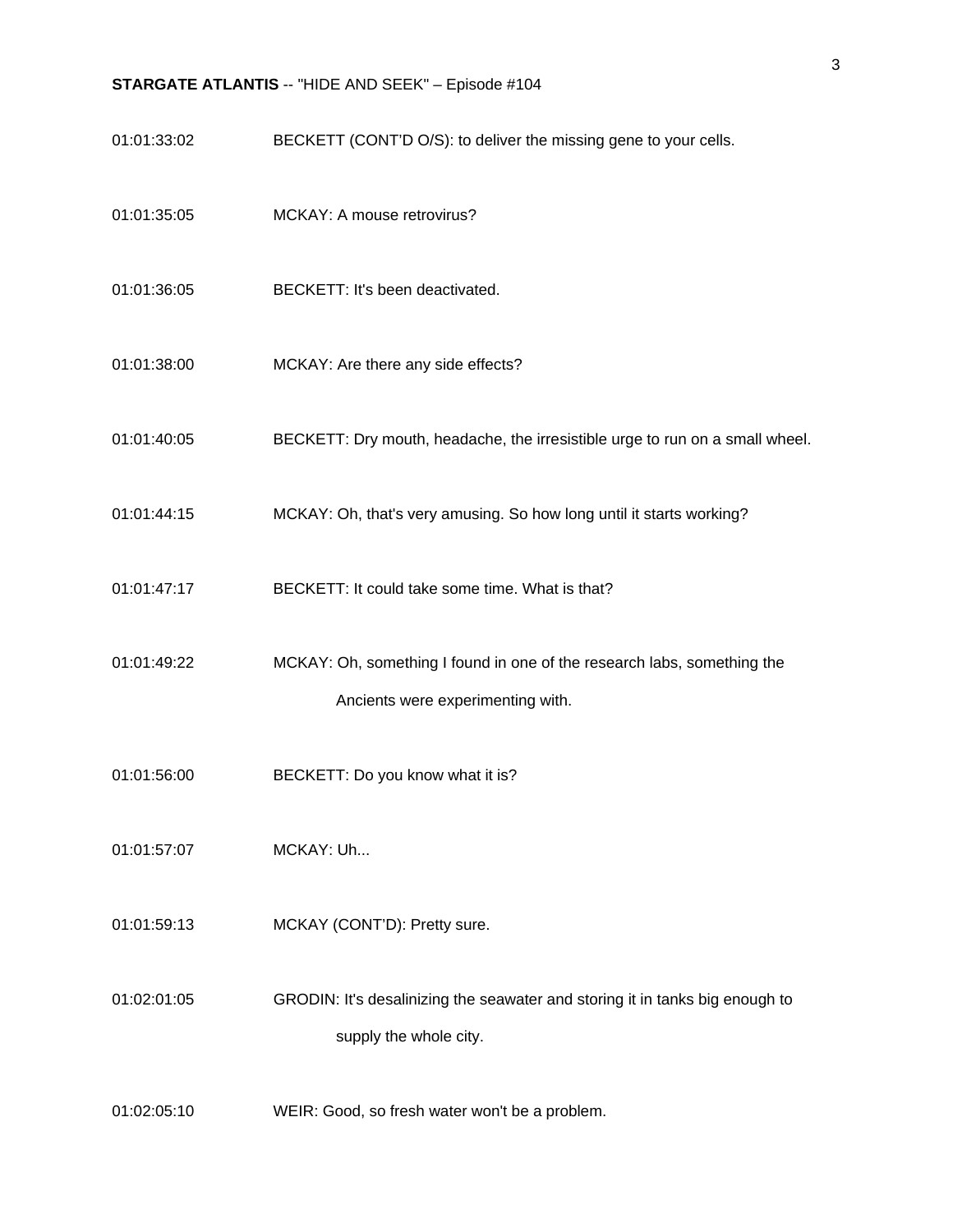- 01:02:07:12 GRODIN: It seems some Ancient technology requires the user to have the gene. Other things merely require initialization. Once activated, like the control room, anyone can push the buttons to make them work.
- 01:02:16:15 JINTO: Good morning, Dr. Weir.
- 01:02:17:22 WEIR: Morning. Careful. I think we need to designate some recreational areas...
- 01:02:22:27 GRODIN: Yes.
- 01:02:24:06 WEIR: And we certainly need to clear the hallway and get everything put away as soon as possible, and can we lose the 10,000-year-old dead plants?
- 01:02:31:05 GRODIN: Of course. We're still in the process of making sure everyone's been assigned living quarters. Major Sheppard seems to be taking his time okaying enough space.
- 01:02:37:27 WEIR: Well, the safety and security of this expedition are his--
- 01:02:39:29 MCKAY (O/S): Okay, I'm ready.
- 01:02:43:24 WEIR: Oh, my God.
- 01:02:45:10 SHEPPARD: Did you see that?
- 01:02:46:16 WEIR: Yes. What the...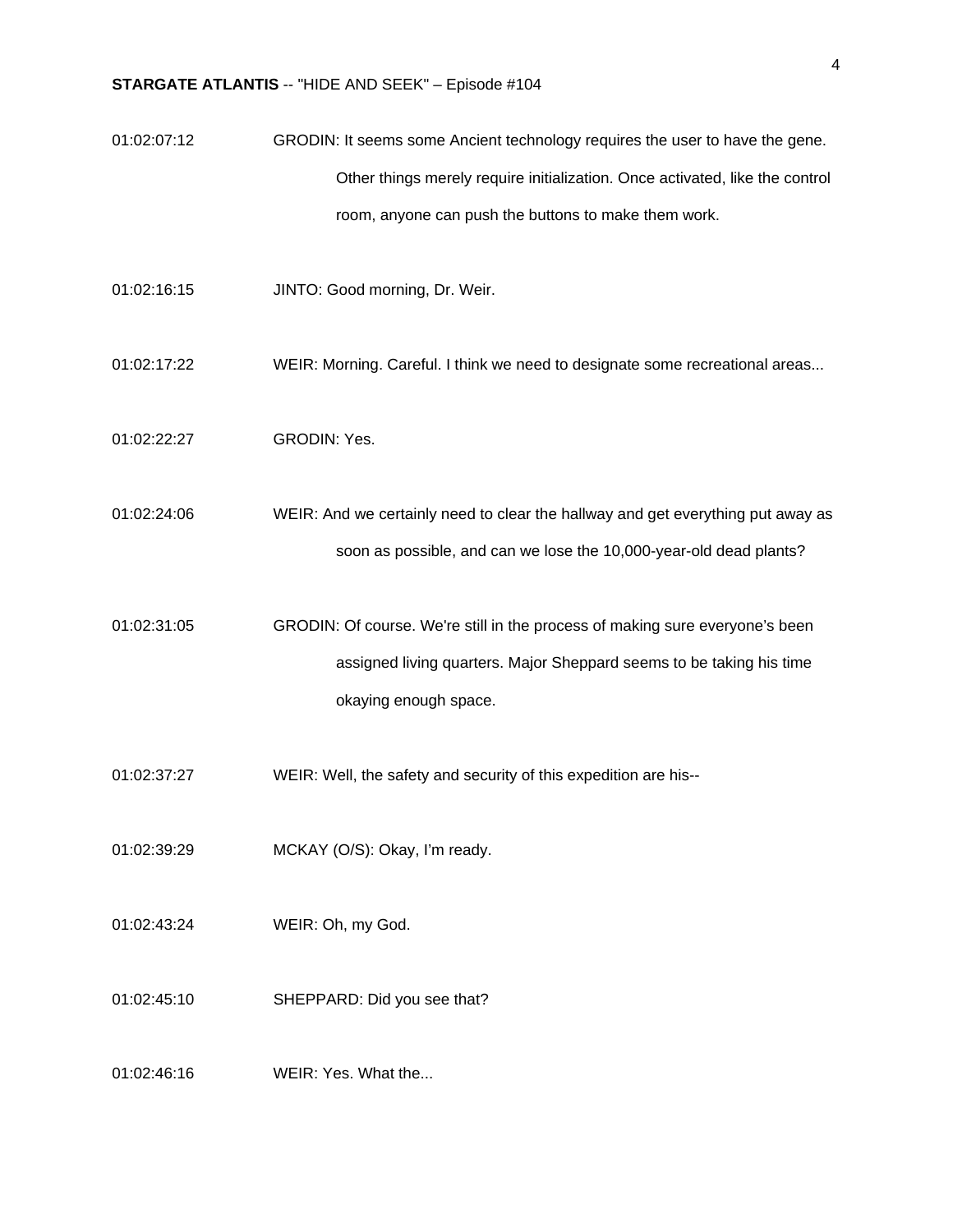- 01:02:48:17 MCKAY: I'm fine.
- 01:02:55:00 MCKAY (CONT'D): Look, Beckett's gene therapy worked. I was able to activate this. It's a personal shield, acts like a protective skin, and it must have inertial dampening properties, too, because I didn't feel a thing. Watch this. Hit me.
- 01:03:05:23 GRODIN: Ow! God.
- 01:03:09:07 MCKAY: You didn't have to swing so hard…
- 01:03:10:24 MCKAY (CONT'D O/S): and notice that he didn't…
- 01:03:12:09 MCKAY (CONT'D): even hesitate?
- 01:03:13:11 WEIR: I'm still trying to understand how you thought it was a good idea to test this device by having someone throw you off a balcony.
- 01:03:18:21 MCKAY: Oh, believe me, that's not the first thing we've tried.
- 01:03:21:20 SHEPPARD: I shot him...
- 01:03:24:03 SHEPPARD (CONT'D): in the leg.
- 01:03:27:29 MCKAY: I'm invulnerable.
- 01:03:28:13 WEIR: Aren't you the one who's always spouting off about…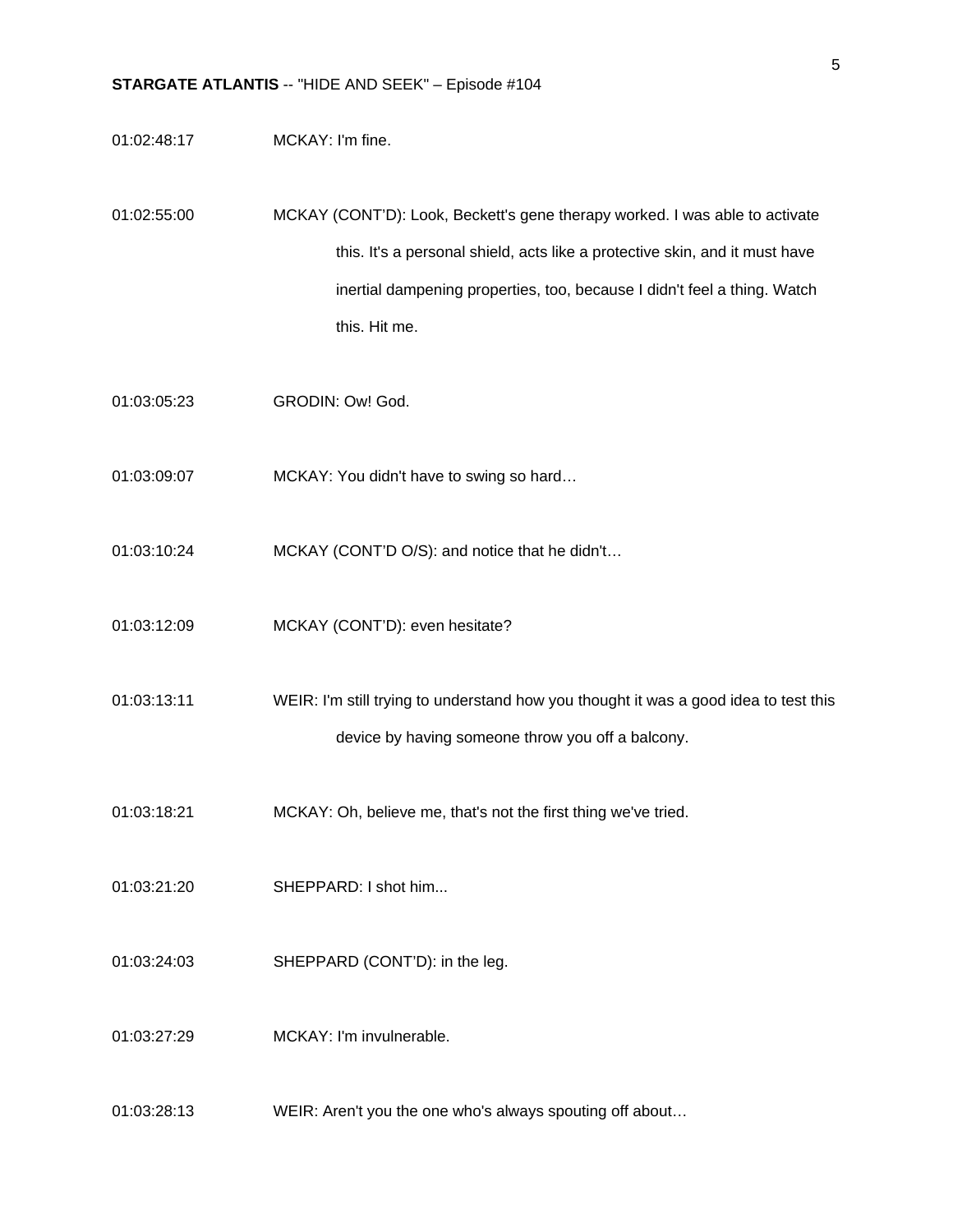01:03:30:13 WEIR (CONT'D O/S): how proper and careful scientific procedure must be adhered to?

- 01:03:34:05 MCKAY: Invulnerable.
- 01:03:35:06 WEIR: All right, take it off. Let's go have this meeting.
- 01:03:38:13 MCKAY: You're just jealous.
- 01:03:39:16 WEIR: Oh, yes, green with envy.
- 01:03:44:03 MCKAY: This could be a problem.
- 01:03:47:24 MCKAY (CONT'D): I can't get at it.
- 01:03:57:20 SHEPPARD: Just checking.

### **END OF TEASER**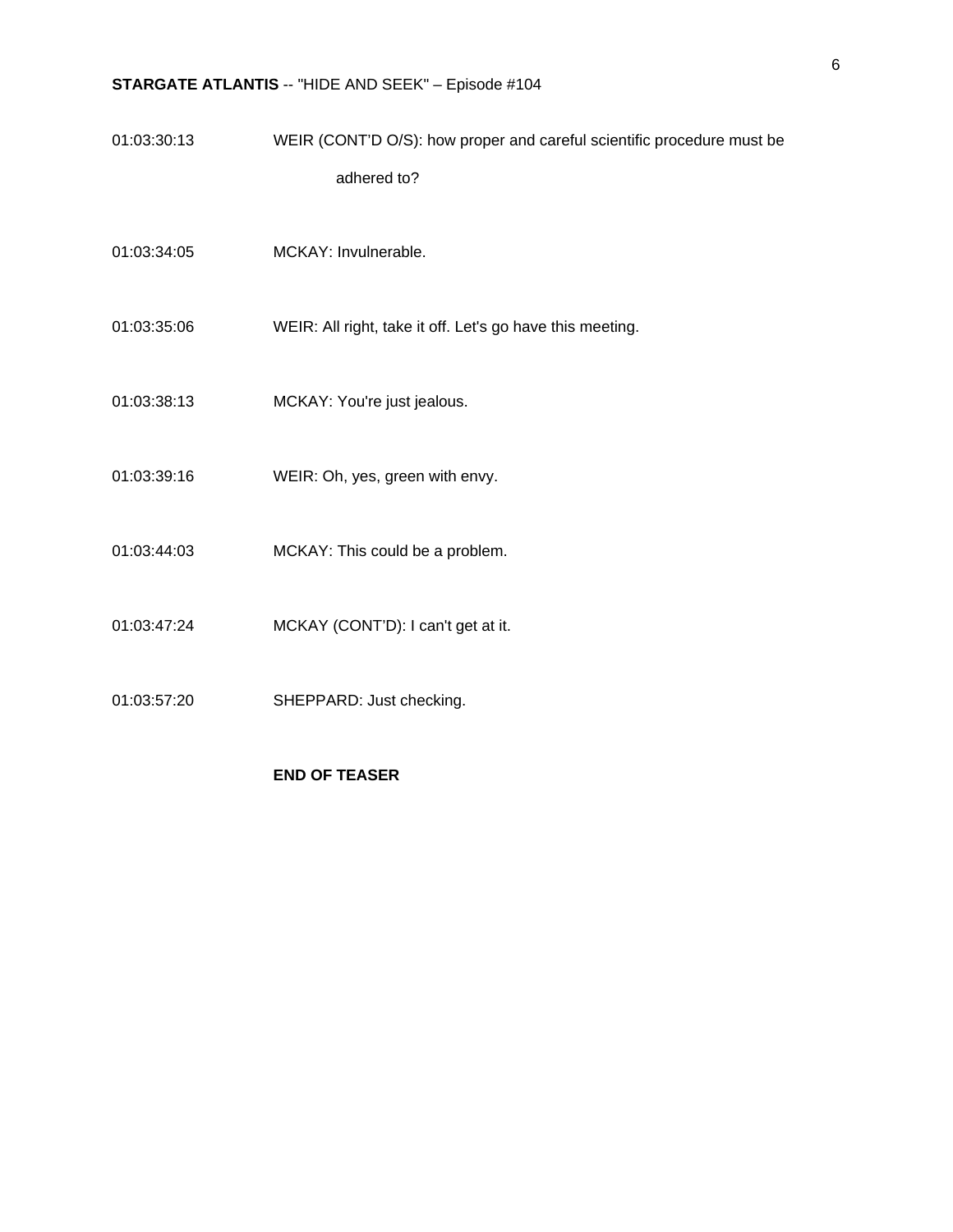## **ACT ONE**

| 01:05:23:18 | GRODIN: I'm thinking "Mr. Invincible."                                                                  |
|-------------|---------------------------------------------------------------------------------------------------------|
| 01:05:25:10 | BECKETT: "Captain Untouchable."                                                                         |
| 01:05:27:01 | GRODIN: Ooh, that's good.                                                                               |
| 01:05:28:05 | MCKAY: Are you guys done?                                                                               |
| 01:05:29:22 | BECKETT: I've been working on this gene therapy for months.                                             |
| 01:05:32:07 | BECKETT (CONT'D O/S): Forgive me for wanting to celebrate the fact that it<br>worked                    |
| 01:05:35:02 | BECKETT (CONT'D): on the first human trial.                                                             |
| 01:05:36:18 | MCKAY: Oh, let's all have a toast.                                                                      |
| 01:05:42:02 | GRODIN: Umjust a thought here, but have you tried eating or drinking anything<br>since you put that on? |
| 01:06:05:05 | MCKAY: That's great.                                                                                    |
| 01:06:08:00 | BECKETT: This may be more serious than I suspected.                                                     |
| 01:06:10:08 | MCKAY (O/S): Well, thank you. I'm hungry already. What am I going to do?                                |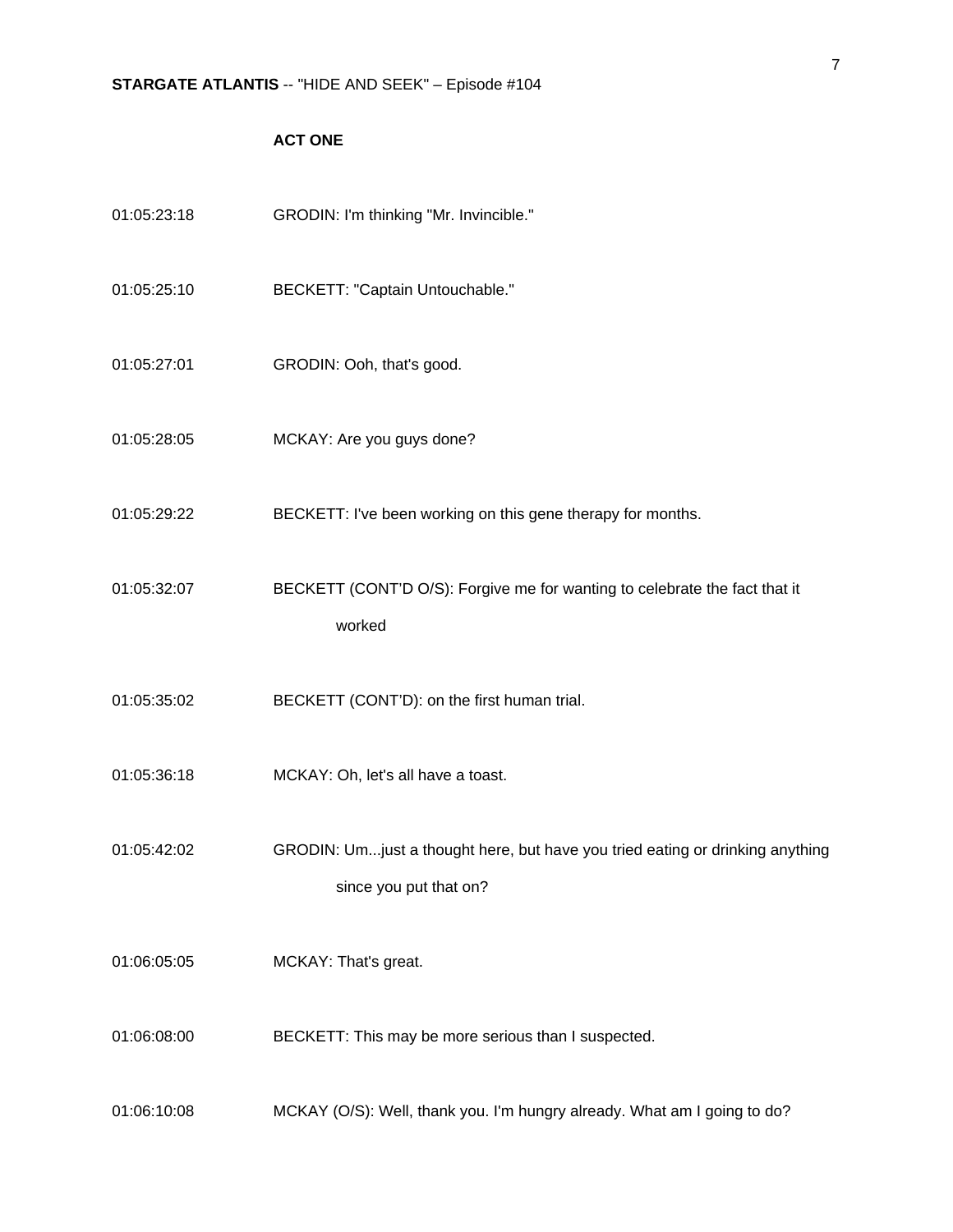| 01:06:12:15 | MCKAY (CONT'D): If I don't get this stupid thing off, I'll be dead by the end of the |
|-------------|--------------------------------------------------------------------------------------|
|             | day.                                                                                 |
| 01:06:14:17 | BECKETT: Relax, you can live three or four days without water.                       |
| 01:06:16:29 | MCKAY: Yeah, I'm talking about food.                                                 |

- 01:06:18:02 BECKETT: You found some Ancient text with the device. What did it say about taking it off?
- 01:06:21:12 MCKAY: Oh, yeah, there were some explicit instructions, which I chose to completely ignore.
- 01:06:24:04 GRODIN: Well, some Ancient technology uses a mental component for operation.
- 01:06:27:23 MCKAY: Shut up. I'm thinking.
- 01:06:34:10 GRODIN: Is there any chance that the gene therapy isn't permanent?
- 01:06:37:28 BECKETT: It's possible.
- 01:06:38:28 MCKAY: I'm a dead man.

01:06:41:09 SHEPPARD: We can probably maintain security in this area with the limited number of personnel we have.

01:06:45:19 TEYLA: My people can help.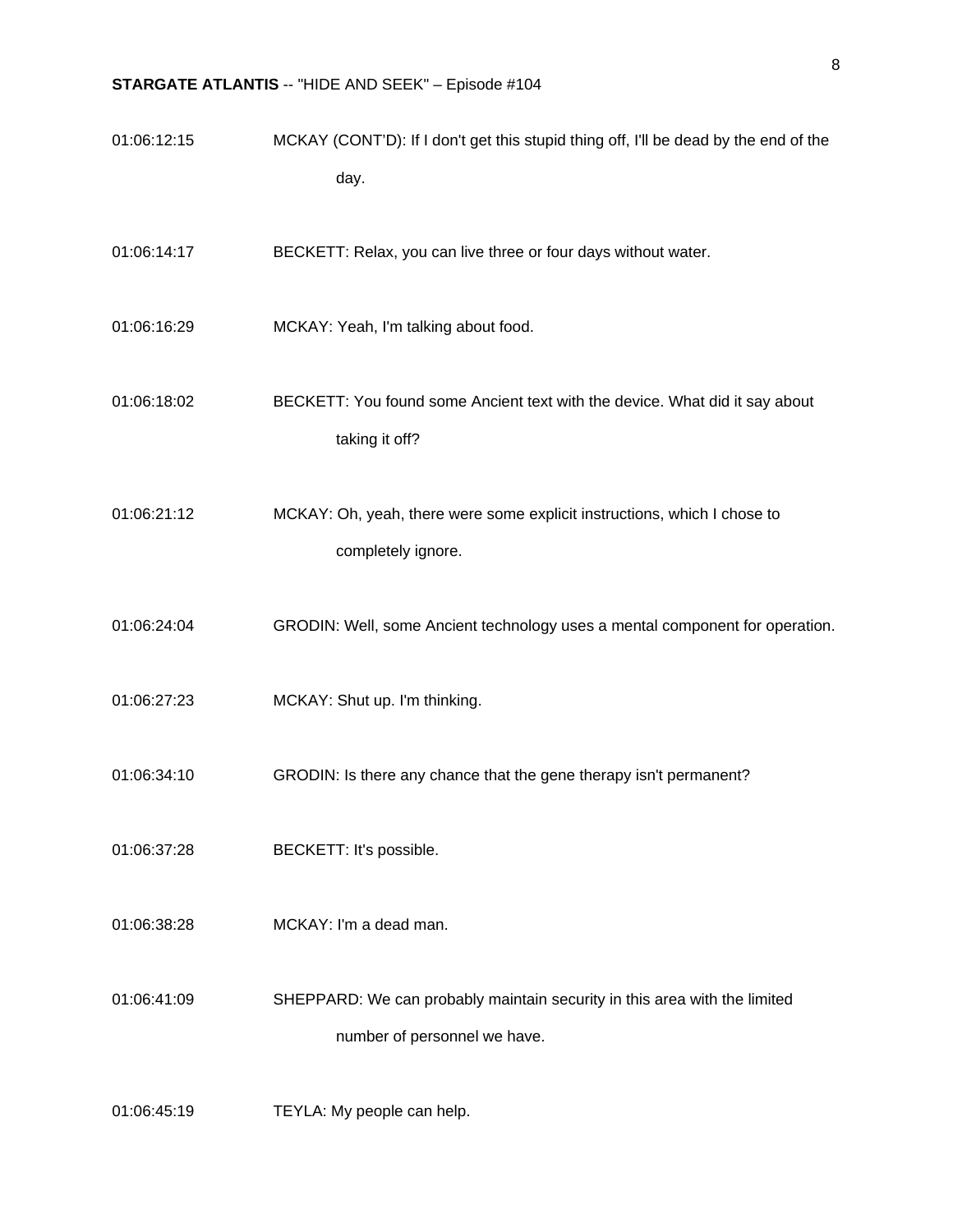| 01:06:47:04 | WEIR: Thank you, Teyla.                                                         |
|-------------|---------------------------------------------------------------------------------|
| 01:06:48:09 | WEIR (CONT'D O/S): For the time being, we'll find other ways                    |
| 01:06:49:23 | WEIR (CONT'D): that the Athosians can contribute.                               |
| 01:06:51:10 | TEYLA: Do you not trust us?                                                     |
| 01:06:53:08 | SHEPPARD (O/S): It's not that, it's just that we                                |
| 01:06:55:05 | SHEPPARD (CONT'D): we need to train your people and our weapons and<br>tactics. |
| 01:06:58:17 | TEYLA: You invited me to be a member of your team.                              |
| 01:07:01:05 | SHEPPARD: And we value your knowledge and expertise.                            |
| 01:07:03:11 | WEIR: As we value all the Athosians.                                            |
| 01:07:05:19 | WEIR (CONT'D O/S): For now, there should be more than enough                    |
| 01:07:07:21 | WEIR (CONT'D): living space for everyone within the designated area.            |
| 01:07:10:22 | TEYLA: We have always lived in the shadow of the Wraith                         |
| 01:07:12:19 | TEYLA (CONT'D O/S): but my people have never been in a place such as this.      |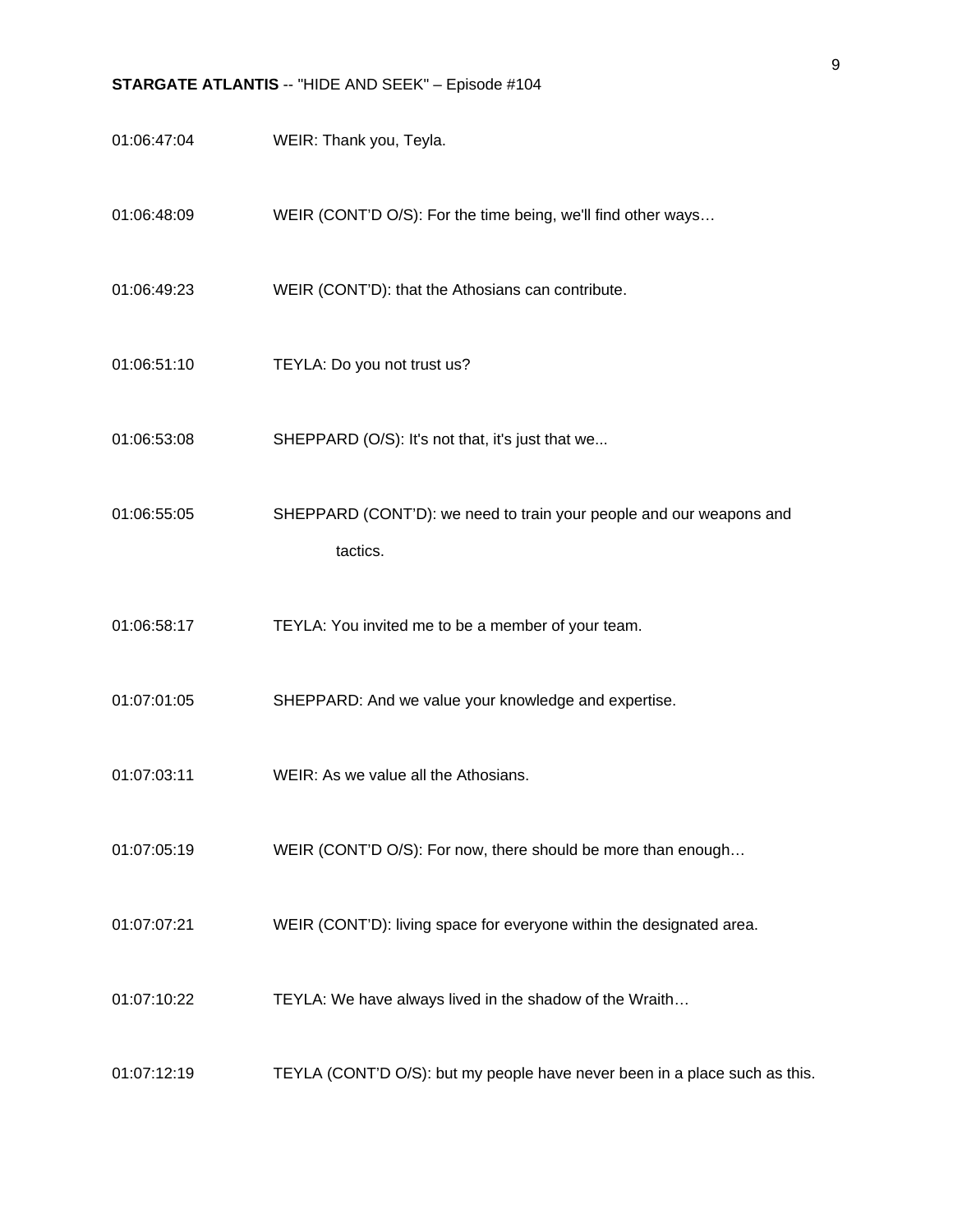- 01:07:16:02 TEYLA (CONT'D): They are afraid. Some believe the ghosts of the Ancestors remain.
- 01:07:20:22 WEIR: I don't think that's the case, but still, we're going to need a bit more time in order to explore…
- 01:07:25:07 WEIR (CONT'D O/S): the entire city.
- 01:07:26:17 SHEPPARD: We're very cautious intergalactic explorers.
- 01:07:30:04 WEIR (O/S): And we don't want anyone else getting hurt…
- 01:07:32:05 WEIR (CONT'D): the way Halling did.
- 01:07:33:14 WEIR (CONT'D O/S): I mean, everyone needs to understand…
- 01:07:35:16 WEIR (CONT'D): they are not to touch anything unfamiliar unless it's been cleared first.
- 01:07:38:25 MCKAY (O/S): It's very important. I mean…
- 01:07:39:26 MCKAY (CONT'D): you never know. Even a tiny, little, innocuous-looking thing can...can kill you.
- 01:07:46:29 MCKAY (CONT'D): Dead man talking.

01:07:52:12 WEIR: Carson.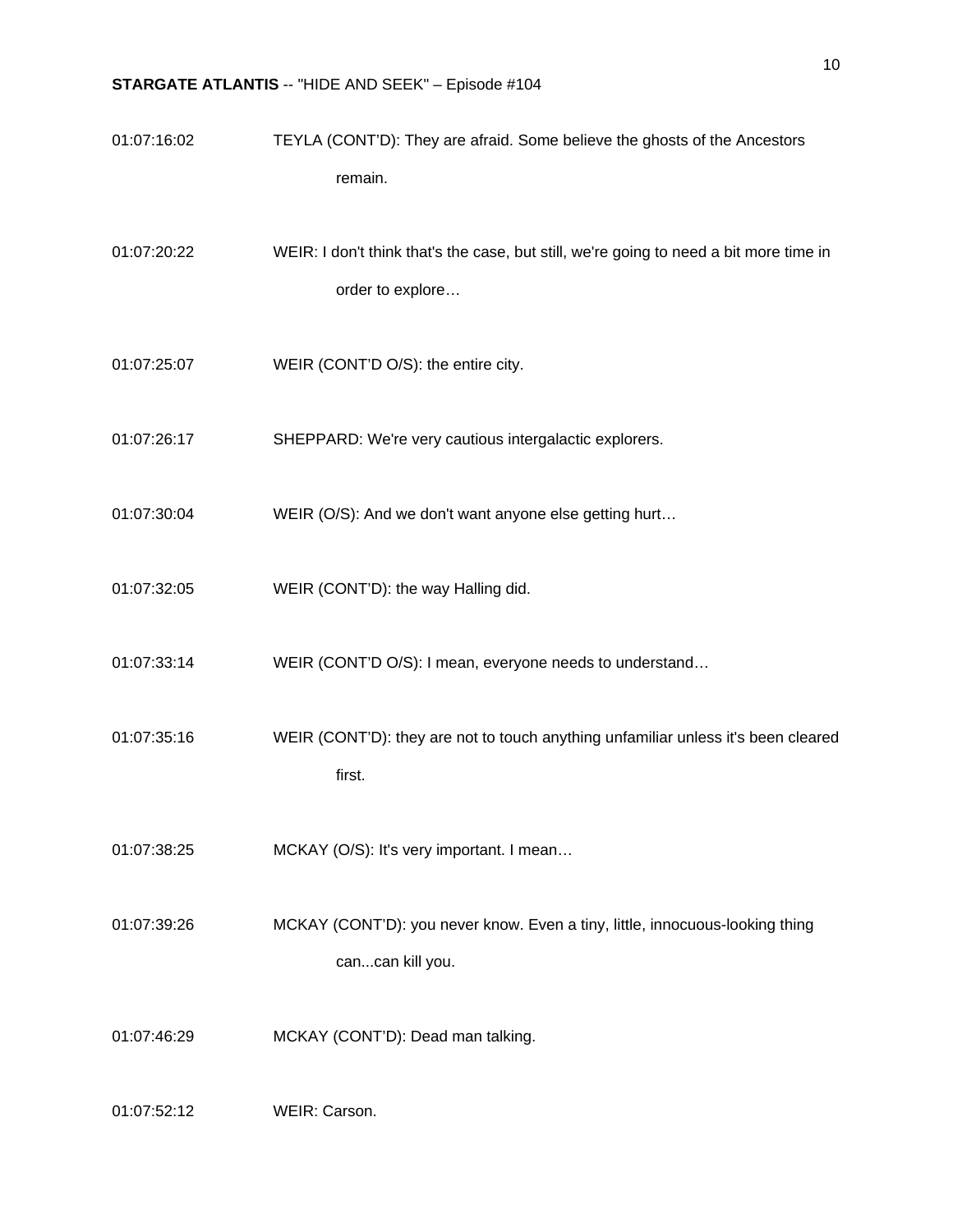- 01:07:54:16 BECKETT: Dr. Weir.
- 01:07:56:08 WEIR: So Grodin's got a team going through the Ancient research material that accompanied the shield device, but McKay's been through it, and he didn't find anything helpful, and he is the smartest guy here.
- 01:08:05:24 BECKETT: So he likes to tell us. Listen, I feel terrible. It's possible this was a result of artificially imposing the gene.
- 01:08:14:07 WEIR: Well, I have another theory. We know that there is a mental component to using Ancient technology.
- 01:08:20:17 BECKETT: You don't have to remind me. I experienced it firsthand with that drone weapon back on Earth.
- 01:08:25:03 WEIR: Exactly, so don't you think it stands to reason that McKay should be able to shut this thing off with his mind?
- 01:08:30:23 BECKETT: Are you suggesting he doesn't want to shut it off?
- 01:08:33:08 WEIR: We may be settling in here, but this place is still pretty intimidating. I mean, a giant abandoned city full of things way beyond our level of understanding, impending threat of attack from the Wraith...
- 01:08:44:14 BECKETT: No question, it gets bloody creepy here at night.
- 01:08:47:14 WEIR: So I'm not saying it's conscious, but perhaps subconsciously...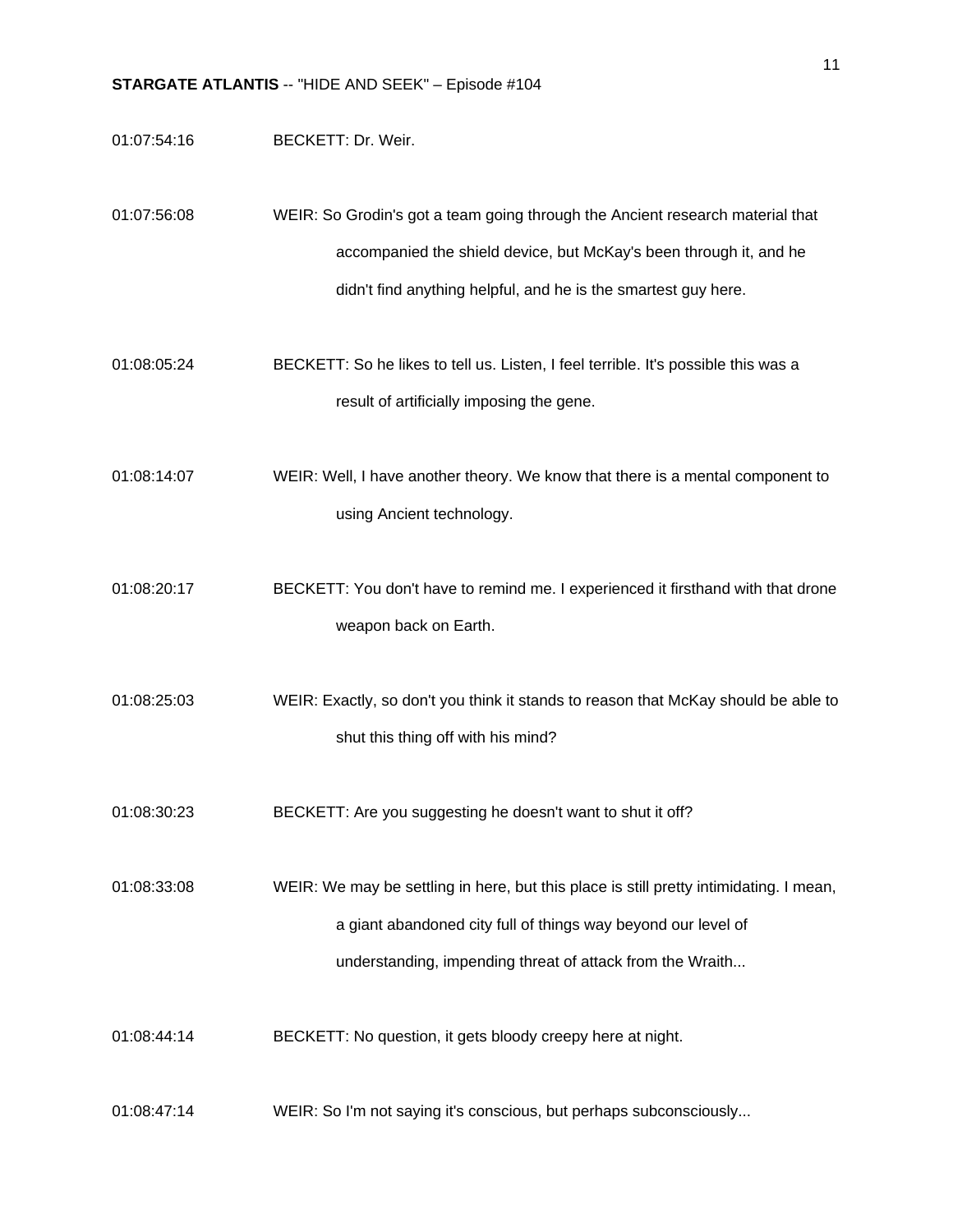- 01:08:52:06 BECKETT: I don't think he wants to die of dehydration.
- 01:08:54:22 WEIR: No, neither do I, but he's not there yet.

01:08:57:24 BECKETT: You think when it comes down to it, the shield will just shut itself down?

01:09:02:13 WEIR: The Ancients were smart enough to build fail-safes into their other technology. I mean, this entire city, it rose from the deep of the ocean when danger was imminent. Why would they design a personal shield that could kill you?

- 01:09:14:18 BECKETT: I certainly hope you're right...for Rodney's sake.
- 01:09:23:11 GRODIN (O/S): The self-destruct system…
- 01:09:24:16 GRODIN (CONT'D): requires two separate codes. Now, each code is unique, and everyone here will be required to memorize their code.
- 01:09:30:01 MCKAY: Don't bother giving one to me. Sorry.
- 01:09:32:20 WEIR: As far as we know, this is the only Stargate in the Pegasus galaxy which is capable of dialing Earth…

01:09:37:18 WEIR (CONT'D O/S): which would make it the last line of defense against the Wraith.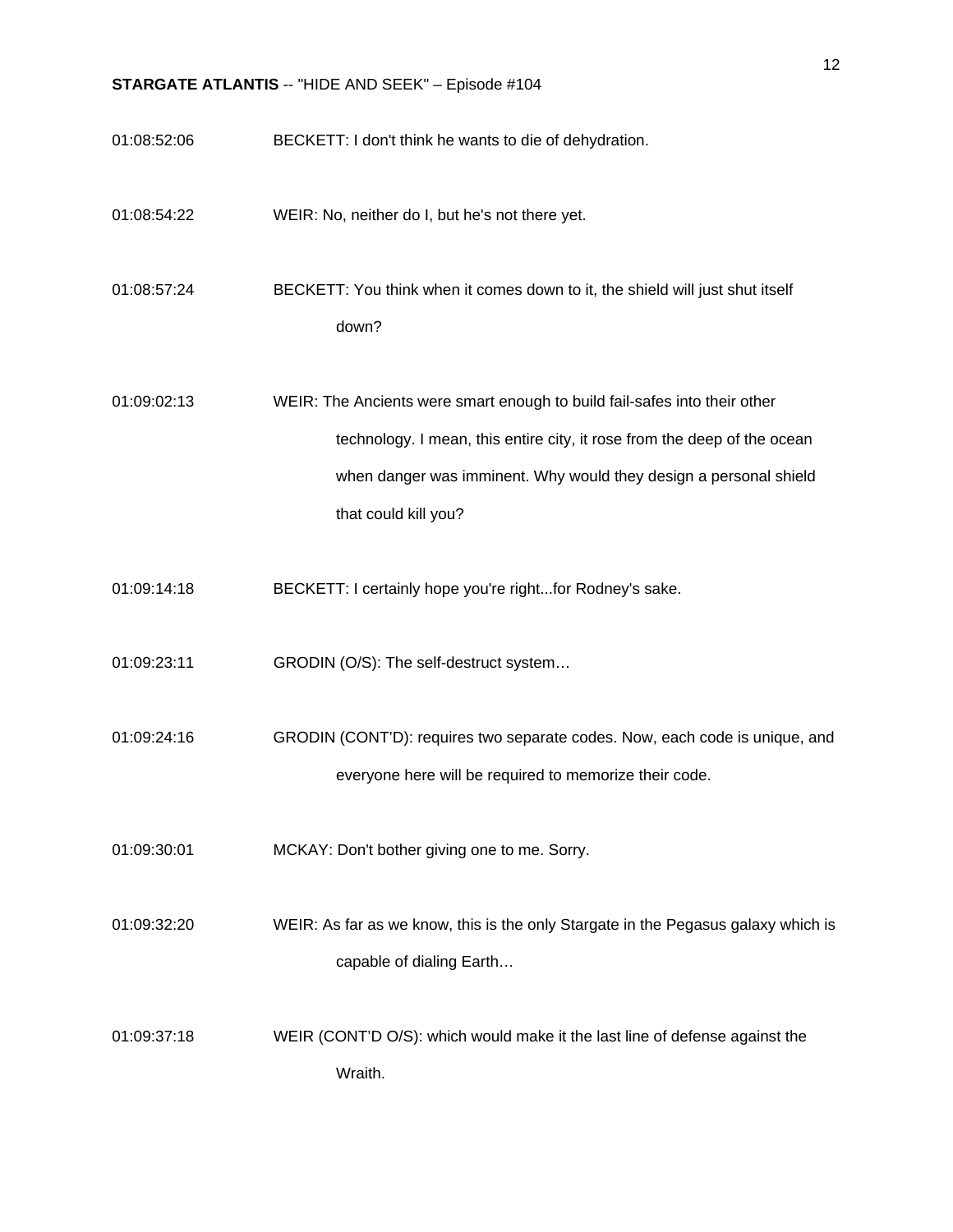- 01:09:40:09 WEIR (CONT'D): If they're going to attack, which we must consider a very real threat, we simply cannot let them gain control…
- 01:09:45:16 WEIR (CONT'D O/S): of this complex.
- 01:09:46:19 GRODIN (O/S): If both codes…
- 01:09:47:19 GRODIN (CONT'D O/S): are properly entered, the Naquadah generator will overload. It will take 30 seconds.
- 01:09:51:11 FORD: You're sure it will do enough damage?
- 01:09:53:06 MCKAY: Ever seen a 20-kiloton nuclear explosion?
- 01:09:55:11 SHEPPARD: I have.
- 01:09:59:00 SHEPPARD (CONT'D): Not up close. Look, I think we should tell Teyla what's going on here.
- 01:10:03:10 WEIR: At this moment, we still don't know if it was one of the Athosians who tipped off your arrival…
- 01:10:06:23 WEIR (CONT'D O/S): to their planet.
- 01:10:08:06 SHEPPARD: I trust Teyla.
- 01:10:09:10 WEIR: So do I, but Teyla trusts her people. If we tell her, she'll want to…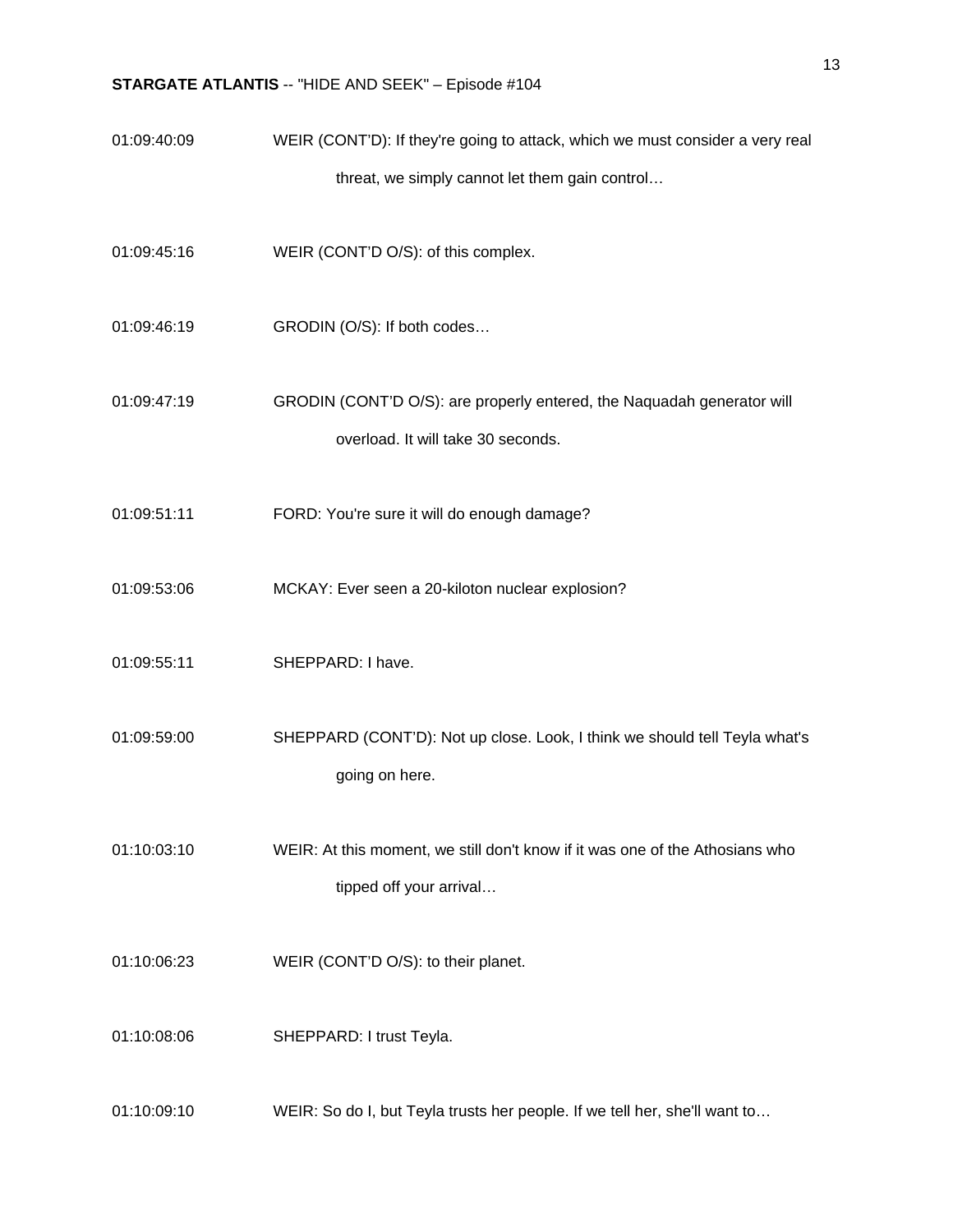- 01:10:13:21 WEIR (CONT'D O/S): tell them, and I need more time…
- 01:10:15:19 WEIR (CONT'D): to get to know them.
- 01:10:23:20 SHEPPARD: Well, they thought he was finally dead…
- 01:10:27:00 SHEPPARD (CONT'D O/S): but when they turned their backs to go…
- 01:10:30:09 SHEPPARD (CONT'D): his cold dead eyes opened…
- 01:10:31:24 SHEPPARD (CONT'D O/S): beneath his hockey mask…
- 01:10:33:04 SHEPPARD (CONT'D): and he rose up with his giant bloody knife--
- 01:10:35:08 JINTO: What's a hockey mask?
- 01:10:39:12 SHEPPARD: Hockey's a game. The guys skate around…
- 01:10:42:13 SHEPPARD (CONT'D O/S): on the ice and try to put a puck into the net?
- 01:10:48:25 SHEPPARD (CONT'D): The goalies wear masks. It's really...
- 01:10:54:27 SHEPPARD (CONT'D): scary.
- 01:10:57:19 JINTO (O/S): Tell us more of this game.
- 01:10:58:23 WEX: Can we play it?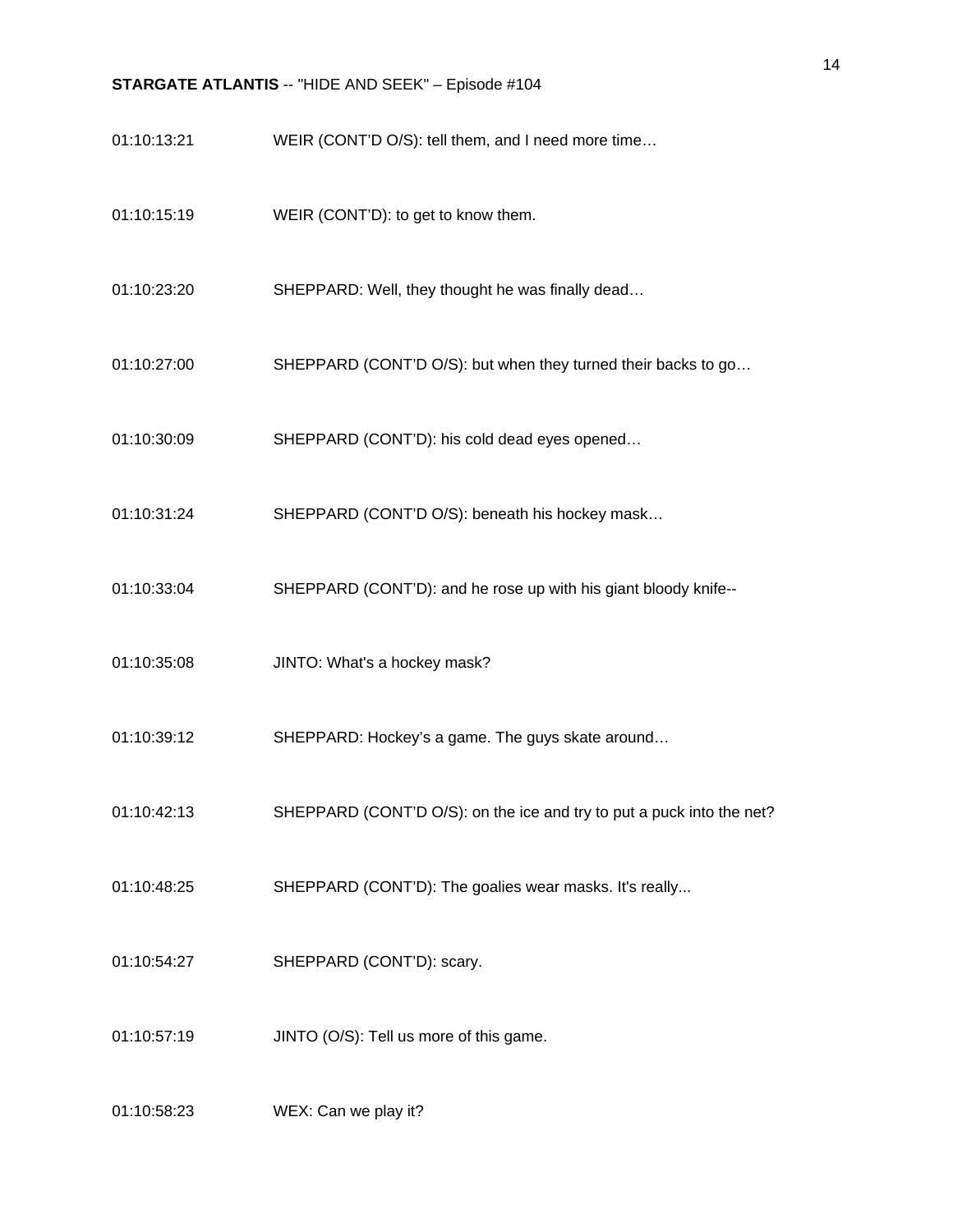- 01:11:00:00 SHEPPARD (O/S): Actually…
- 01:11:01:00 SHEPPARD (CONT'D): I don't really see the attraction. Now, football...
- 01:11:03:27 SHEPPARD (CONT'D O/S): football's a real…
- 01:11:04:27 SHEPPARD (CONT'D): man's sport, but we'll save that for another time.
- 01:11:07:23 HALLING: Yes, it's time for bed.
- 01:11:09:11 (KIDS GROANING)
- 01:11:10:22 SHEPPARD: Now, remember, tomorrow night, kids, another tale called "Nightmare on Elm Street."
- 01:11:17:13 TEYLA: All right, children, let's go.
- 01:11:25:16 HALLING: Thank you, Major.
- 01:11:27:17 SHEPPARD: I hope I didn't scare them too much.
- 01:11:30:20 HALLING: I don't think so.
- 01:11:32:26 SHEPPARD: Good.
- 01:11:39:10 TEYLA: Good night. Good night.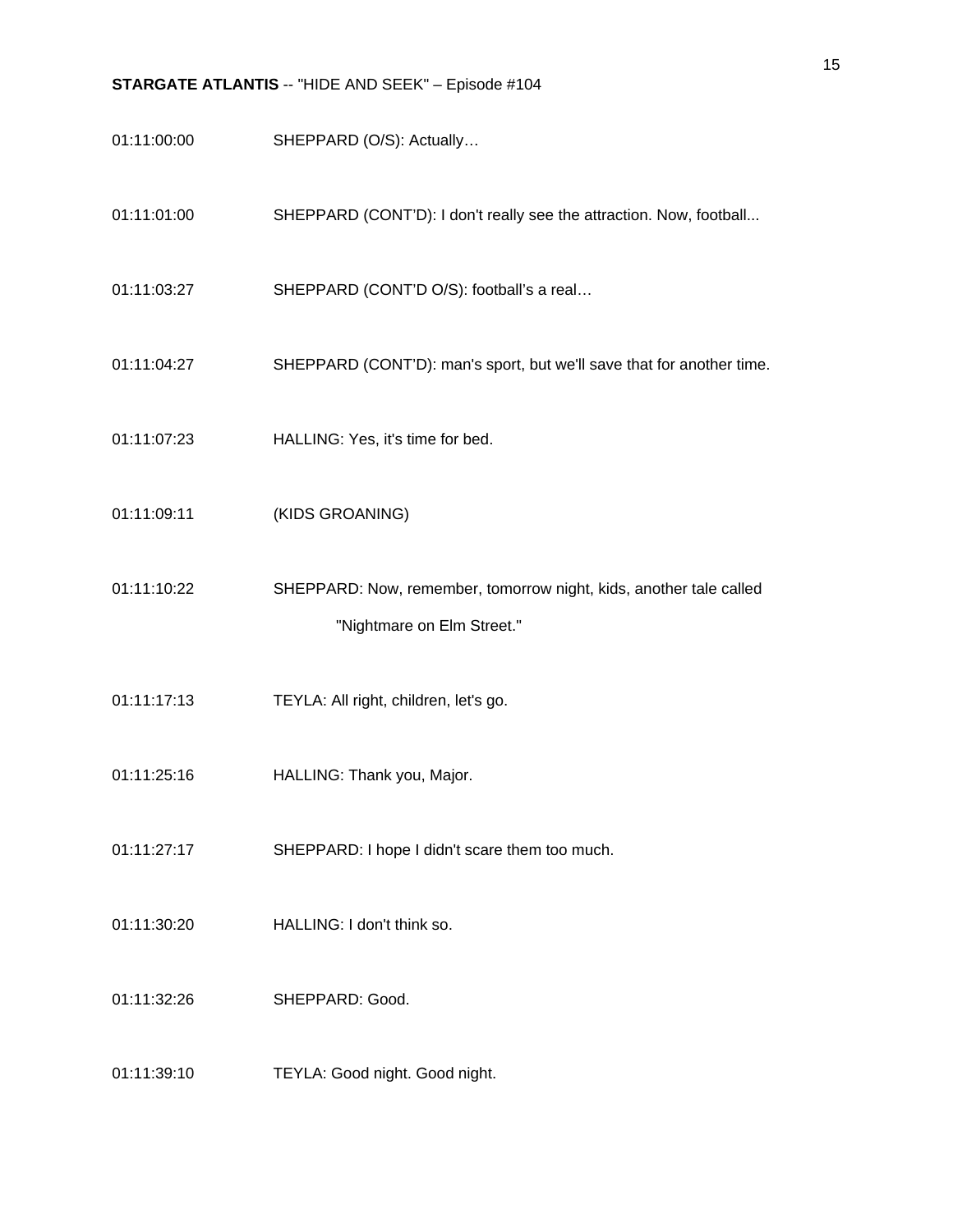- 01:11:42:12 SHEPPARD: Uh, listen, Teyla…don't tell McKay what I said about the hockey not being a real man's sport, because it's a Canadian thing. They're a little touchy about it.
- 01:11:52:21 TEYLA: I am interested in hearing more about this football that you say you love so much.
- 01:11:58:00 SHEPPARD: I can do one better. Come here.
- 01:12:04:22 JINTO: Father, do you think we are safe here from the Wraith?
- 01:12:12:15 HALLING: I think there's nothing certain in life...except my love for you.
- 01:12:23:13 JINTO (O/S): Do you miss the wind?
- 01:12:24:28 HALLING: Yes, but if you're very quiet, you can hear the ocean.
- 01:12:31:25 JINTO: Do you think the ghosts of the Ancestors still live here?
- 01:12:34:04 HALLING: Jinto! Go to sleep.
- 01:12:44:16 MCKAY: Funny.
- 01:12:45:19 SHEPPARD (O/S): Oh, here it comes.
- 01:12:46:19 SHEPPARD (CONT'D): Watch this.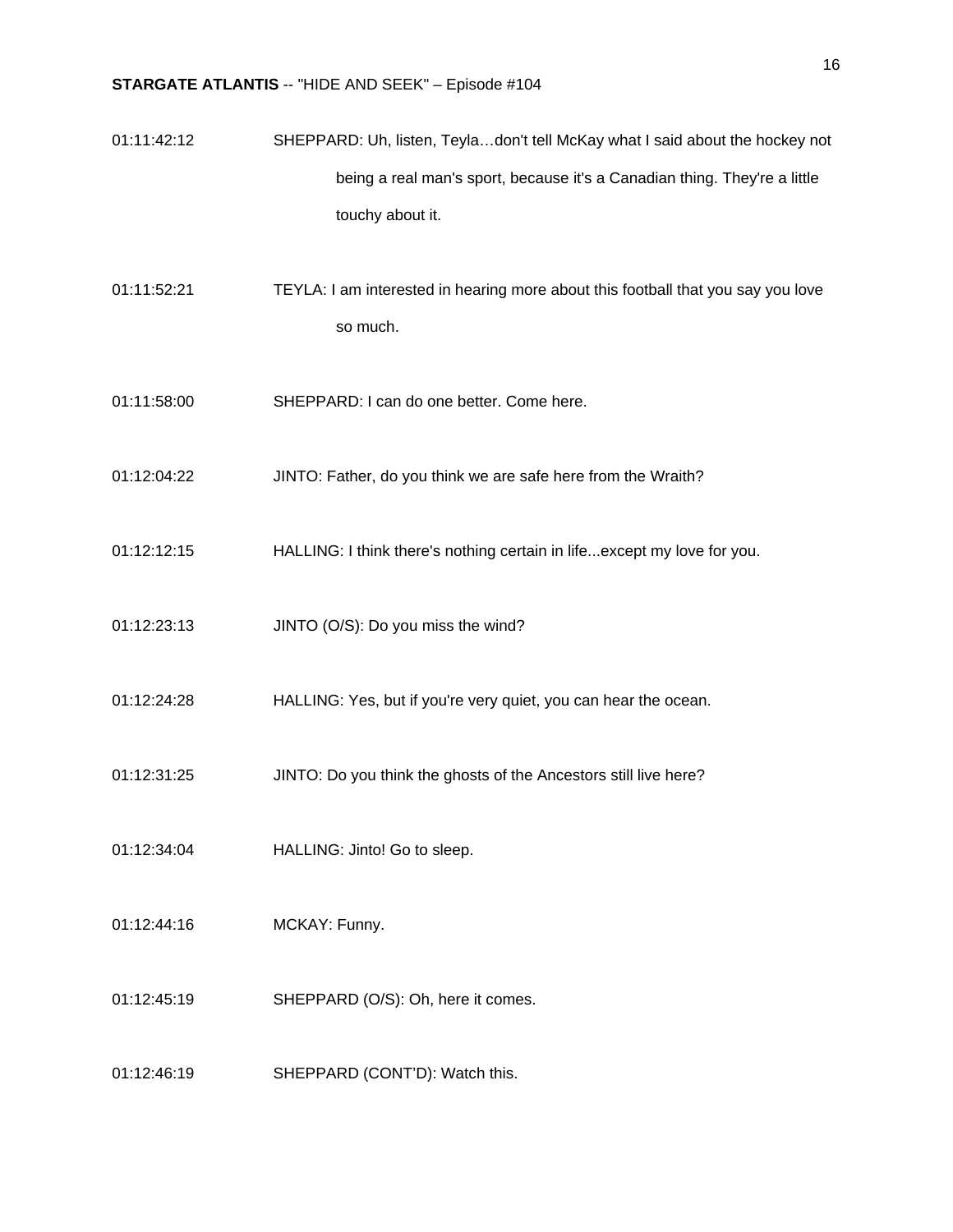| 01:12:48:08 | ANNOUNCER (V/O): Flutie is back. Fours seconds, three seconds, two seconds, |
|-------------|-----------------------------------------------------------------------------|
|             | one                                                                         |

01:12:53:28 ANNOUNCER (V/O CONT'D): Flutie throws. This game is over.

- 01:12:55:28 ANNOUNCER (V/O CONT'D): Hail Mary, it is caught!
- 01:12:58:17 SHEPPARD: Oh! That is beautiful. Can you believe that?
- 01:13:02:02 TEYLA: Should I not?
- 01:13:03:29 SHEPPARD: Well, the defense didn't cover the receiver…
- 01:13:05:15 SHEPPARD (CONT'D O/S): because he didn't think the quarterback could throw that far.
- 01:13:08:29 TEYLA: They seem very happy.

01:13:11:02 SHEPPARD: Well, they just won one of the best games of all times against all odds.

- 01:13:14:07 FORD: Flutie won the Heisman that year. And then went on to play in Canada.
- 01:13:17:02 TEYLA: He played hockey, too?
- 01:13:20:04 WEIR: Hey, what are you guys doing?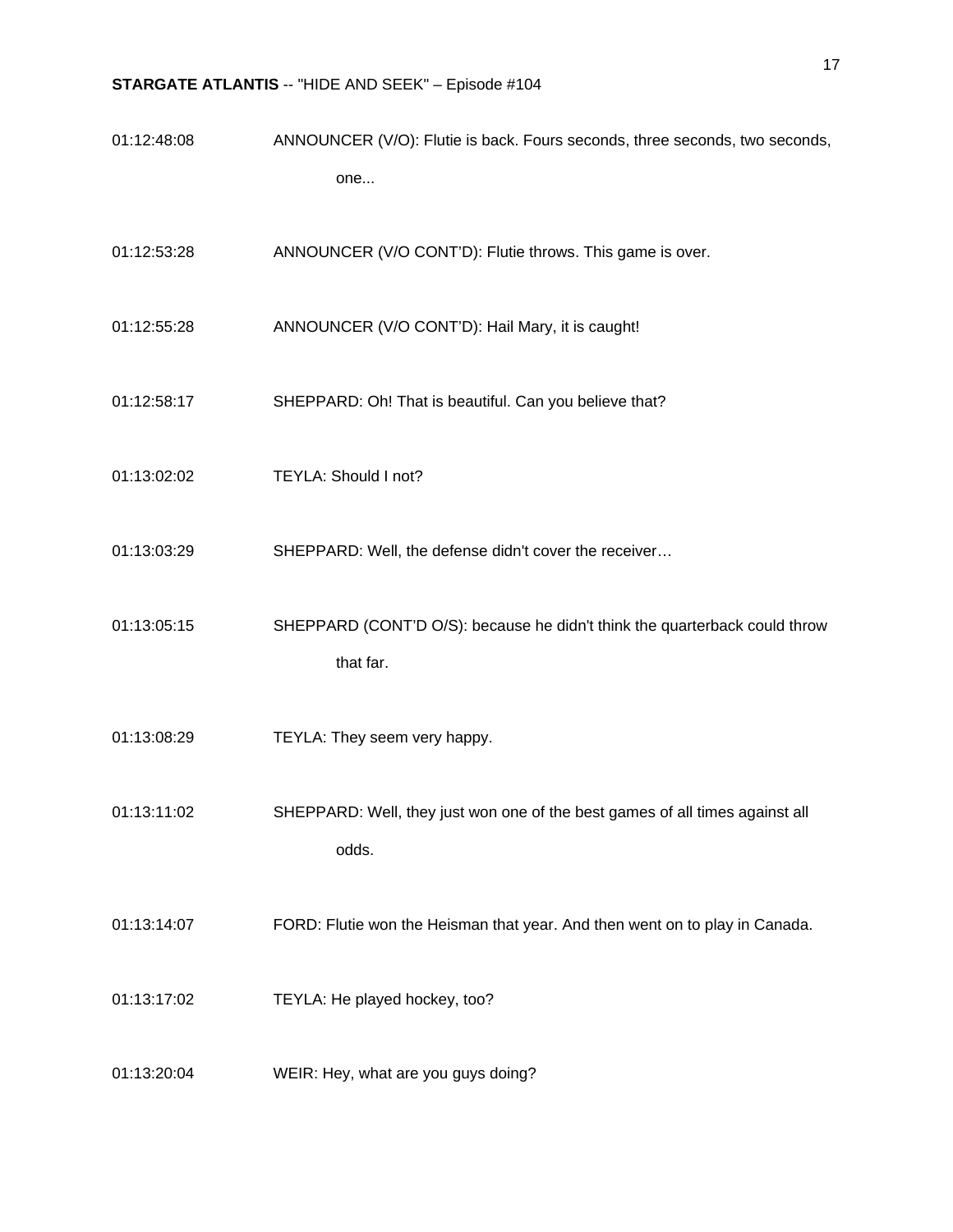- 01:13:21:25 SHEPPARD (O/S): I'm teaching Teyla…
- 01:13:23:16 SHEPPARD (CONT'D): how football is the corner stone of western civilization.
- 01:13:26:22 WEIR: And you didn't invite me?
- 01:13:28:17 SHEPPARD: What, you like football?
- 01:13:29:16 WEIR: No, not really.
- 01:13:31:07 SHEPPARD (O/S): Oh, come on…
- 01:13:32:07 SHEPPARD (CONT'D): it's real, it's unpredictable, it's full of passion…
- 01:13:35:01 SHEPPARD (CONT'D O/S): and...beer, hot dogs...
- 01:13:37:19 MCKAY: Cheerleaders.
- 01:13:38:19 WEIR (O/S): I just can't understand.
- 01:13:39:20 WEIR (CONT'D): You're allowed one personal item, and you chose this.
- 01:13:43:16 SHEPPARD: It's a metaphor.
- 01:13:44:22 SHEPPARD (CONT'D O/S): Don't you see?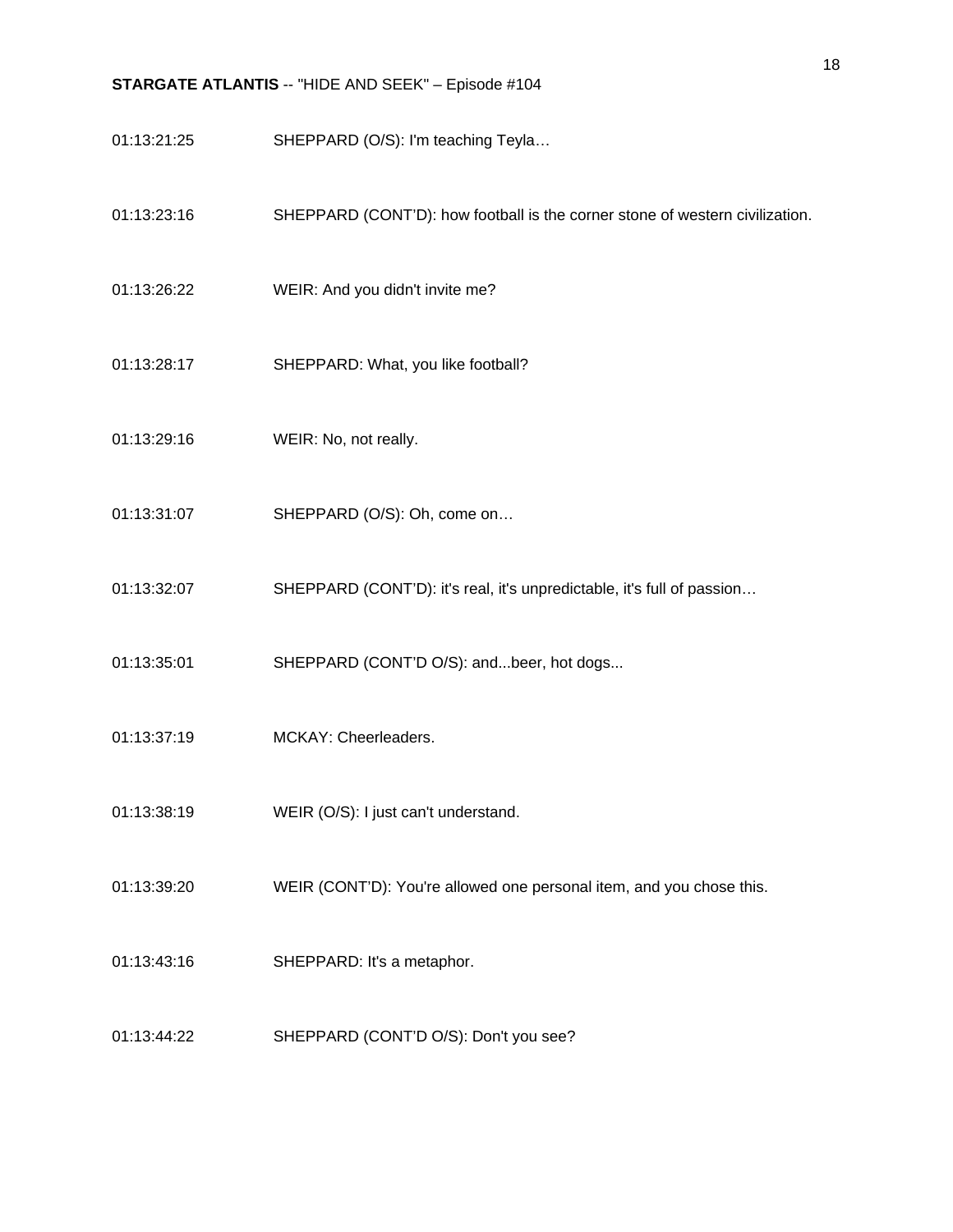| 01:13:46:21 | SHEPPARD (CONT'D) This entire expedition is the biggest Hail Mary in human       |
|-------------|----------------------------------------------------------------------------------|
|             | history.                                                                         |
| 01:13:50:24 | TEYLA: What's a Hail Mary?                                                       |
| 01:13:52:27 | SHEPPARD: It's a play that you just saw. It's named after a prayer.              |
| 01:13:57:06 | SHEPPARD (CONT'D O/S): See, there's this woman, and her name is Mary, and<br>she |
| 01:14:01:24 | SHEPPARD (CONT'D): Did I mention how much I like Ferris wheels?                  |
| 01:14:16:28 | JINTO: Psst.                                                                     |
| 01:14:21:07 | WEX: Your turn to be the Wraith.                                                 |
| 01:14:23:06 | JINTO: You can be the Wraith. I get to be Major Sheppard.                        |
| 01:14:27:08 | WEX: Oh                                                                          |
| 01:14:33:15 | JINTO: One, two, three, four, five, six                                          |
| 01:14:54:09 | JINTO: Wex?                                                                      |
| 01:15:25:21 | WEX: Jinto?                                                                      |
| 01:15:39:05 | (KNOCKING)                                                                       |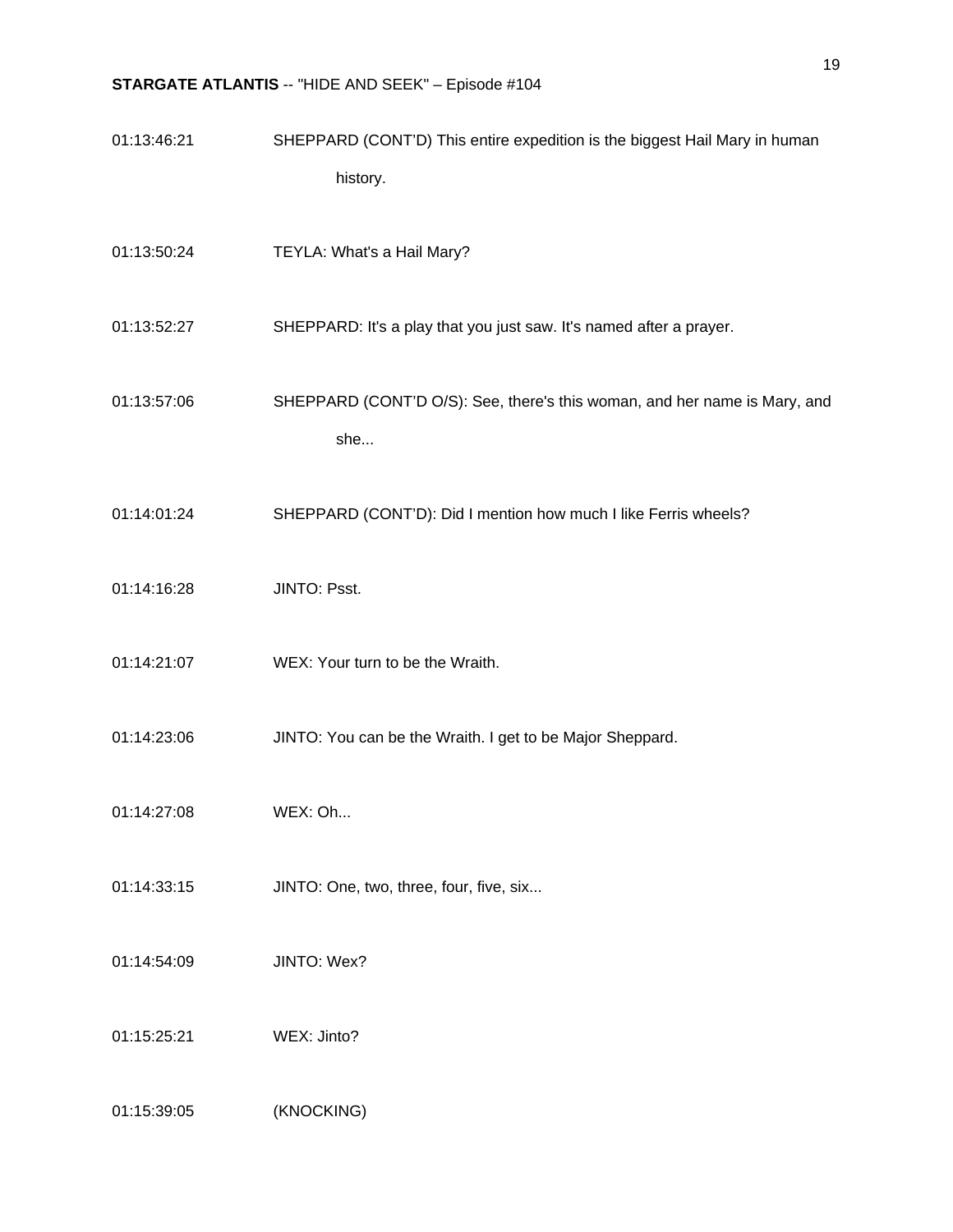- 01:15:40:24 HALLING (O/S): Major? Major.
- 01:15:46:13 HALLING (CONT'D): Jinto's missing. I can't find him.
- 01:15:48:19 HALLING (CONT'D O/S): I told him to be careful.
- 01:15:49:23 HALLING (CONT'D): Anything he touches could be dangerous.
- 01:15:51:26 WEX (O/S): What if there are monsters…
- 01:15:53:14 WEX (CONT'D): here?
- 01:15:54:14 SHEPPARD: We'll find him.

### **END OF ACT ONE**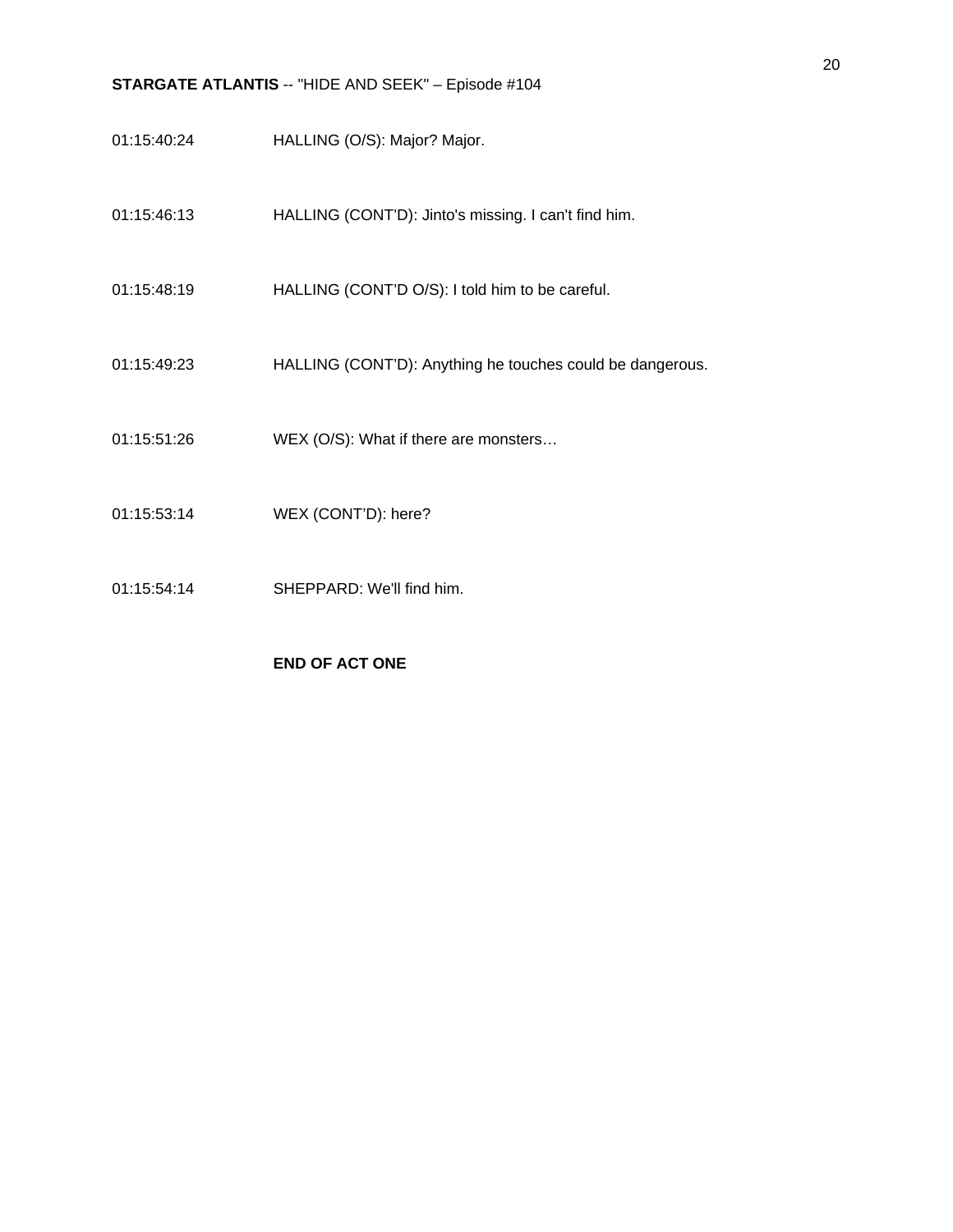## **ACT TWO**

| 01:16:14:11 | SHEPPARD: Jinto's missing. Teams of two.                                            |
|-------------|-------------------------------------------------------------------------------------|
| 01:16:15:23 | SHEPPARD (CONT'D O/S): Floor-to-floor sweep now.                                    |
| 01:16:16:27 | SHEPPARD (CONT'D): Start with the jumpers. Full gear.                               |
| 01:16:19:21 | FORD: Yes, Sir.                                                                     |
| 01:16:21:27 | TEYLA: He's not in any of the other living quarters.                                |
| 01:16:23:25 | HALLING: I'm coming with you.                                                       |
| 01:16:25:27 | SHEPPARD: You're going to be okay with that leg?                                    |
| 01:16:27:01 | HALLING: He's my son.                                                               |
| 01:16:37:10 | WEIR: Can we use the sensors to locate him?                                         |
| 01:16:39:20 | MCKAY: We don't have nearly enough power to activate the whole city at one<br>time. |
| 01:16:42:01 | GRODIN: Even if we could, the sensors don't distinguish                             |
| 01:16:46:02 | GRODIN (CONT'D): individuals.                                                       |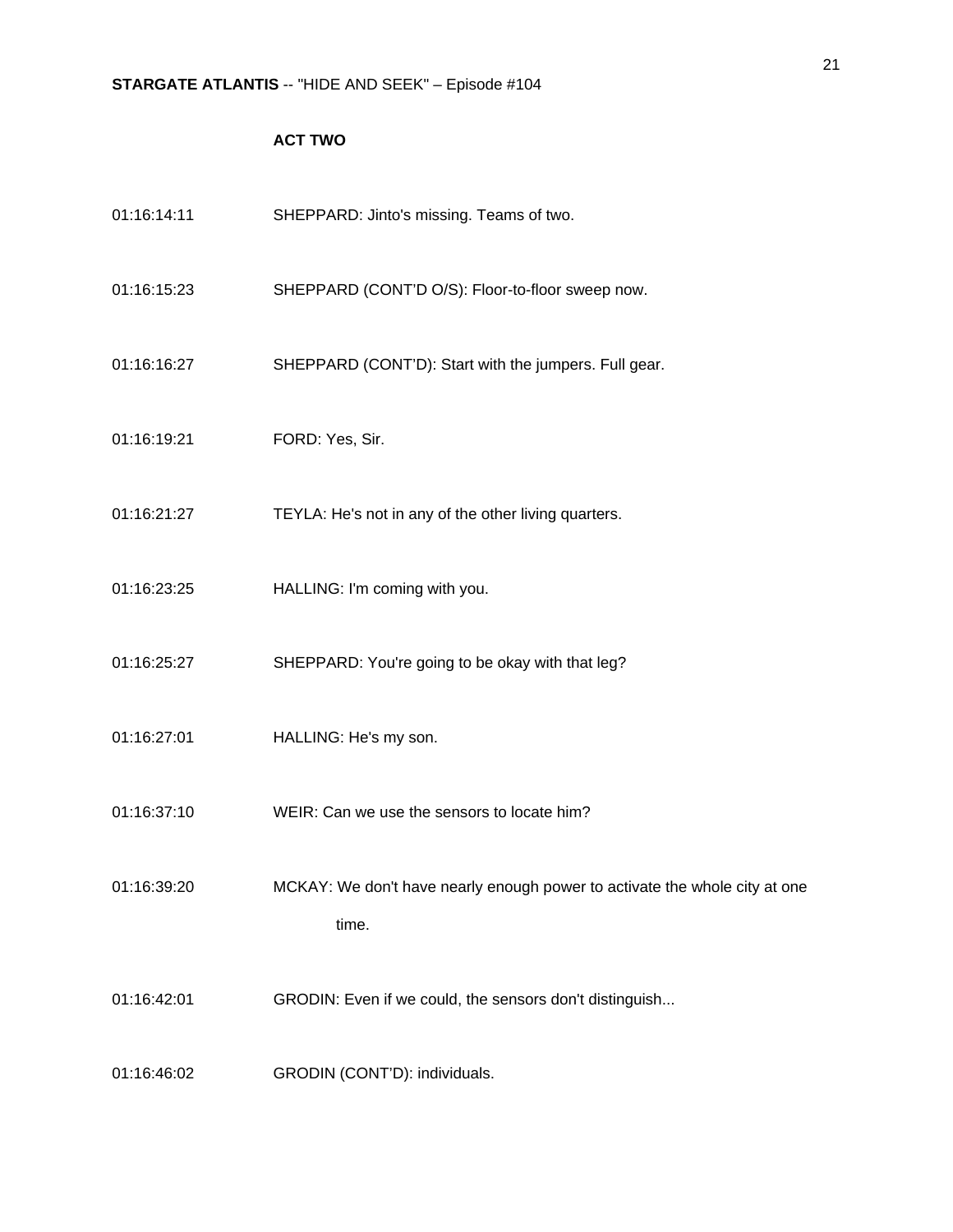| 01:16:47:18 | MCKAY (O/S): And for all we know, there could be shielded areas                              |
|-------------|----------------------------------------------------------------------------------------------|
| 01:16:48:22 | MCKAY (CONT'D): or malfunctioning sensors. We are getting a pretty strange<br>energy reading |
| 01:16:52:12 | MCKAY (CONT'D O/S): in one of the unexplored areas across the city.                          |
| 01:16:54:20 | WEIR: Activate the communication system.                                                     |
| 01:16:58:02 | MCKAY: Done.                                                                                 |
| 01:16:59:27 | WEIR: Jinto, this is Dr. Weir.                                                               |
| 01:17:02:25 | WEIR (CONT'D V/O): If you can hear me, please respond. Jinto?                                |
| 01:17:11:20 | WEIR (CONT'D): If you're lost, if you can't--                                                |
| 01:17:16:00 | GRODIN: We've lost power.                                                                    |
| 01:17:16:27 | MCKAY: We've still got lights.                                                               |
| 01:17:23:19 | GRODIN: I don't know why that happened.                                                      |
| 01:17:25:09 | (STARGATE ACTIVATING)                                                                        |
| 01:17:30:29 | GRODIN: That wasn't me.                                                                      |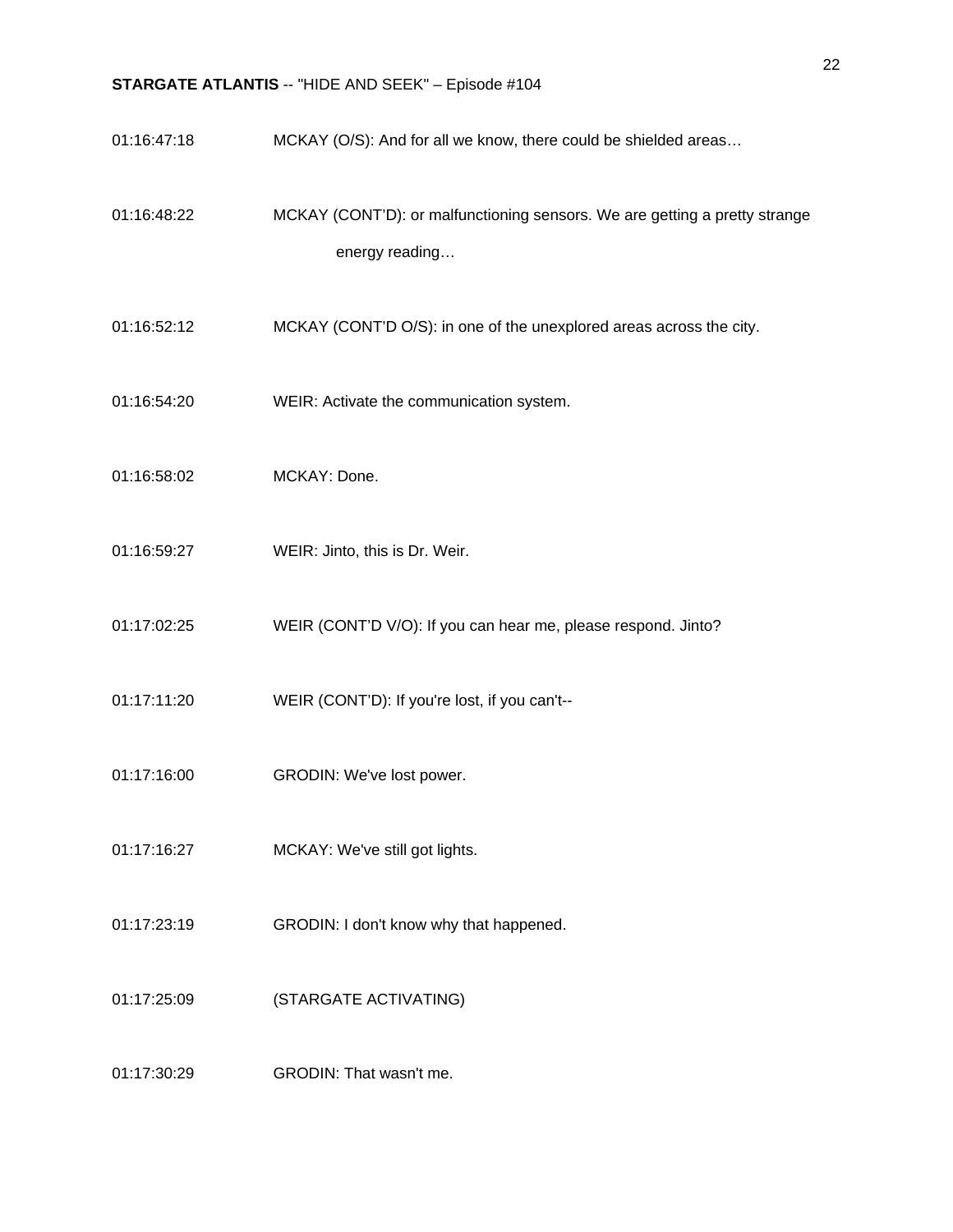- 01:17:36:19 (STARGATE SHUTTING DOWN)
- 01:17:39:19 (STARGATE DIALING)
- 01:17:43:11 WEIR: Shut it down now.
- 01:17:46:22 (STARGATE SHUTTING DOWN)
- 01:17:48:29 WEIR: What the hell is going on?
- 01:17:50:07 MCKAY: I don't know.
- 01:17:51:07 GRODIN: Nothing like this has happened before.
- 01:17:52:08 MCKAY: We've only been here for a couple of days.
- 01:17:55:12 MCKAY (CONT'D): This stuff is pretty old. It's that, or there really are ghosts.
- 01:18:13:06 SHEPPARD (INTO RADIO): Control room, this is Sheppard. The lights just went out.
- 01:18:15:15 WEIR (INTO RADIO): Major, we're experiencing some technical malfunctions.

01:18:27:01 MCKAY: It could have something to do with the interfaces between our Naquadah generators and the city. Well, that, or the way we isolated certain systems could cause erroneous operations in the Ancient programming.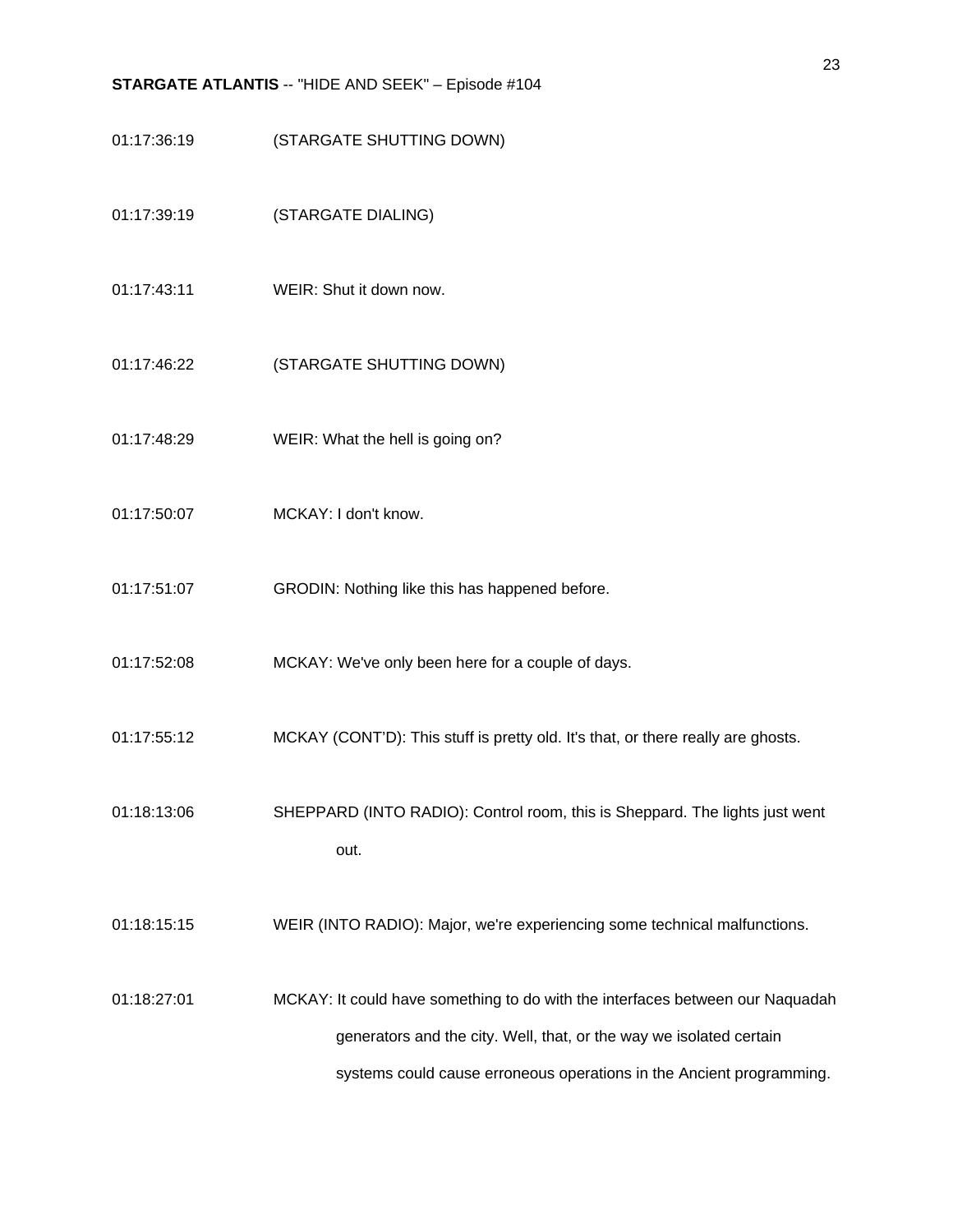| 01:18:34:05 | GRODIN: I'll run a diagnostic on the power flow.                                                                                                   |
|-------------|----------------------------------------------------------------------------------------------------------------------------------------------------|
| 01:18:36:15 | WEIR: I wouldn't have thought you believed in ghosts.                                                                                              |
| 01:18:39:15 | MCKAY: I never used to, then I learned about things called "Wraiths" that can<br>suck the life out of you with their hands. What the hell is that? |
| 01:18:45:26 | TEYLA: Dr. Weir.                                                                                                                                   |
| 01:18:48:10 | WEIR: Teyla, I'll be right there. Do what you can.                                                                                                 |
| 01:18:51:10 | MCKAY: Thanks.                                                                                                                                     |
| 01:18:56:15 | TEYLA: Dr. Weir                                                                                                                                    |
| 01:18:57:15 | TEYLA (CONT'D O/S): this is Marta.                                                                                                                 |
| 01:19:00:19 | WEIR: Pleased to meet you.                                                                                                                         |
| 01:19:03:14 | TEYLA: It's all right. Tell her what you saw.                                                                                                      |
| 01:19:07:11 | MARTA: A shadow.                                                                                                                                   |
| 01:19:10:10 | TEYLA (O/S): The Wraith project them                                                                                                               |
| 01:19:11:16 | TEYLA (CONT'D): make you see things that aren't there.                                                                                             |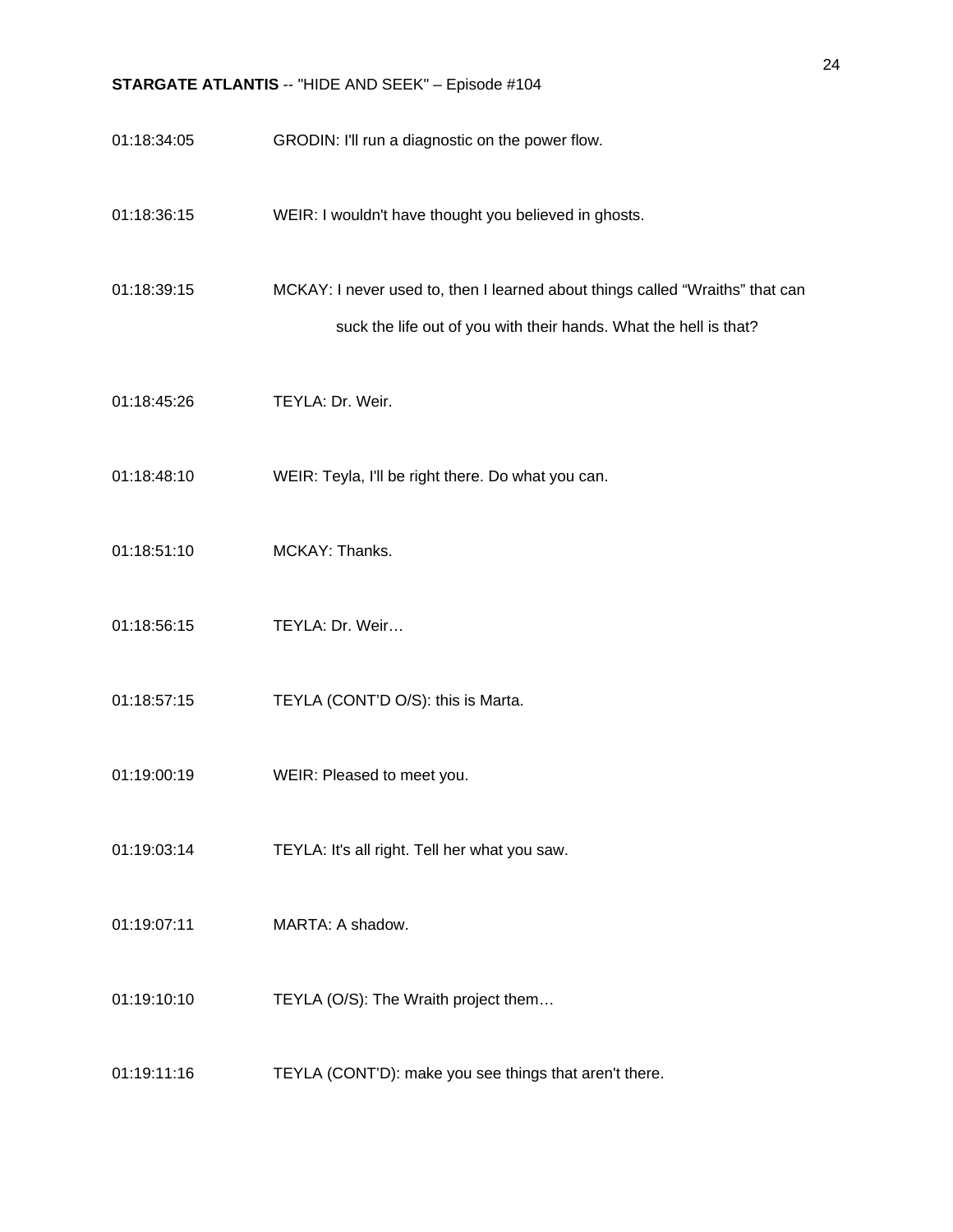01:19:14:28 WEIR: Are you sure? 01:19:19:04 TEYLA: And yet, I sense no Wraith here. 01:19:20:29 WEIR: Teyla, have you ever been wrong about that? 01:19:24:24 WEIR (INTO RADIO): Major Sheppard, this is Weir. 01:19:27:17 WEIR (V/O OVER RADIO): One of the Athosians is claiming to have seen what she's calling a shadow. 01:19:33:20 MARTA: She does not believe me? 01:19:38:02 WEIR (INTO RADIO): Teyla says that she senses no Wraith here, but I'm still concerned. 01:19:41:26 SHEPPARD (INTO RADIO): All right, all teams fall back to the gate room and wait for further instructions. 01:19:45:22 HALLING: We can't stop searching. 01:19:47:01 SHEPPARD: If there is a threat here, we need to establish a proper perimeter. 01:20:04:15 SHEPPARD: I've secured access to all the control towers and living quarters. 01:20:07:25 WEIR: Two more Athosians reported seeing the shadows.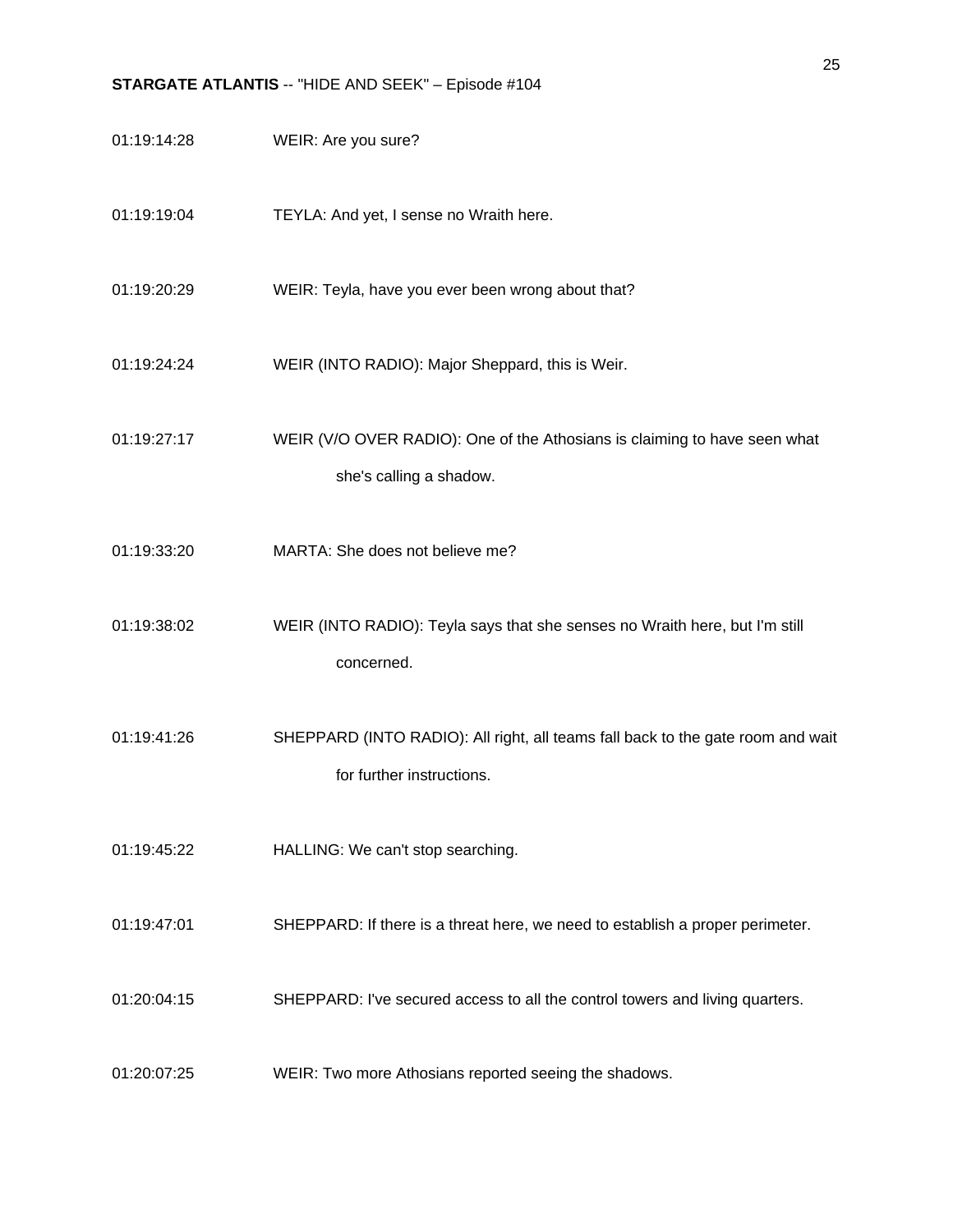| 01:20:09:29 | SHEPPARD: You know, I don't get that. That means the Wraith would be here.                                                                              |
|-------------|---------------------------------------------------------------------------------------------------------------------------------------------------------|
| 01:20:12:19 | WEIR: You don't think so?                                                                                                                               |
| 01:20:14:14 | SHEPPARD: I don't think they want to scare us. When they decide to come,<br>they're going to start blowing the crap out of this place with their ships. |
| 01:20:20:11 | WEIR: So what? The Athosians are just seeing things?                                                                                                    |
| 01:20:22:13 | SHEPPARD: Well, like Teyla said                                                                                                                         |
| 01:20:23:21 | SHEPPARD (CONT'D O/S): it's a scary place for them.                                                                                                     |
| 01:20:25:15 | MCKAY: Not just for them.                                                                                                                               |
| 01:20:26:22 | TEYLA: Halling wishes to speak with Jinto.                                                                                                              |
| 01:20:28:18 | WEIR: Please                                                                                                                                            |
| 01:20:34:22 | MCKAY: Go ahead.                                                                                                                                        |
| 01:20:37:10 | HALLING (INTO RADIO): Jinto                                                                                                                             |
| 01:20:41:09 | HALLING (O/S INTO RADIO): If you can hear me                                                                                                            |
| 01:20:42:20 | HALLING (CONT'D INTO RADIO): I'm not angry. I just want to know that you are<br>safe                                                                    |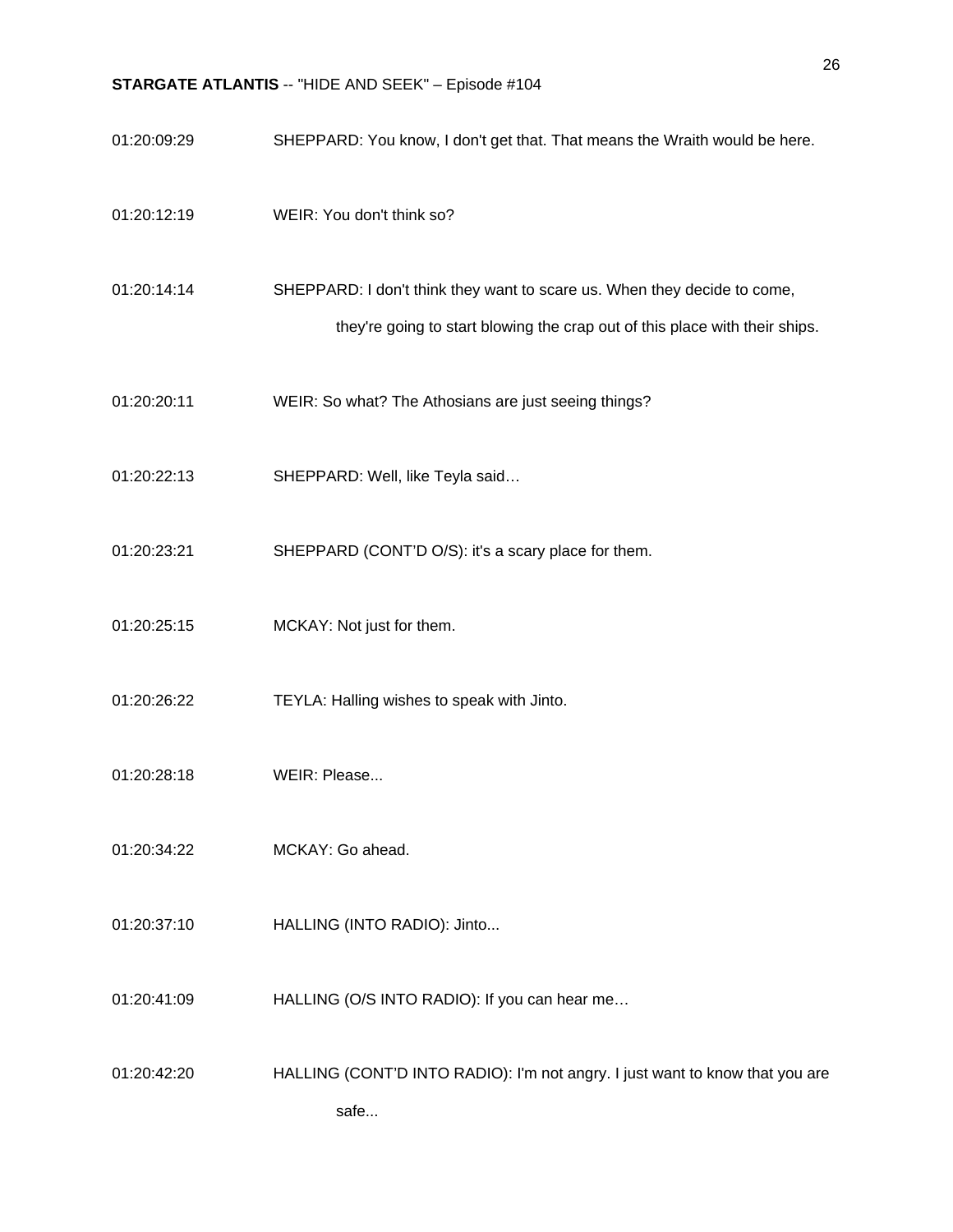- 01:20:47:24 HALLING (CONT'D V/O OVER RADIO): So if you are lost...or hurt, stay where you are…
- 01:20:52:18 HALLING (CONT'D O/S INTO RADIO): make some noise if you can. We will find you.
- 01:21:05:20 HALLING (CONT'D): *Pereh lumi*…
- 01:21:06:21 HALLING (CONT'D O/S): *et tempo ateri*. ??
- 01:21:09:27 SHEPPARD: What is that, Latin?
- 01:21:11:00 WEIR: It's Ancient.
- 01:21:12:01 WEIR (CONT'D O/S): "Fathers of light...
- 01:21:13:20 WEIR (CONT'D): of the everlasting temple"?
- 01:21:15:04 TEYLA: It is a prayer to the Ancestors.
- 01:21:17:29 HALLING: If you are angry that we have unrightfully inhabited your great city, we humbly apologize.
- 01:21:24:13 HALLING (CONT'D O/S): We mean no harm.
- 01:21:28:06 HALLING (CONT'D): We will leave if it is your wish...but I will not go without my son.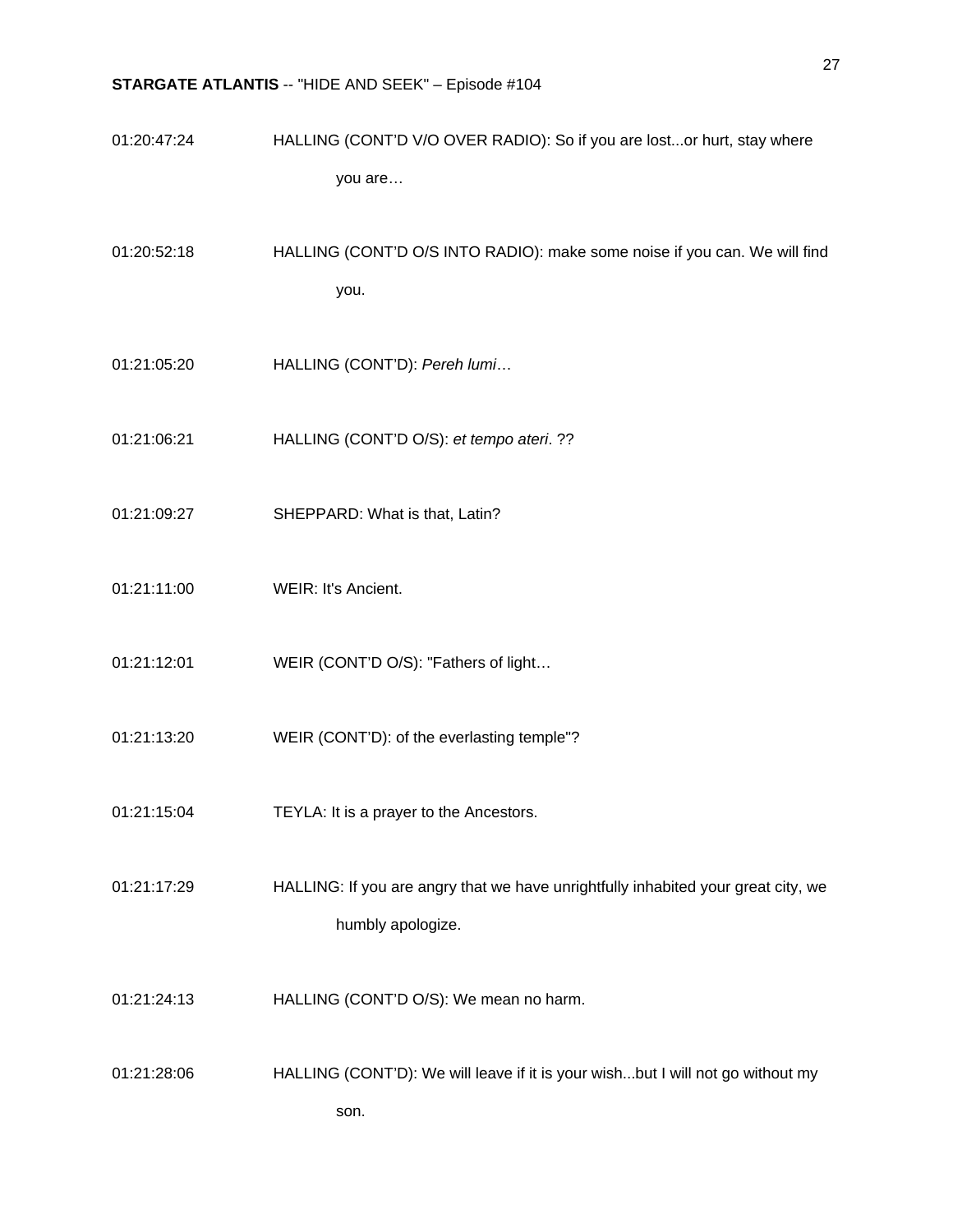- 01:21:51:04 BECKETT: He fainted.
- 01:21:52:04 MCKAY: There's got to be a better word.
- 01:21:53:05 BECKETT: "Faint" is the proper medical term.
- 01:21:54:26 MCKAY: I passed out from manly hunger.
- 01:21:57:14 SHEPPARD: Well, hang in there.
- 01:22:00:26 SHEPPARD (CONT'D INTO RADIO): Dr. Weir, this is Sheppard. McKay's okay. He...he fainted.
- 01:22:04:17 MCKAY (O/S): Oh, yeah, it's very sympathetic.
- 01:22:06:10 MCKAY (CONT'D): Let's all mock the dying man. Thank you.

### **END OF ACT TWO**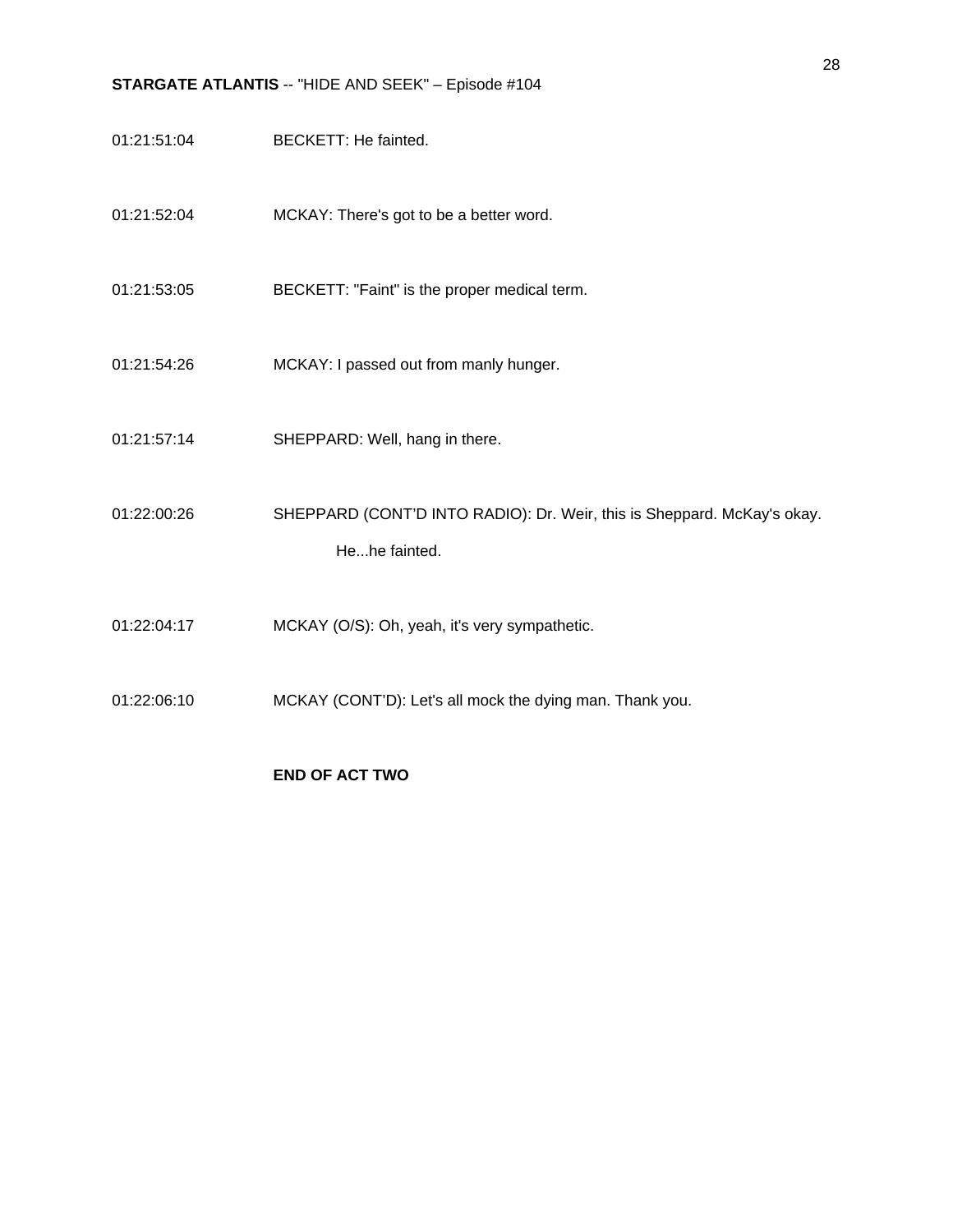## **ACT THREE**

| 01:23:50:28 | SHEPPARD: It didn't look like the phantoms the Wraith make you see, but I can                                                                               |
|-------------|-------------------------------------------------------------------------------------------------------------------------------------------------------------|
|             | see how the Athosians would be confused.                                                                                                                    |
| 01:23:55:10 | WEIR: What did it look like?                                                                                                                                |
| 01:23:56:19 | SHEPPARD: It looked like a                                                                                                                                  |
| 01:23:58:08 | <b>GRODIN: Darkness.</b>                                                                                                                                    |
| 01:23:59:09 | GRODIN (CONT'D O/S): It surrounded the Naquadah generator and started to<br>grow                                                                            |
| 01:24:01:29 | GRODIN (CONT'D): like it was feeding off the energy.                                                                                                        |
| 01:24:03:23 | SHEPPARD (O/S): When you shut it down                                                                                                                       |
| 01:24:04:17 | SHEPPARD (CONT'D): the wholewhatever it was, it just went away.                                                                                             |
| 01:24:09:18 | MCKAY: If this thing feeds on energy, we could be in big trouble, and when I say<br>"we," I mean "you," because I won't actually be around for much longer. |
| 01:24:15:21 | WEIR: So we need to figure out exactly what it is and what to do about it.                                                                                  |
| 01:24:18:27 | GRODIN: We know it's attracted to energy.                                                                                                                   |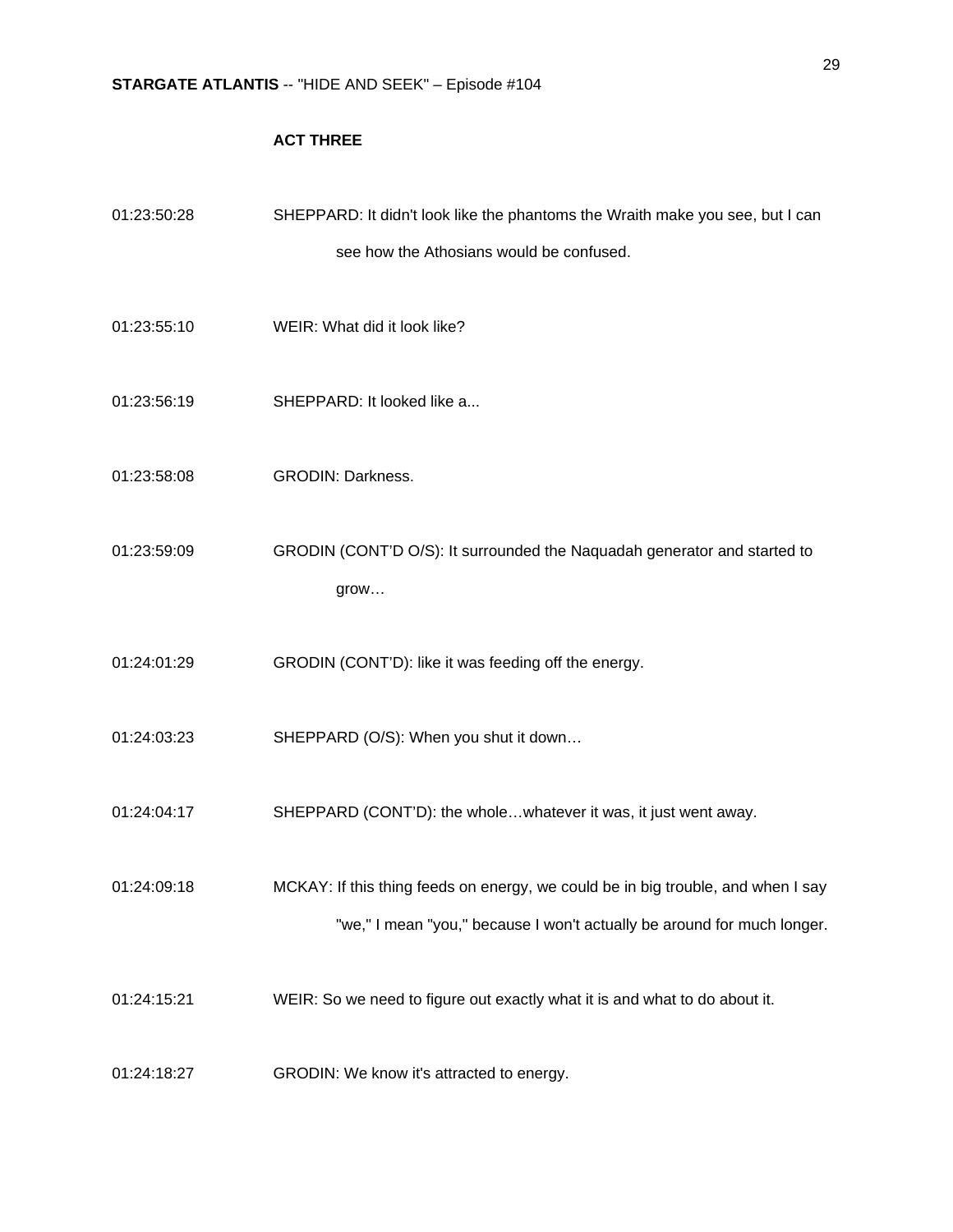- 01:24:20:17 WEIR: How about shutting down the generators?
- 01:24:22:00 MCKAY: Well, uh...people also give off heat energy…
- 01:24:24:05 MCKAY (CONT'D O/S): but now, granted, it's negligible compared to that...
- 01:24:26:06 MCKAY (CONT'D): of a Naquadah generator, but you take away this thing's only other obvious source of food--
- 01:24:29:12 WEIR: Are you saying it could come after us?
- 01:24:31:04 MCKAY: Well, I only know one thing for sure, and that is that flying darkness that eats energy can only be very, very bad.
- 01:24:35:09 WEIR: Okay, we keep the power on.
- 01:24:38:06 WEIR (CONT'D O/S): Grodin, figure out a way to detect it, and in the meantime...
- 01:24:40:17 WEIR (CONT'D): Major, establish a constant surveillance on all the generators.
- 01:24:42:29 WEIR (CONT'D O/S): If one of them is targeted, we'll shut it down remotely.
- 01:24:45:25 WEIR (CONT'D): I mean, hopefully, we can keep this...thing busy until we figure out a way to get rid of it.
- 01:24:50:15 WEIR (CONT'D INTO RADIO): Attention, everyone. This is Weir.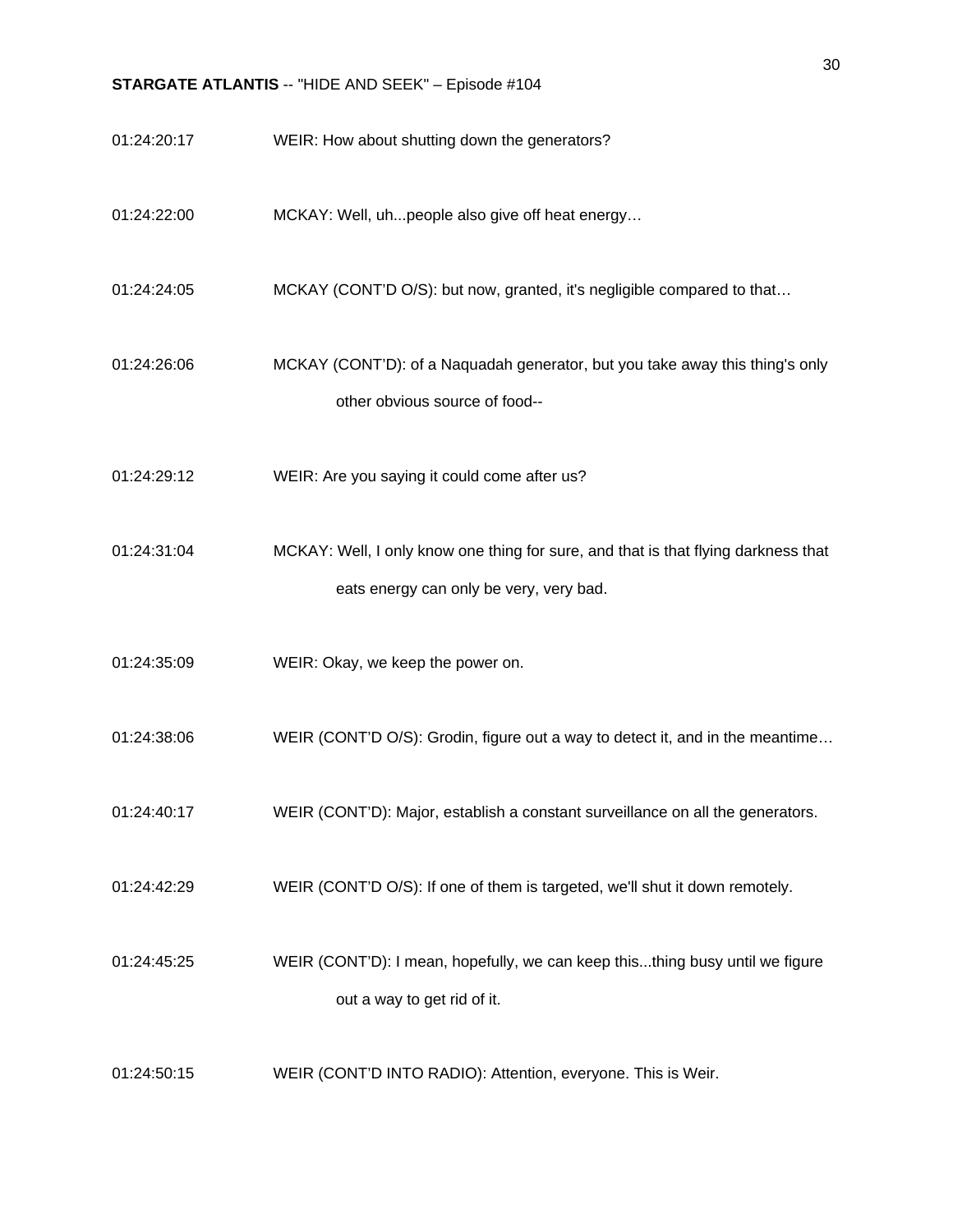- 01:24:52:06 WEIR (CONT'D O/S INTO RADIO): For the time being, we need you all to remain in your quarters…
- 01:24:55:00 WEIR (CONT'D INTO RADIO): unless otherwise instructed. If you see anything out of the--
- 01:24:57:20 JINTO (V/O OVER RADIO): Hello? Can you hear me? Can anyone hear me?
- 01:25:02:02 SHEPPARD (INTO RADIO): Jinto?
- 01:25:03:02 JINTO (V/O OVER RADIO): Major Sheppard.
- 01:25:04:27 WEIR (INTO RADIO): Are you okay?
- 01:25:06:04 JINTO (V/O OVER RADIO): I'm scared.
- 01:25:07:04 SHEPPARD (INTO RADIO): Where are you?
- 01:25:08:12 JINTO (V/O OVER RADIO): I don't know.
- 01:25:09:14 WEIR (INTO RADIO): Jinto, start from the beginning. Tell us how you got to where you are.
- 01:25:13:04 JINTO (V/O OVER RADIO): I was in the hall outside my quarters.
- 01:25:22:10 SHEPPARD (INTO RADIO): Where'd you go next?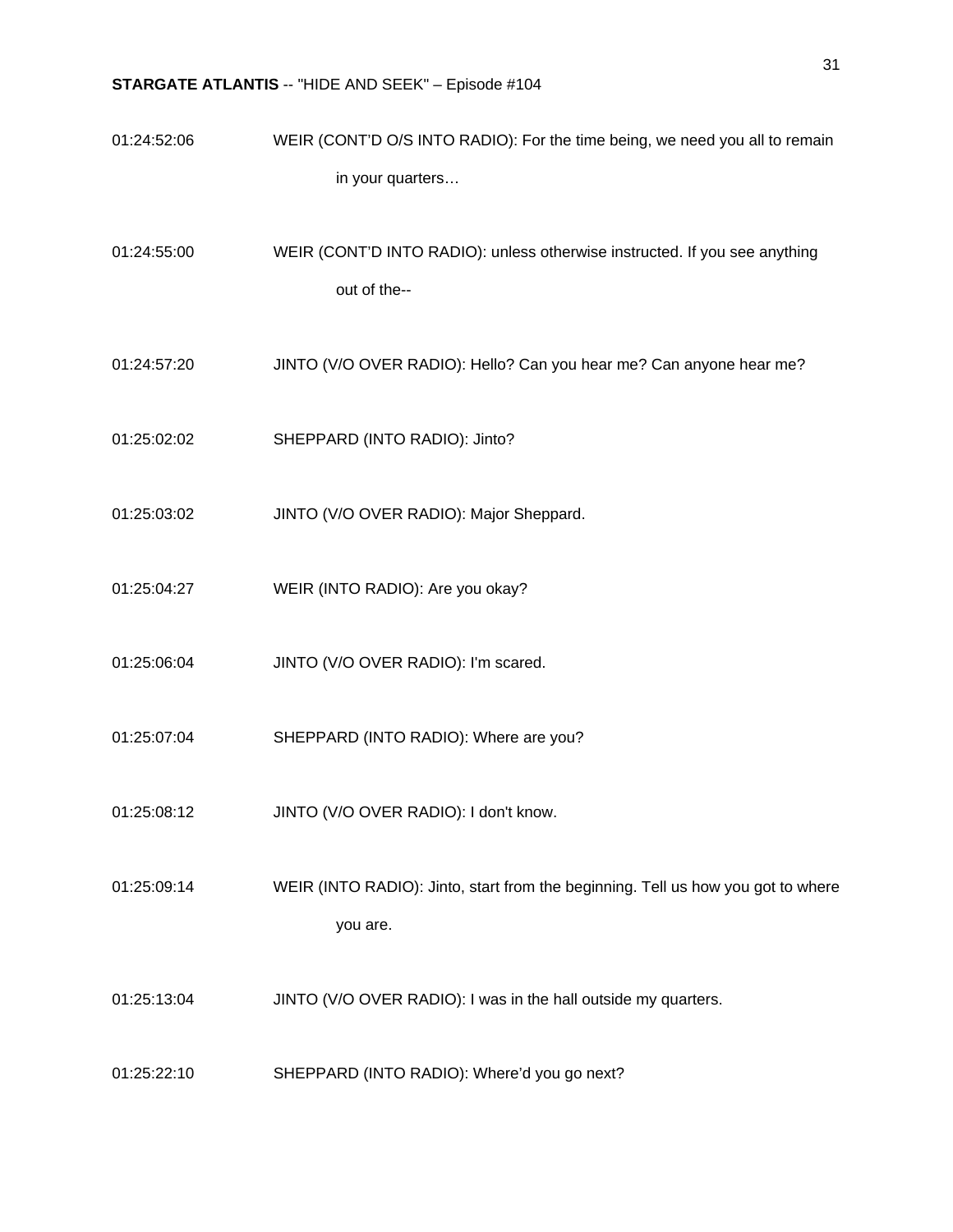- 01:25:23:27 JINTO (V/O OVER RADIO): I can't remember.
- 01:25:25:11 TEYLA: He's used to the forest, being able to see the stars at night.
- 01:25:29:00 JINTO (V/O OVER RADIO): I found a small room filled with boxes from Earth.
- 01:25:41:24 SHEPPARD: No boxes.
- 01:25:43:23 JINTO (V/O OVER RADIO): They're here with me.
- 01:25:45:21 MCKAY: Someone thought this would make a nice closet.
- 01:25:53:27 SHEPPARD: This is definitely not a closet.
- 01:25:55:29 SHEPPARD (CONT'D INTO RADIO): Did the panel start to glow when you stepped inside?
- 01:25:58:00 JINTO (V/O OVER RADIO): Yes.
- 01:25:58:20 SHEPPARD (INTO RADIO): Did you touch it?
- 01:25:59:27 JINTO (V/O OVER RADIO): Yes.
- 01:26:00:27 SHEPPARD (O/S INTO RADIO): What exactly?
- 01:26:02:19 JINTO (V/O OVER RADIO): I don't remember.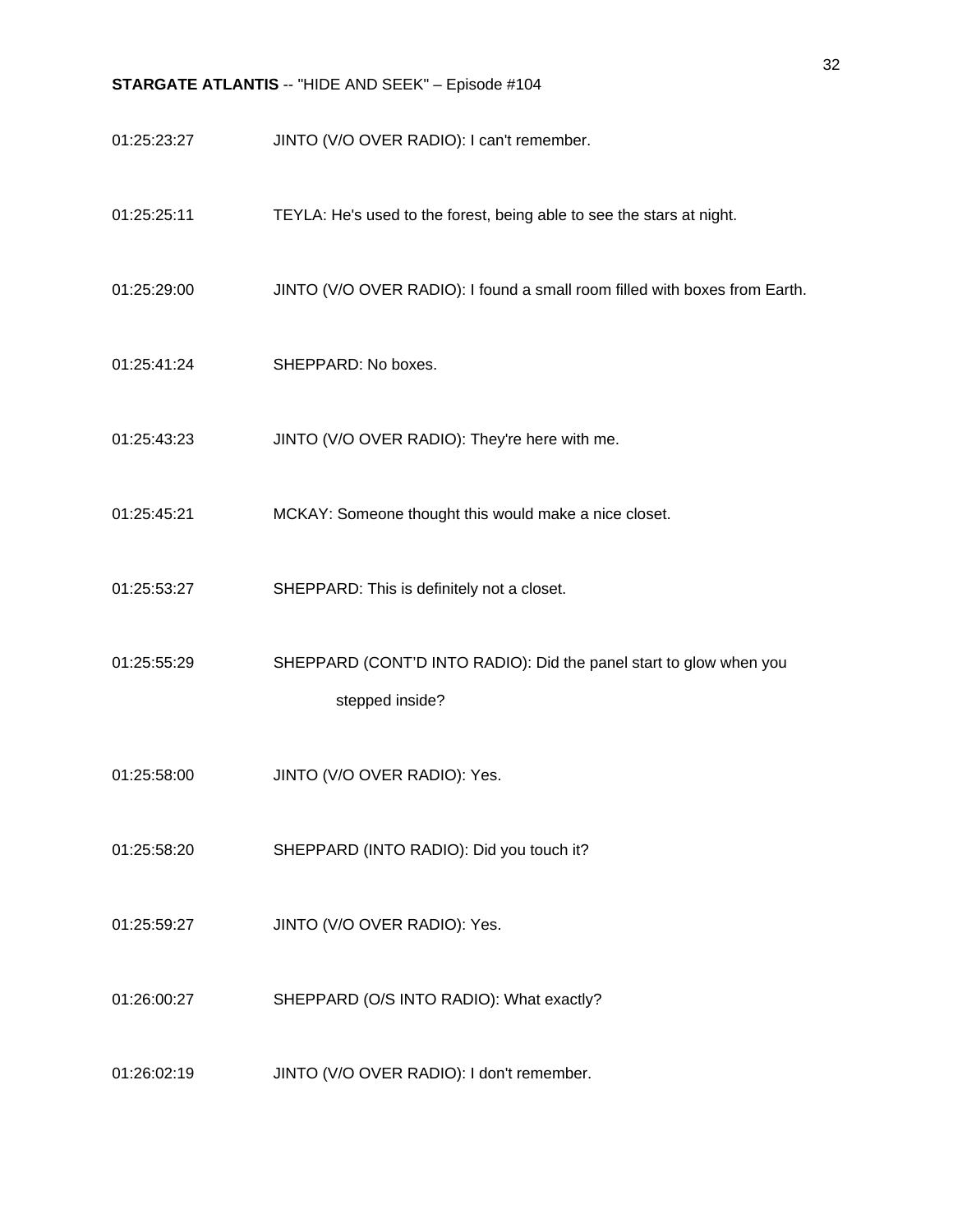- 01:26:04:00 MCKAY: Just before he disappeared, we got an unusual energy reading from this area here. Wait, wait, wait. No, no…
- 01:26:18:25 MCKAY (CONT'D): It must be a transporter.
- 01:26:20:04 SHEPPARD: We can name it later.
- 01:26:32:10 JINTO: Major Sheppard.
- 01:26:34:29 SHEPPARD: Jinto. Are you okay?
- 01:26:37:27 JINTO: Yes.
- 01:26:39:11 SHEPPARD (V/O OVER RADIO): We've got Jinto. He's okay.
- 01:26:49:25 SHEPPARD: Do you have any idea what this place is?
- 01:26:51:14 MCKAY: Some sort of research lab. They've come across a few of them. These consoles generally access the central computer systems, so Jinto could've caused what we thought were malfunctions from here. Look, I need to know everything you touched.
- 01:27:06:19 GRODIN: As far as I can tell, there's only one entity. Now, the bright blue spots are the active…
- 01:27:10:26 GRODIN (CONT'D O/S): Naquadah generators. This blob is our entity.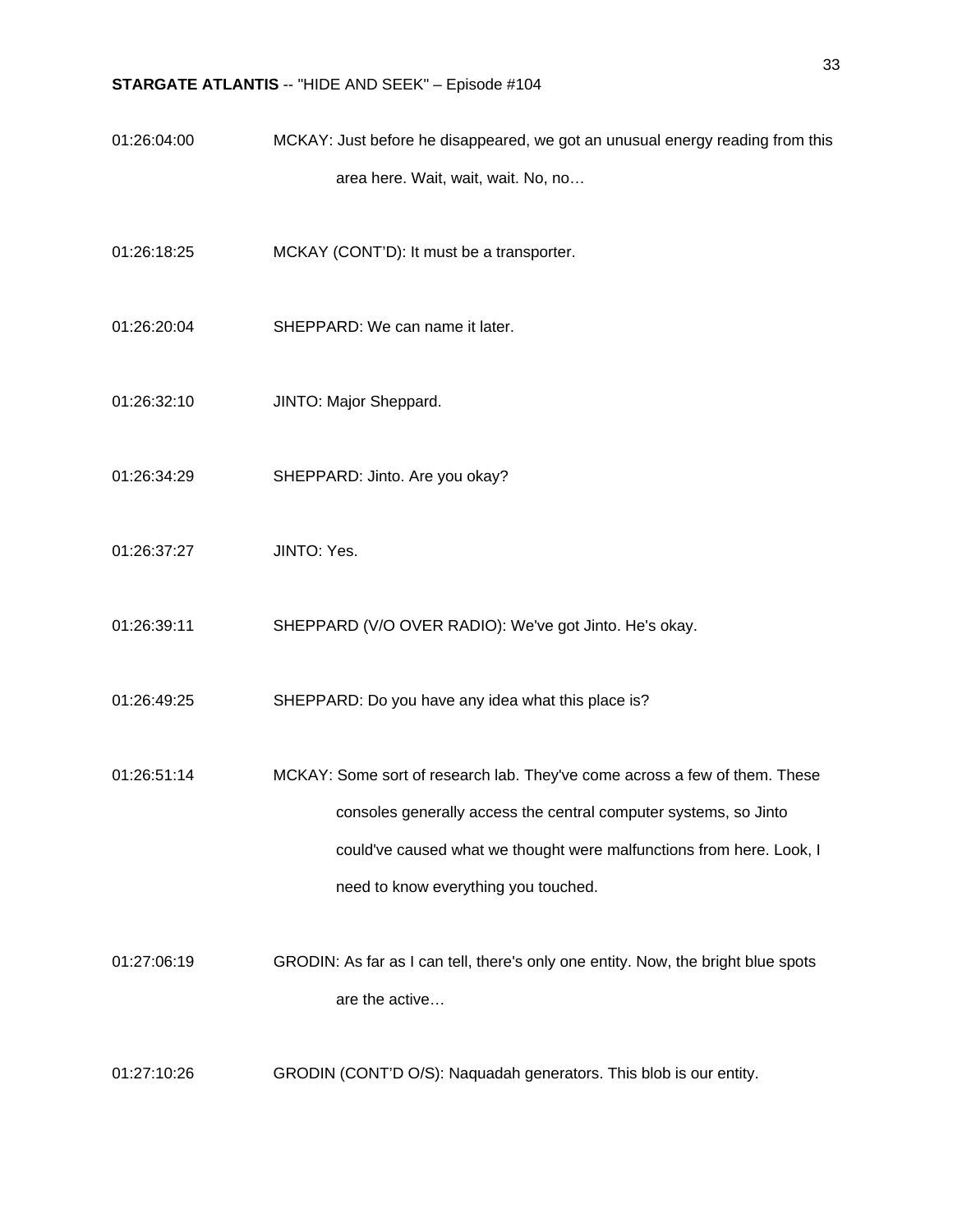01:27:13:21 GRODIN (CONT'D): It was just a matter of calibrating the sensors. 01:27:15:20 GRODIN (CONT'D O/S): Your idea is working. So far, I've been able to anticipate… 01:27:18:27 GRODIN (CONT'D): its approach to the active generators and shut them off remotely. Here, watch. 01:27:25:00 GRODIN (CONT'D O/S): I've got it going in circles. 01:27:26:08 WEIR: Good job. 01:27:27:12 GRODIN: Thanks. 01:27:28:24 WEIR: I hope we're not making this thing mad. 01:27:35:02 GRODIN (INTO RADIO): Lieutenant… 01:27:35:03 GRODIN (CONT'D O/S INTO RADIO): this is Dr. Grodin. I'm tracking the entity heading your way. You might want to get out of the hall you're standing in. 01:27:40:25 FORD (INTO RADIO): Roger that. 01:27:50:17 FORD (V/O OVER RADIO): Uh, this is Ford. A bulkhead just blocked our way. There's no panel on the wall or any way to open it that we can see.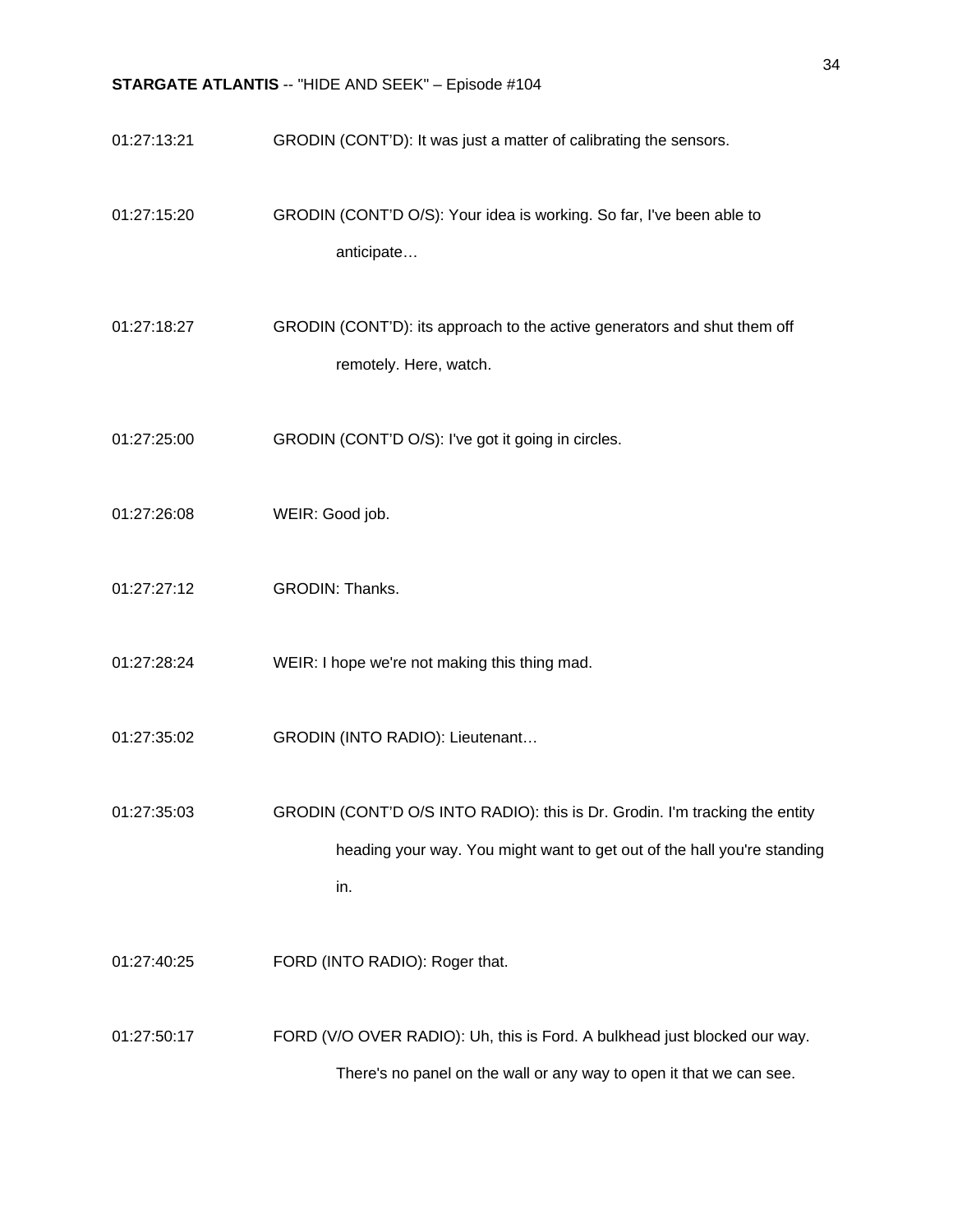- 01:27:57:15 GRODIN (O/S INTO RADIO): Roger that.
- 01:27:58:17 WEIR (INTO RADIO): McKay?
- 01:27:59:07 MCKAY (INTO RADIO): We didn't touch anything. It could be the entity causing random malfunctions. The proximity to that large an energy disturbance could cause the Ancient technology to go haywire.
- 01:28:07:19 WEIR (INTO RADIO): Lieutenant, double-back and try the door on the east side of the hall.
- 01:28:18:00 FORD (INTO RADIO): This door won't open either.
- 01:28:19:08 STACKHOUSE: Here it comes.
- 01:28:20:27 MCKAY (V/O OVER RADIO): Pull open the console on the wall.
- 01:28:25:06 STACKHOUSE: Hurry.
- 01:28:27:27 FORD (INTO RADIO): What next?
- 01:28:28:27 MCKAY (INTO RADIO): I'm not sure. What do you see?
- 01:28:29:29 FORD (V/O OVER RADIO): Three crystals.
- 01:28:30:29 MCKAY (INTO RADIO): Take out the middle one.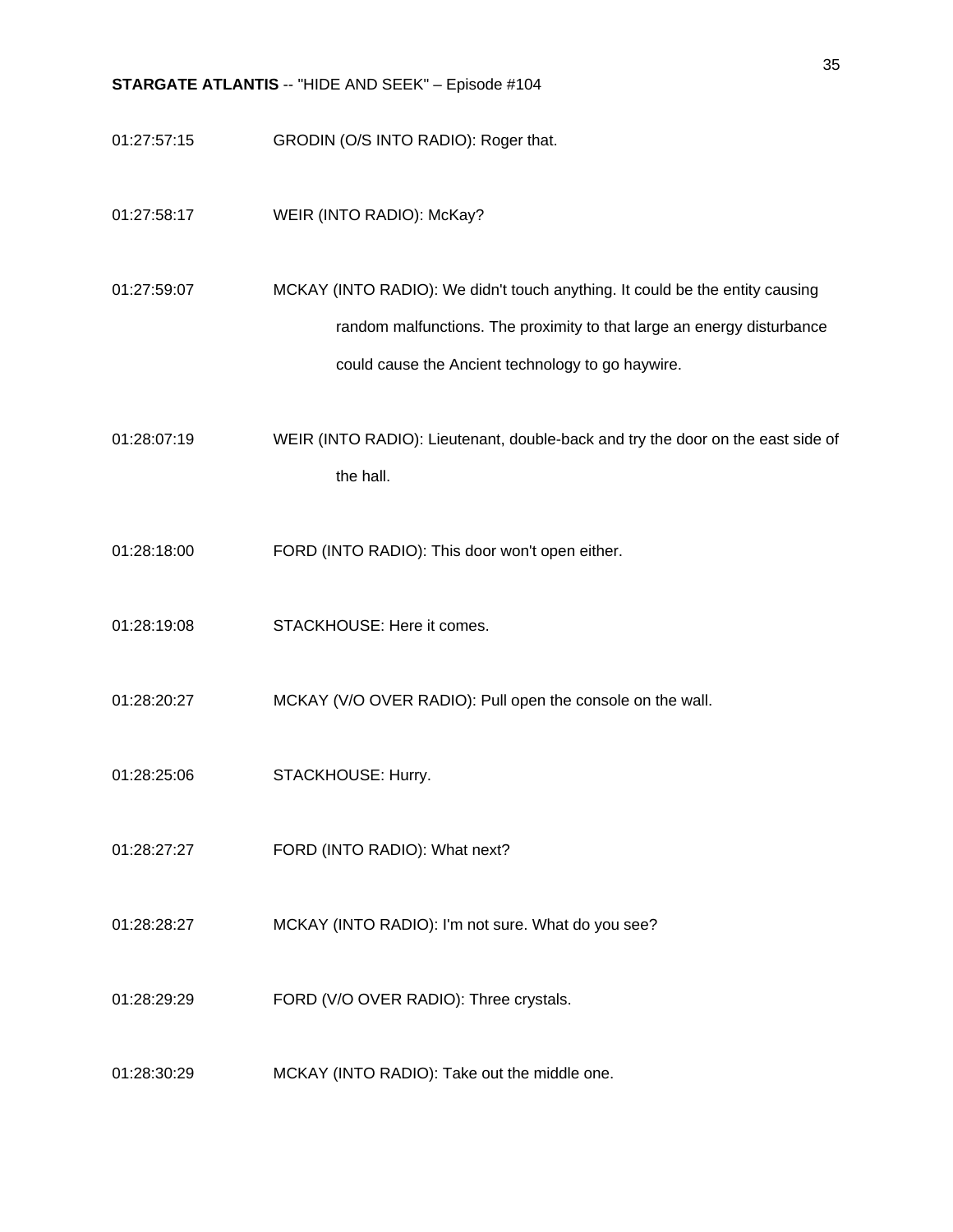- 01:28:32:12 MCKAY (CONT'D V/O OVER RADIO): Move the top one down.
- 01:28:39:19 FORD: When this door opens, go. I'll be right behind you.
- 01:28:45:19 FORD (CONT'D V/O OVER RADIO): Not working.
- 01:28:46:19 MCKAY (INTO RADIO): Okay, use the middle one to bridge the two others.
- 01:28:49:00 FORD (INTO RADIO): You sure about this?
- 01:28:51:03 MCKAY (INTO RADIO): Not exactly.
- 01:28:57:20 FORD: Go!
- 01:29:01:14 (FORD SCREAMING V/O OVER RADIO)
- 01:29:13:05 STACKHOUSE (INTO RADIO): Man down. I need a medical team.

### **END OF ACT THREE**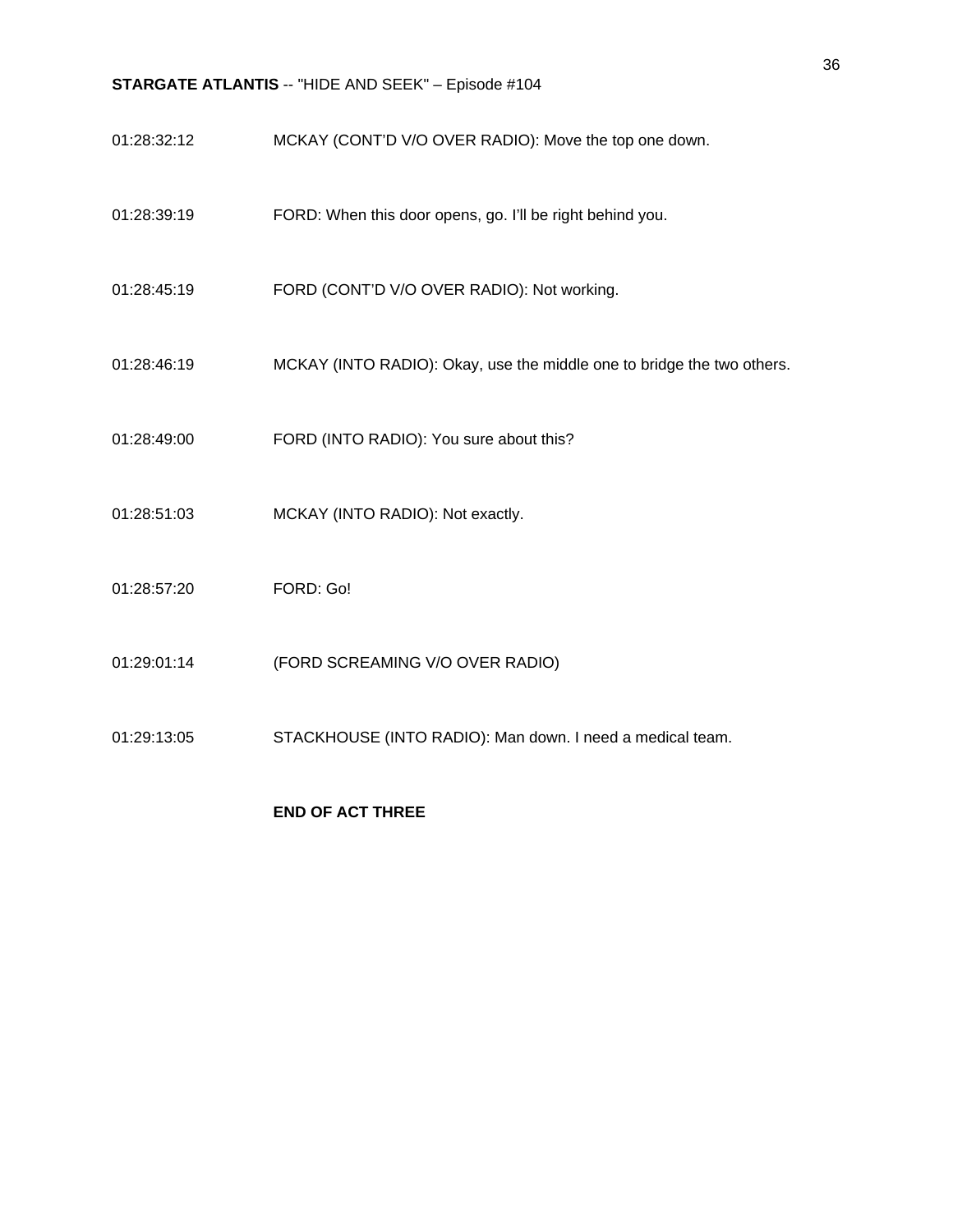## **ACT FOUR**

| 01:29:37:00 | BECKETT (O/S): All right, hang in there.                         |
|-------------|------------------------------------------------------------------|
| 01:29:41:18 | BECKETT (CONT'D): Are we in any danger here?                     |
| 01:29:43:21 | WEIR: I wish I could tell you.                                   |
| 01:29:46:07 | SHEPPARD: How's Ford?                                            |
| 01:29:47:14 | BECKETT: It's like he was hit by lightning.                      |
| 01:29:48:28 | WEIR: He's going to be okay?                                     |
| 01:29:50:15 | BECKETT: He's a tough kid.                                       |
| 01:29:57:03 | STACKHOUSE: Sir.                                                 |
| 01:30:02:17 | SHEPPARD: Hi.                                                    |
| 01:30:08:00 | FORD: Will you tell this guy there's nothing he could have done? |
| 01:30:11:15 | SHEPPARD: There is nothing you could have done.                  |
| 01:30:13:07 | STACKHOUSE: I could have tried to pull him out, Sir.             |
| 01:30:16:27 | FORD: Yeah,, then we'd both look like this.                      |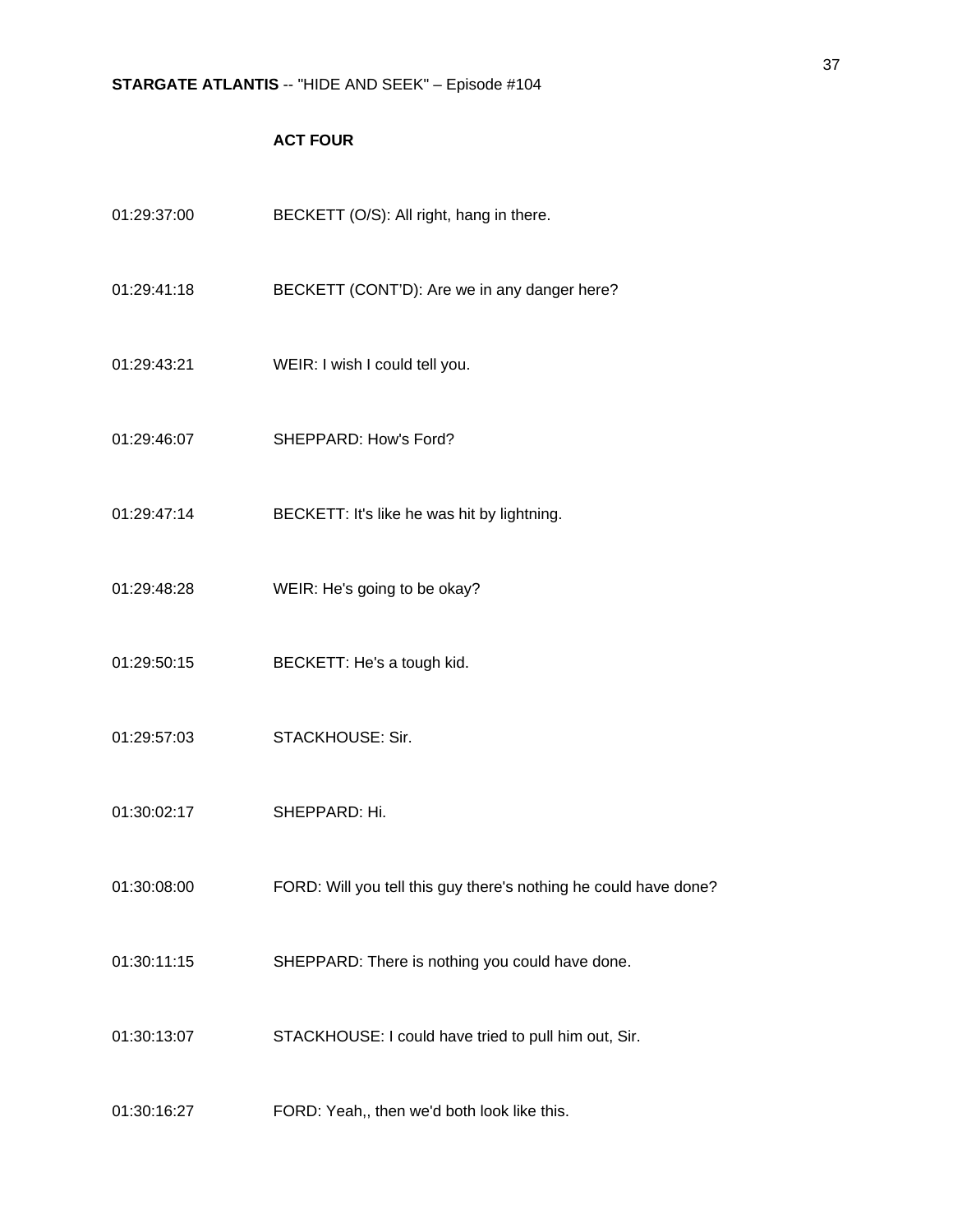- 01:30:18:24 WEIR: Ah, you don't look so bad.
- 01:30:20:02 SHEPPARD (O/S): Dr. Beckett says you're going to be back to…
- 01:30:22:12 SHEPPARD (CONT'D): pretty boy in no time.
- 01:30:28:23 SHEPPARD: Apparently, it's also an elevator.
- 01:30:30:07 MCKAY (O/S): Really?
- 01:30:31:07 WEIR: We can stop taking the stairs everywhere.
- 01:30:33:10 MCKAY: Oh, how nice for you all.
- 01:30:34:12 SHEPPARD: What do you got?
- 01:30:35:13 MCKAY: Well, believe it or not, Jinto didn't touch anything of any consequence, other than that.
- 01:30:45:00 MCKAY (CONT'D): It must have its own power source, like the jumpers.
- 01:30:47:00 WEIR: What is it?

01:30:48:09 MCKAY: Well, it seems to be some sort of containment vessel for the energy creature.

01:30:51:12 SHEPPARD: And Jinto released it?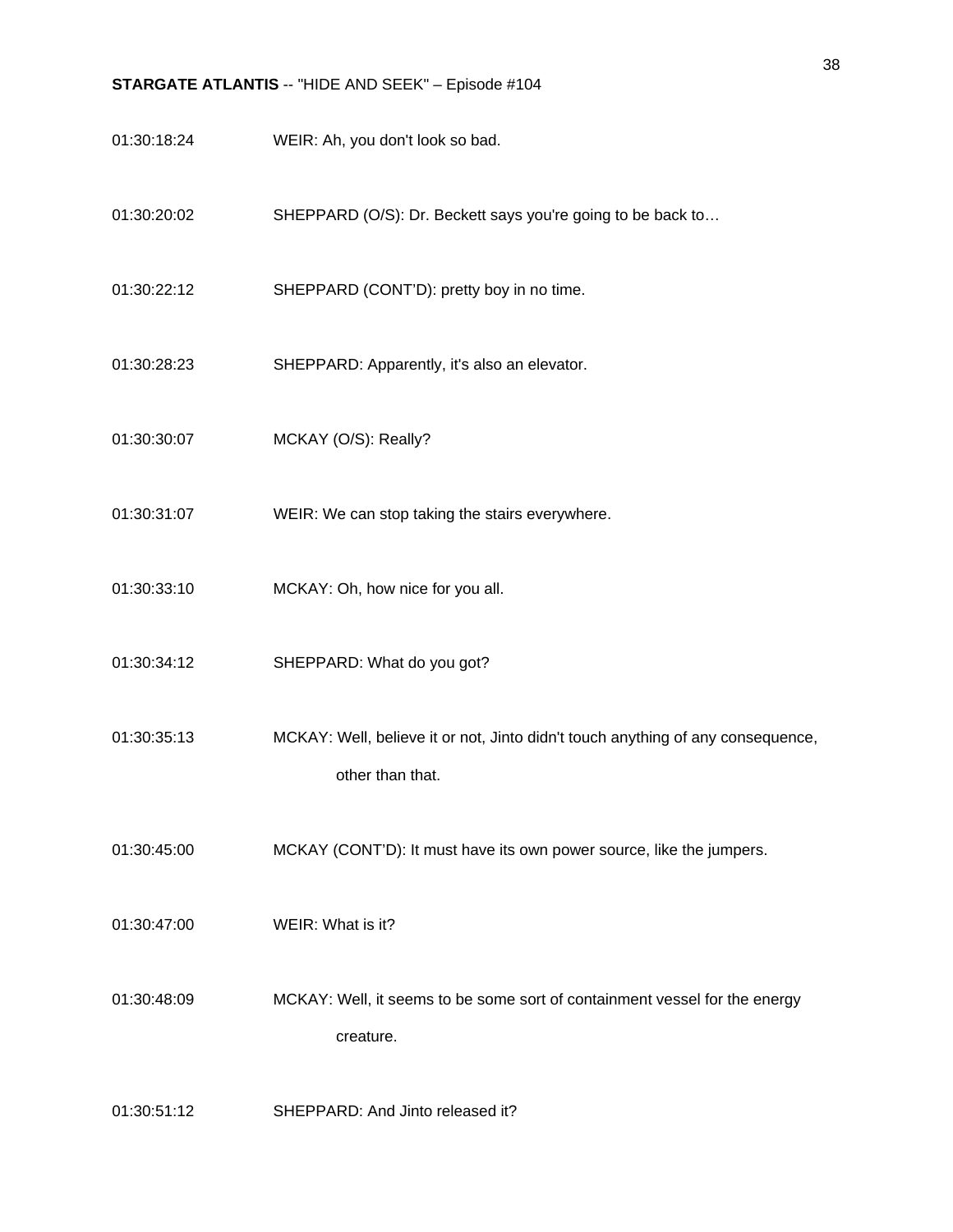- 01:30:53:18 MCKAY (O/S): Well, it seems that way.
- 01:30:54:21 MCKAY (CONT'D): As I suggested, the entity's what's been causing most of our technical problems.
- 01:30:58:12 MCKAY (CONT'D O/S): Now, it was captured for observation.
- 01:31:01:02 MCKAY (CONT'D): The Ancients were researching Ascension.
- 01:31:05:07 WEIR: Really?
- 01:31:05:29 SHEPPARD: What exactly is "Ascension"?
- 01:31:07:29 MCKAY (O/S): Well, at some point during their evolution...
- 01:31:09:09 MCKAY (CONT'D): the Ancients reached an advanced stage of being where they were able to rid themselves of their physical bodies and rise to a higher plain of existence, one in which they live as pure energy.
- 01:31:18:11 MCKAY (CONT'D O/S): I know it sounds ridiculous…
- 01:31:21:06 MCKAY (CONT'D): but this is the first indication there may have been evolutionary intervention to get there.
- 01:31:25:16 SHEPPARD: A little gene therapy of their own, huh?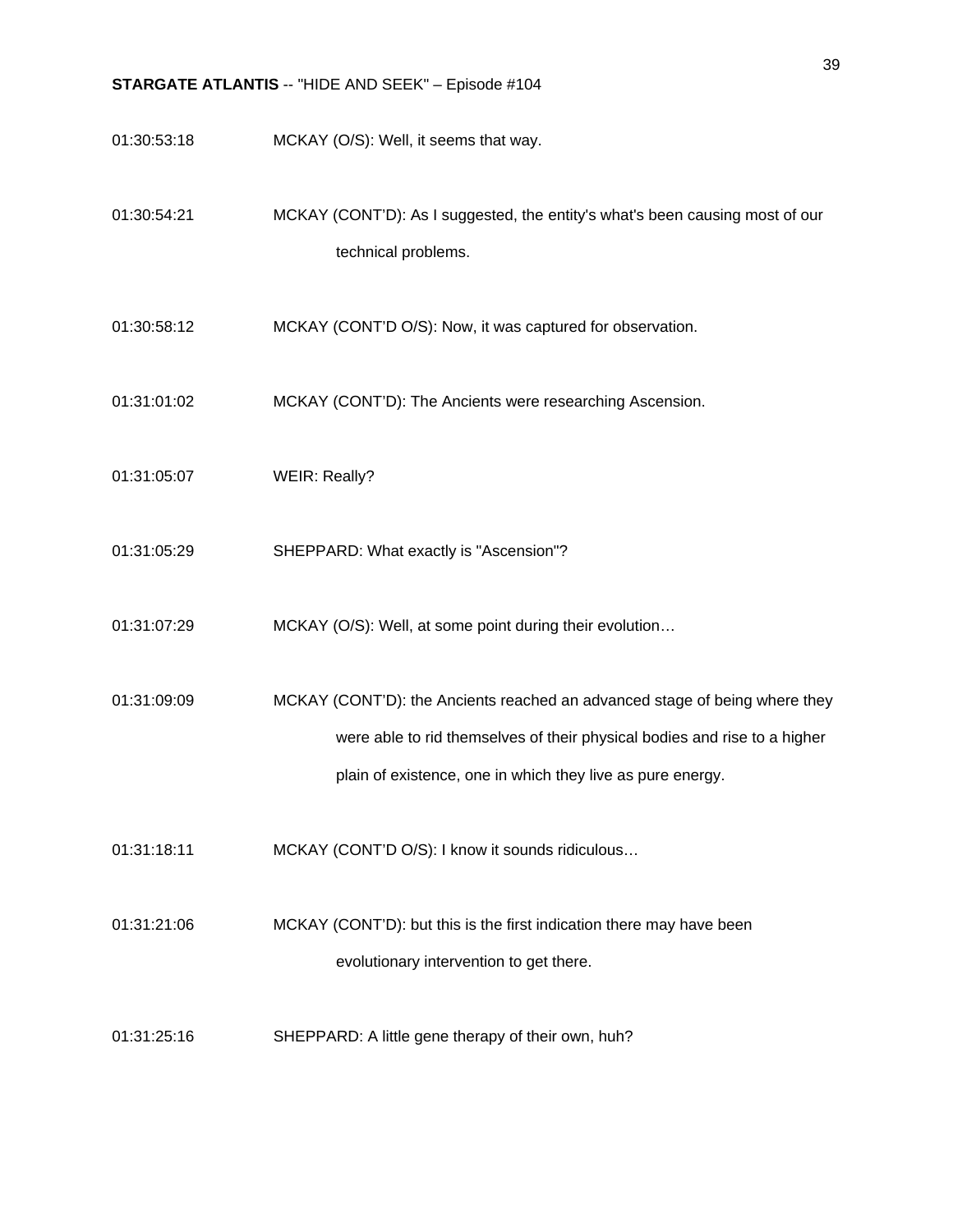| 01:31:27:23 | MCKAY (O/S): Well, I haven't read all the notes, but what I do know is that the      |
|-------------|--------------------------------------------------------------------------------------|
|             | entity                                                                               |
| 01:31:31:08 | MCKAY (CONT'D): is energy. It feeds on energy. Ford is lucky. I mean, the more       |
|             | it feeds, the bigger it gets. The bigger it gets, the more charged it                |
|             | becomes and the more deadly it will be.                                              |
| 01:31:39:04 | WEIR: Is it intelligent?                                                             |
| 01:31:40:28 | MCKAY: Well, according to the research, it is sentient, but if you're thinking about |
|             | trying to talk to it, you'd have more luck with a great white shark.                 |
| 01:31:46:17 | MCKAY (CONT'D O/S): This thing is going to                                           |
| 01:31:48:01 | MCKAY (CONT'D): suck the power out of our generators, and then it will kill us all.  |
| 01:31:51:28 | WEIR: All right. What do we do about it?                                             |
| 01:31:54:03 | MCKAY (O/S): The entity has been trapped in here since before                        |
| 01:31:55:12 | MCKAY (CONT'D): the Ancients abandoned the city.                                     |
| 01:31:56:18 | SHEPPARD: I know I'd be pissed.                                                      |
| 01:31:58:16 | MCKAY: And hungry. The point is this device was designed to attract it, capture it,  |
|             | and hold it for observation. There's still a chance we might be able to get          |
|             | it back inside. I'm just going to need a little more time to figure out how.         |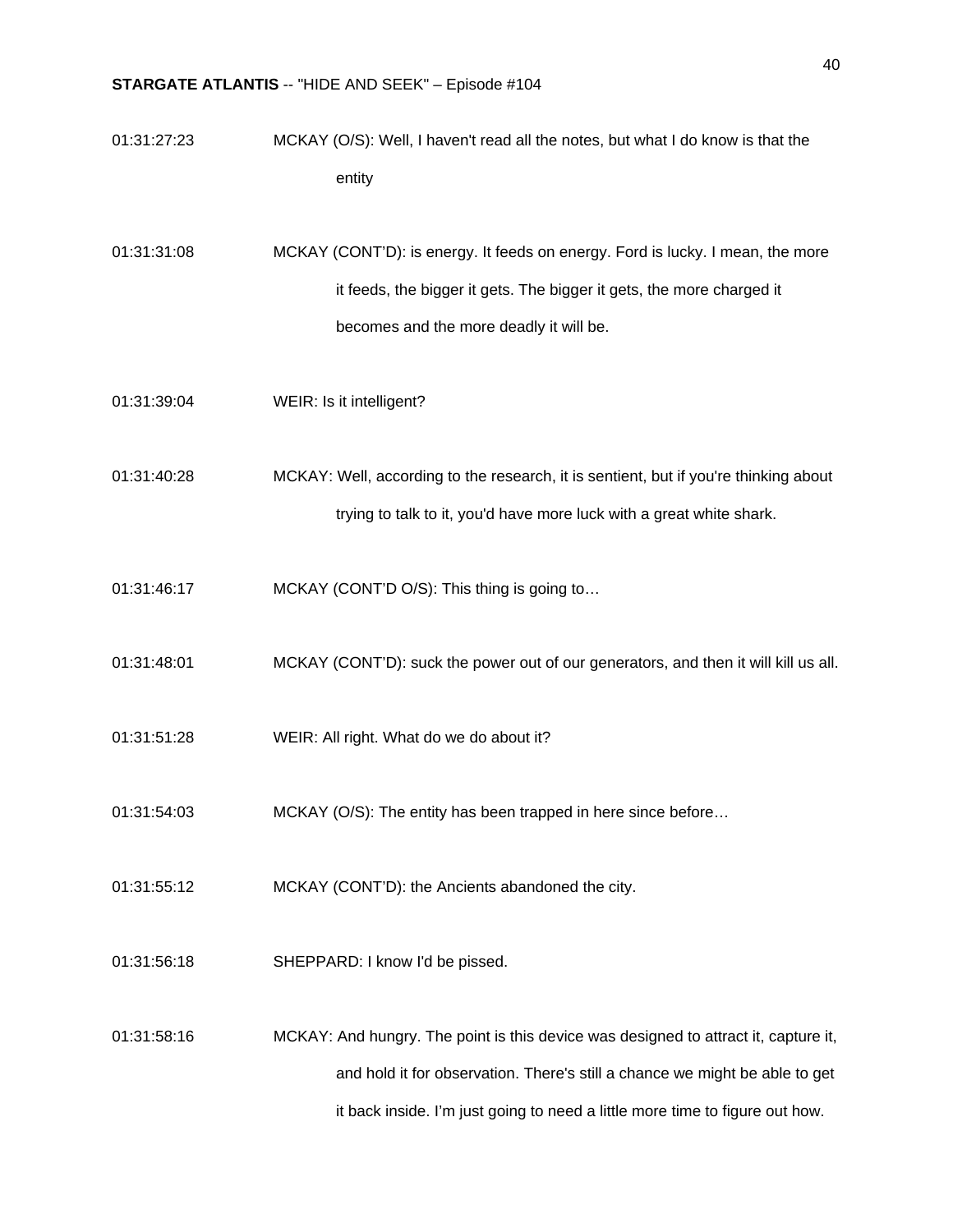| 01:32:21:20 | FORD: Hey.                                                                                                             |
|-------------|------------------------------------------------------------------------------------------------------------------------|
| 01:32:22:21 | TEYLA: Jinto has something he wishes to say.                                                                           |
| 01:32:25:21 | JINTO: I'm sorry. What happened to you was my fault.                                                                   |
| 01:32:32:02 | FORD: Where I come from, we've got a little saying-- "stuff happens."                                                  |
| 01:32:35:29 | FORD (CONT'D O/S): Actually, it's a little different, but                                                              |
| 01:32:38:13 | FORD (CONT'D): you didn't mean for this to happen, did you?                                                            |
| 01:32:41:26 | FORD (CONT'D): No. You're a good kid. You weren't doing anything wrong, which<br>means this isn't your fault, okay?    |
| 01:32:54:10 | FORD (CONT'D): Same as whenwhen we came to your planet, we didn't mean<br>for the Wraith show up. They just did.       |
| 01:32:59:04 | FORD (CONT'D O/S): That's why you're here.                                                                             |
| 01:33:00:28 | FORD (CONT'D): Your home was destroyed. You almost lost your dad. I don't<br>remember you getting mad at me over that. |
| 01:33:06:02 | JINTO: Stuff happens.                                                                                                  |
| 01:33:22:05 | WEIR: It's not falling for the same tricks anymore.                                                                    |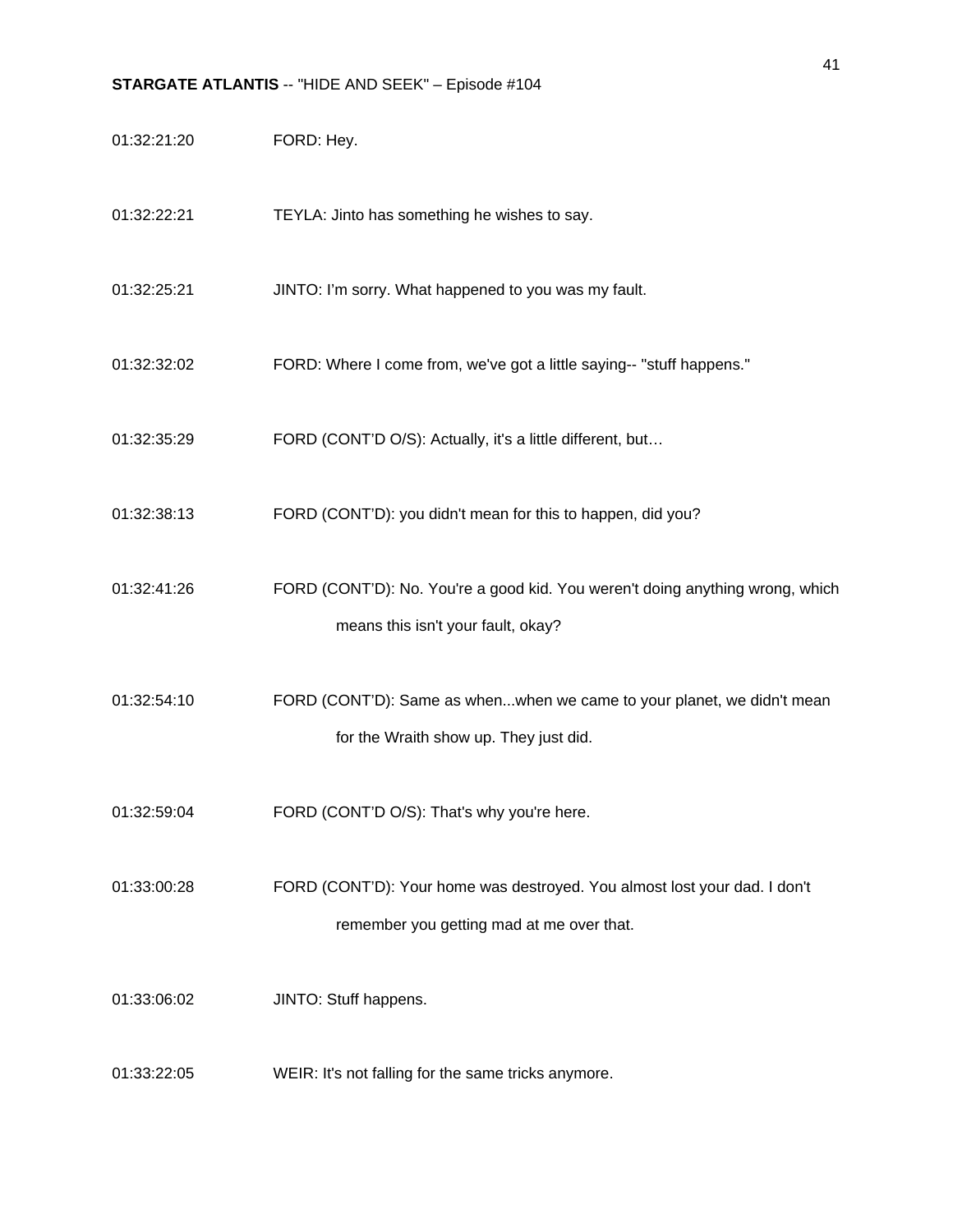- 01:33:24:21 SHEPPARD: How smart is this thing?
- 01:33:25:27 WEIR: Rodney?
- 01:33:26:27 MCKAY: I don't know, but this is much simpler than I thought. It's kind of like a mousetrap. This button here causes the device to emit an energy signature that attracts the creature. This one shuts it in. Now, the only downside is it looks like someone's actually going to have to be here to press the buttons.
- 01:33:43:07 SHEPPARD: I'll do it.
- 01:33:44:08 MCKAY: Okay.
- 01:33:46:01 WEIR: Wait a minute, Rodney. You're still wearing the shield. Isn't there a chance that if something went wrong, that would protect you?
- 01:34:05:25 WEIR (CONT'D): I had a feeling.
- 01:34:08:02 MCKAY: What do you mean?
- 01:34:09:19 MCKAY (CONT'D O/S): Had a feeling about what?
- 01:34:11:08 MCKAY (CONT'D): You think I wanted it to come off just now? You think I'm scared? I'm not scared. I'll stay. I'll do this.
- 01:34:16:08 SHEPPARD: No, that's okay. You might faint again.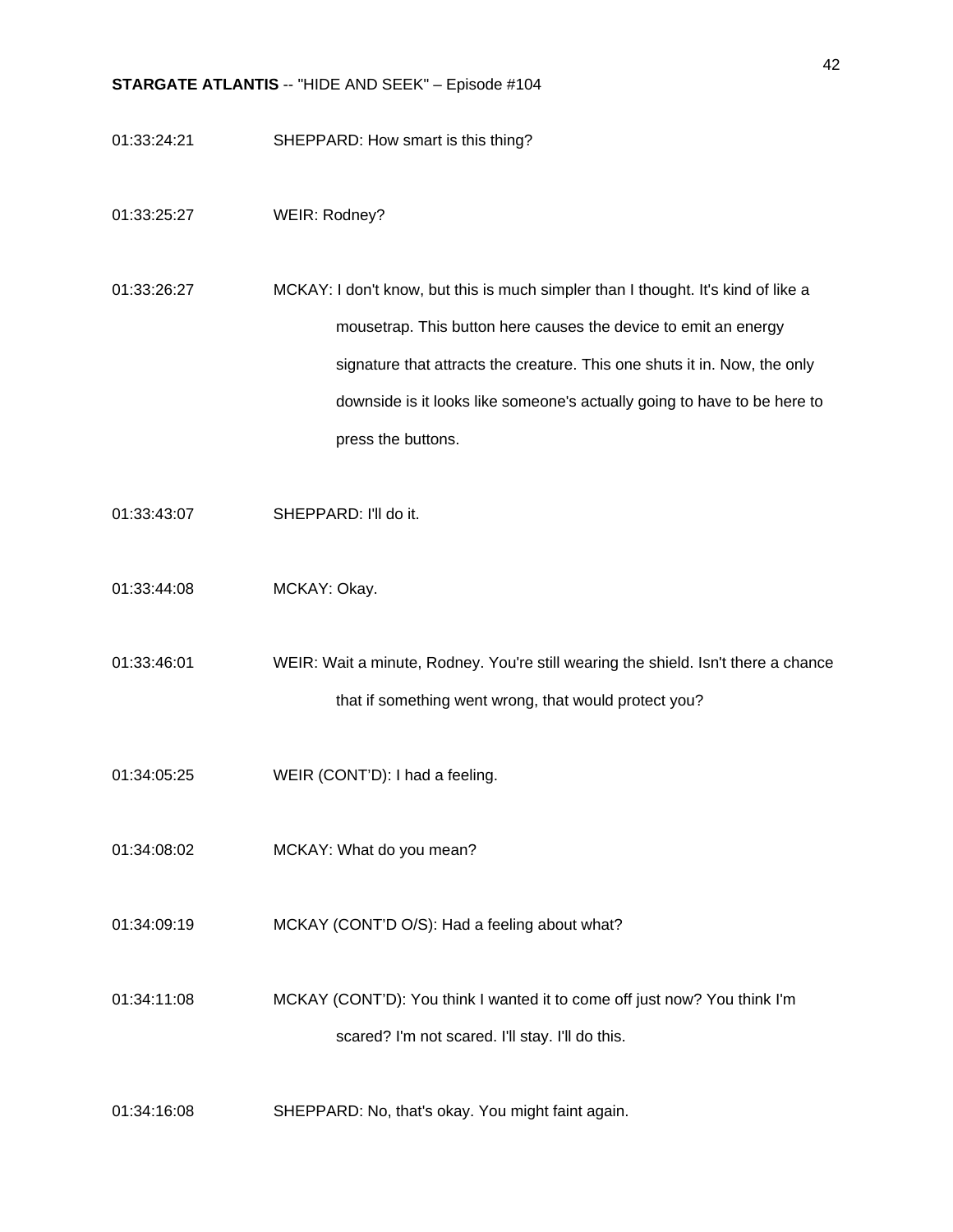| 01:34:18:18 | MCKAY: It--it's just not working anymore.                                                           |
|-------------|-----------------------------------------------------------------------------------------------------|
| 01:34:20:15 | MCKAY (CONT'D): Looksee, it doesn't work on you either.                                             |
| 01:34:22:24 | WEIR: Look, I just meant that it wasn't going to let you die.                                       |
| 01:34:25:01 | MCKAY: Well, it is just a coincidence that it happened to stop working now. God, I<br>need a drink. |
| 01:34:30:10 | SHEPPARD: Go.                                                                                       |
| 01:34:47:25 | JINTO: You always told me I shouldn't be afraid of the dark.                                        |
| 01:34:53:16 | HALLING: I was wrong.                                                                               |
| 01:34:54:22 | JINTO: I can't sleep now. What if the darkness comes?                                               |
| 01:34:59:20 | TEYLA (O/S): It won't.                                                                              |
| 01:35:02:01 | JINTO (O/S): How do you know?                                                                       |
| 01:35:04:15 | TEYLA: Because                                                                                      |
| 01:35:10:26 | TEYLA (CONT'D): It's afraid of fire.                                                                |
| 01:35:13:07 | JINTO: The darkness is afraid?                                                                      |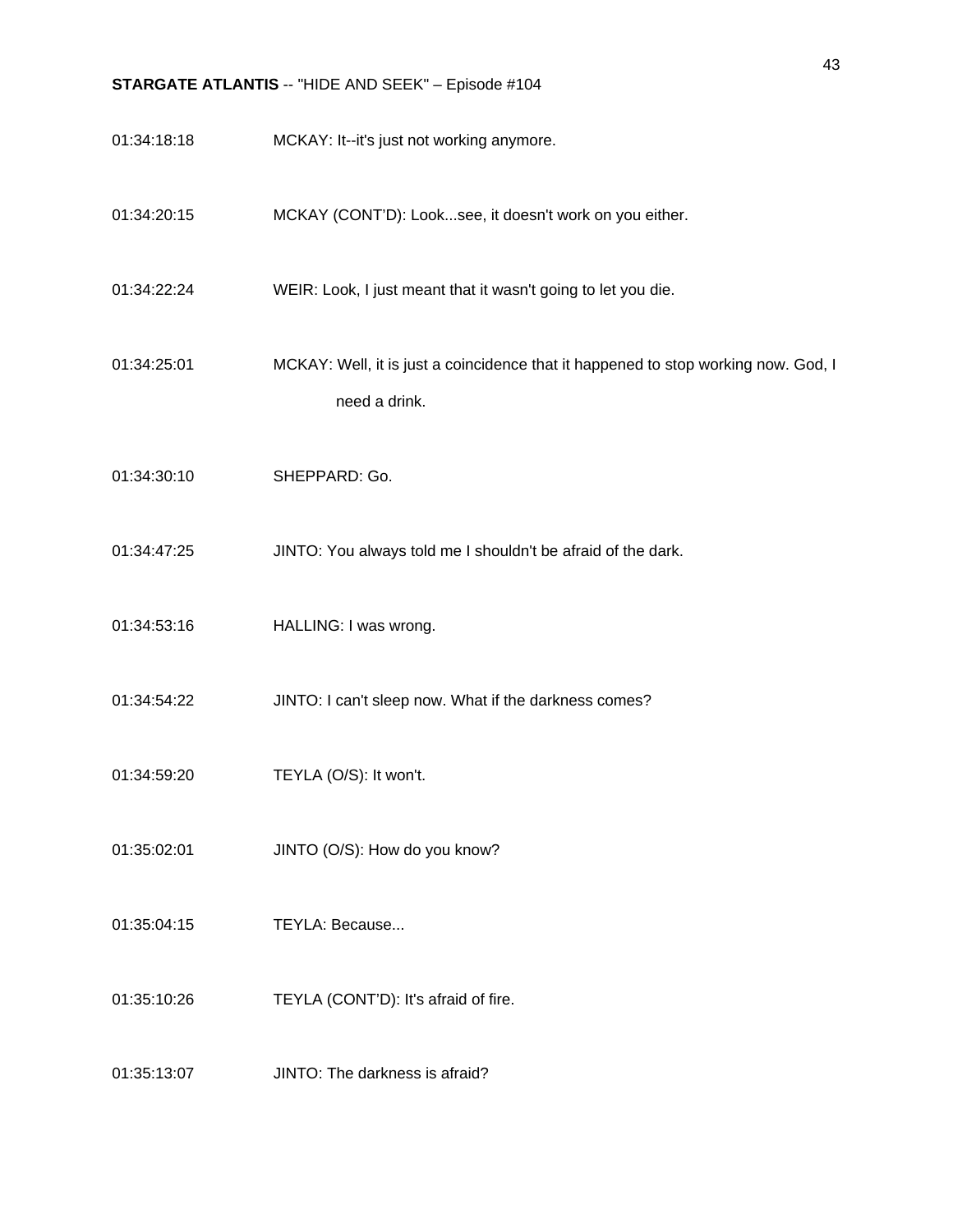- 01:35:19:20 TEYLA: Everything is afraid of something.
- 01:35:50:07 GRODIN: So the shield device just came off by itself?
- 01:35:53:26 WEIR: Yeah, it just stopped working. He even tried it on Sheppard.
- 01:35:58:14 GRODIN (O/S): It wouldn't work on Sheppard.
- 01:36:01:22 WEIR: Why not?
- 01:36:02:27 GRODIN: McKay didn't tell you? The text we studied said the shield imprints on the wearer. If we're right, it wouldn't work on anyone else.
- 01:36:14:07 MCKAY: Are we ready?
- 01:36:16:14 GRODIN: You do realize that when we shut everything down, we're going to lose the sensors. We're not going to be able to track it.
- 01:36:21:11 WEIR: We have security personnel posted around the living quarters. At least we have some warning.
- 01:36:30:24 WEIR (CONT'D O/S): Teyla told the Athosian…
- 01:36:30:24 WEIR (CONT'D): children that lightning a candle will help protect them.
- 01:36:35:10 MCKAY: And you're doing it because?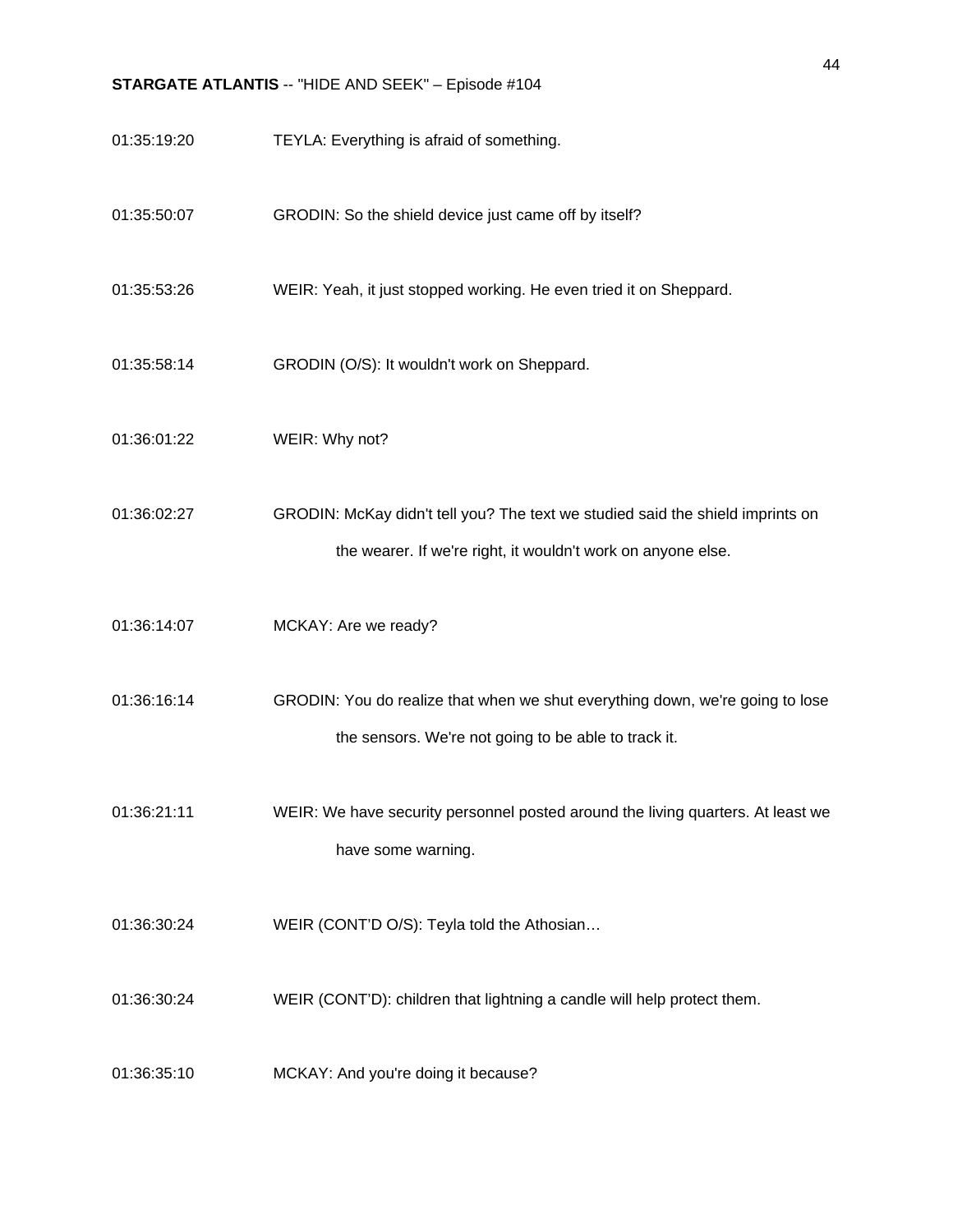- 01:36:36:14 WEIR: It's going to get dark in here.
- 01:36:38:28 MCKAY: Hmm.
- 01:36:44:00 WEIR (INTO RADIO): Okay, Major, go ahead.
- 01:36:55:20 WEIR: Now.
- 01:36:59:12 GRODIN (O/S): Shutting down power.
- 01:37:24:03 SHEPPARD (INTO RADIO): It's coming.
- 01:37:35:13 SHEPPARD (INTO RADIO): I think we're going to need a bigger boat.
- 01:37:38:04 MCKAY (V/O OVER RADIO): Size doesn't matter.
- 01:37:39:16 SHEPPARD (INTO RADIO): It's a myth.
- 01:37:40:18 MCKAY (INTO RADIO): It'll fit. The device traps the creature...
- 01:37:42:19 MCKAY (V/O OVER RADIO): in subspace. You just need to be sure it gets all the way inside the containment vessel.
- 01:37:50:04 SHEPPARD: All right, come on.
- 01:38:08:23 SHEPPARD (V/O OVER RADIO): Son of a bitch.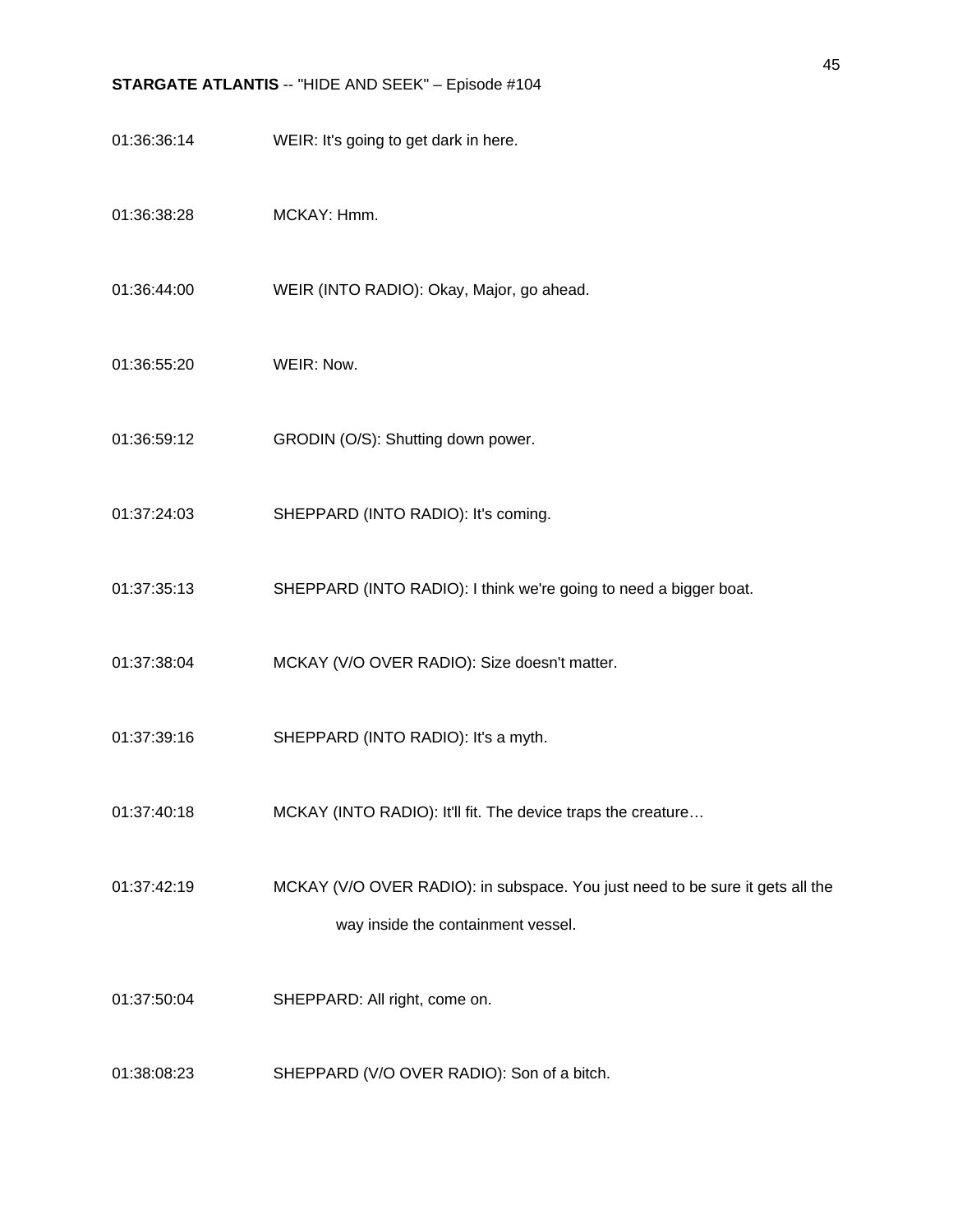- 01:38:11:13 WEIR (INTO RADIO): What happened?
- 01:38:12:16 SHEPPARD (V/O OVER RADIO): Damn thing took one look and went away.
- 01:38:14:10 SHEPPARD (INTO RADIO): It's a lot smarter than we thought.

## **END OF ACT FOUR**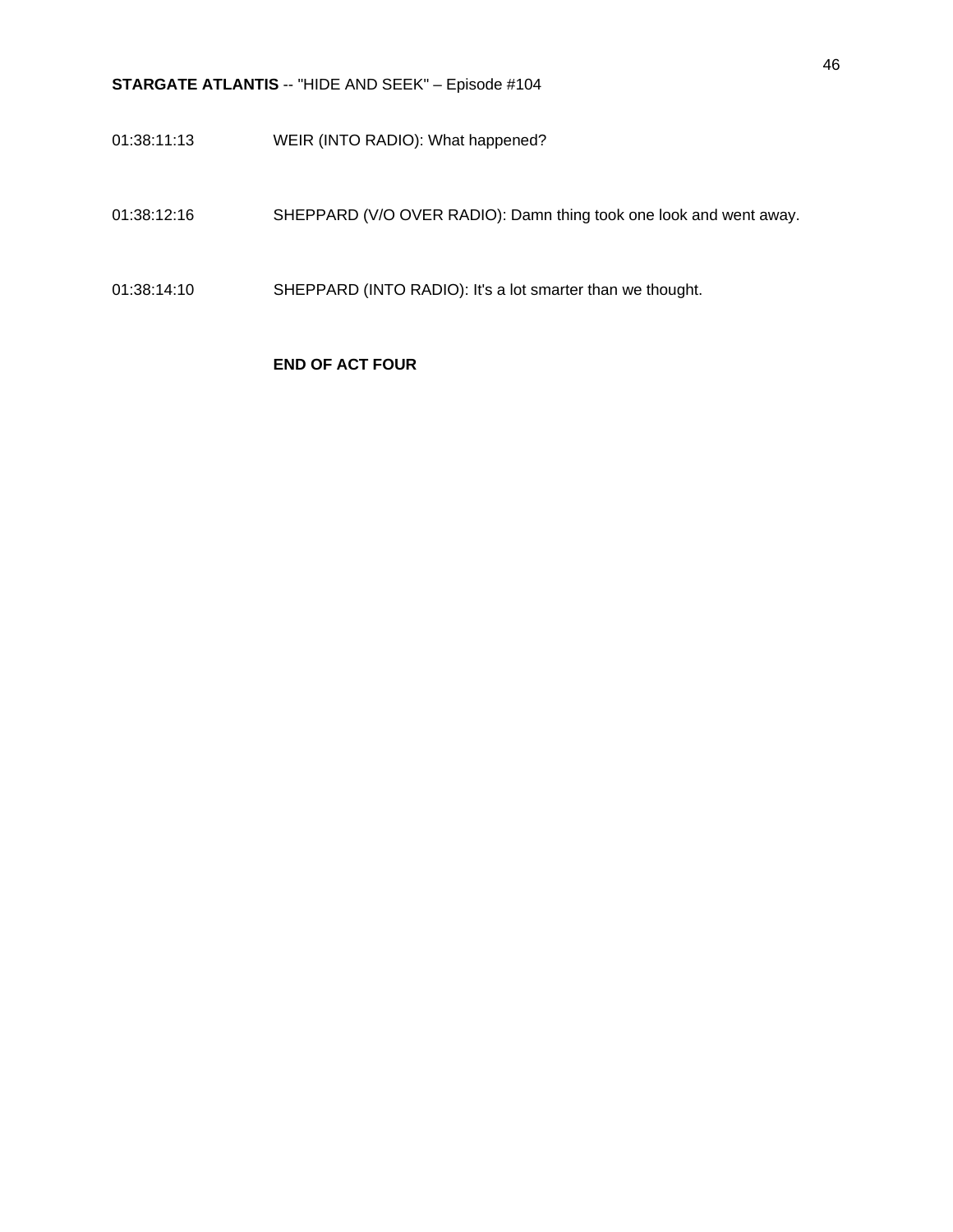## **ACT FIVE**

| 01:38:39:07 | WEIR (O/S): We need to know where it is right now.                        |
|-------------|---------------------------------------------------------------------------|
| 01:38:41:13 | GRODIN (O/S): We'll have to turn the power on to use the sensors.         |
| 01:38:43:15 | MCKAY (O/S): You can't do that.                                           |
| 01:38:44:15 | WEIR: Do it, just the operations tower.                                   |
| 01:38:50:27 | SHEPPARD: What now?                                                       |
| 01:38:52:28 | WEIR (O/S): It's headed this way.                                         |
| 01:38:53:25 | MCKAY: Because you turned the power back on.                              |
| 01:38:55:06 | WEIR: We can't go on like this.                                           |
| 01:38:56:13 | TEYLA: Do you think it wants to be here?                                  |
| 01:39:01:05 | SHEPPARD: What do you mean?                                               |
| 01:39:02:25 | TEYLA: It's been trapped here for thousands of years, alone.              |
| 01:39:05:14 | WEIR: It's not alone anymore.                                             |
| 01:39:06:26 | MCKAY: It doesn't think on that level. It thinks about eating. That's it. |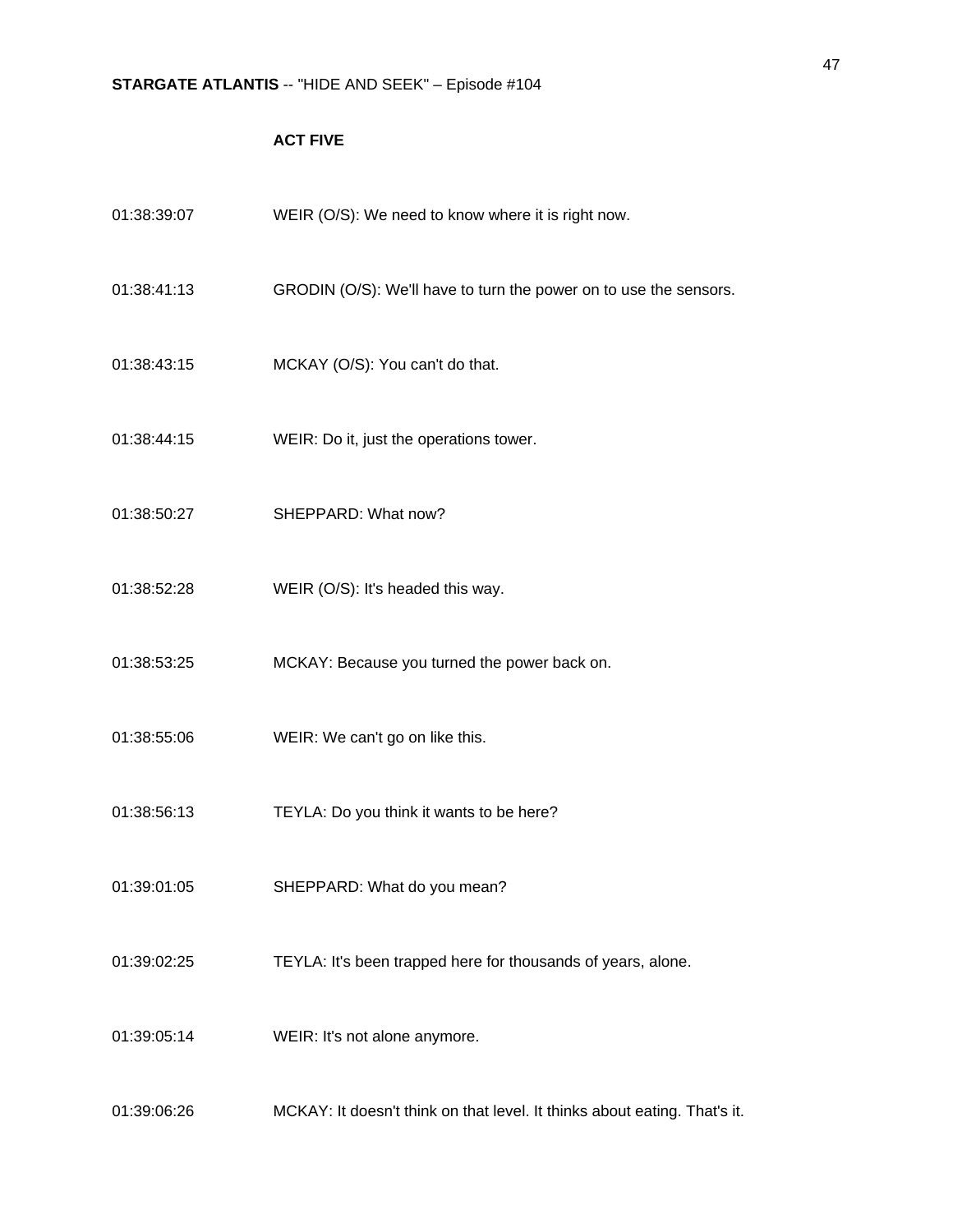- 01:39:09:20 SHEPPARD: You would know.
- 01:39:10:22 TEYLA: If we stay, it will kill us.
- 01:39:12:04 SHEPPARD: Unless we can kill it first.
- 01:39:13:15 MCKAY: Well, I don't see how.
- 01:39:14:19 TEYLA: Then either we must go, or it must. Maybe it wants to go. If we open the Stargate...
- 01:39:31:00 MCKAY: This is a bad idea.
- 01:39:32:27 WEIR: You said that already.
- 01:39:33:27 MCKAY: Well, it's worth saying again.
- 01:39:44:25 TEYLA: It's coming.
- 01:39:45:15 MCKAY (O/S): An open stargate…
- 01:39:47:00 MCKAY (CONT'D): is a huge power source. This thing is smart. It knew enough not to get trapped in the Ancient…
- 01:39:50:04 MCKAY (CONT'D O/S): containment vessel again. What makes you think…
- 01:39:51:22 MCKAY (CONT'D): it's going to follow a Naquadah generator into the wormhole?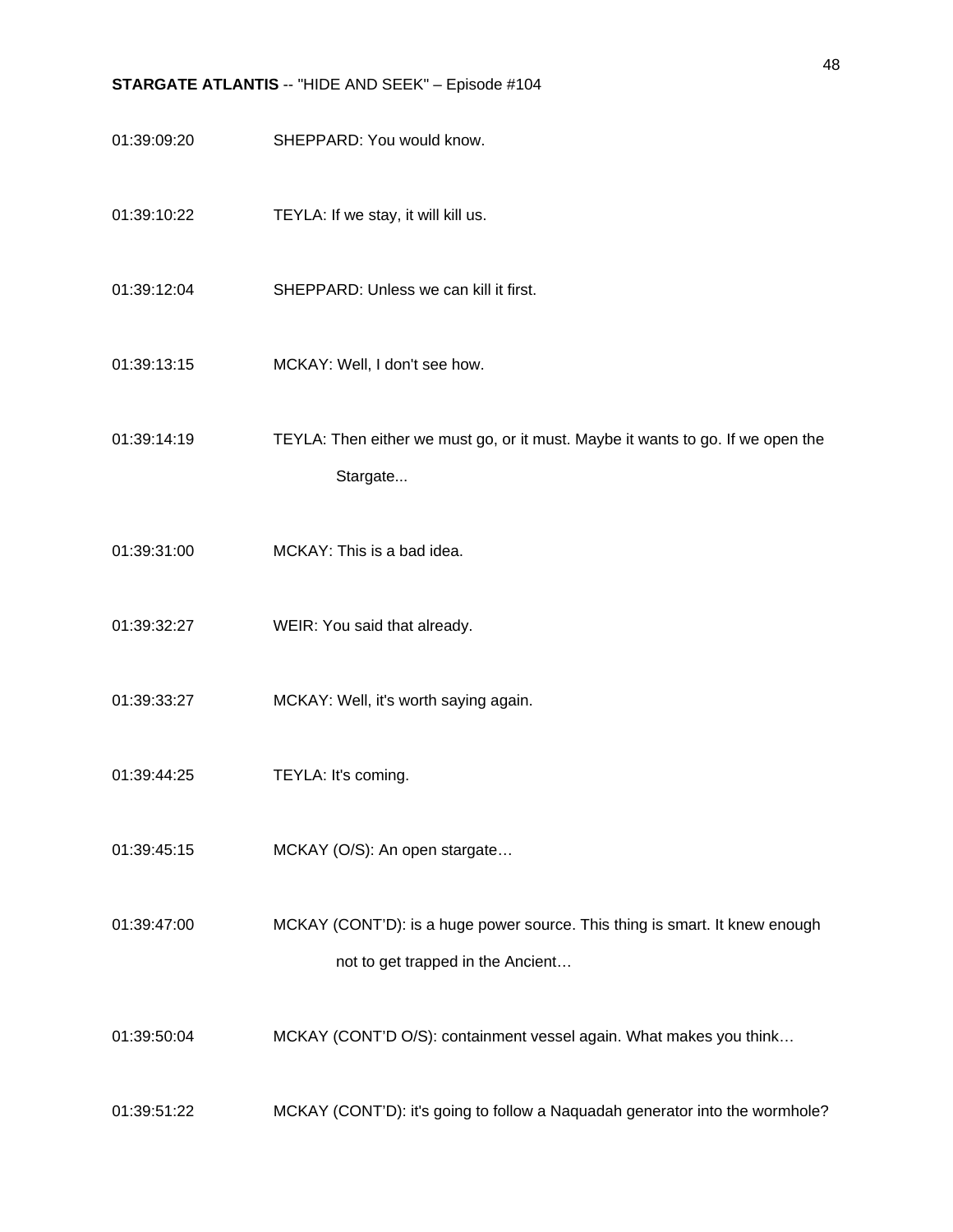- 01:39:54:03 SHEPPARD: You got a better idea?
- 01:39:59:02 MCKAY: Good luck.
- 01:40:01:04 WEIR: Are you okay?
- 01:40:06:10 **GRODIN** (O/S): It's almost here.
- 01:40:08:15 WEIR: Do you have an address?
- 01:40:09:18 GRODIN (O/S): M4X...
- 01:40:10:20 GRODIN (CONT'D): 337-- barren wasteland.
- 01:40:13:24 WEIR: Dial it.
- 01:40:18:18 WEIR: That was good thinking.
- 01:40:59:26 MCKAY (O/S): It's not going anywhere.
- 01:41:01:20 WEIR: I can't see if the MALP got through.
- 01:41:05:01 GRODIN: The entity could have drained the battery.
- 01:41:06:05 MCKAY: It could be feeding off the generator, off the Stargate. This is a disaster.

01:41:08:22 WEIR: Shut it down.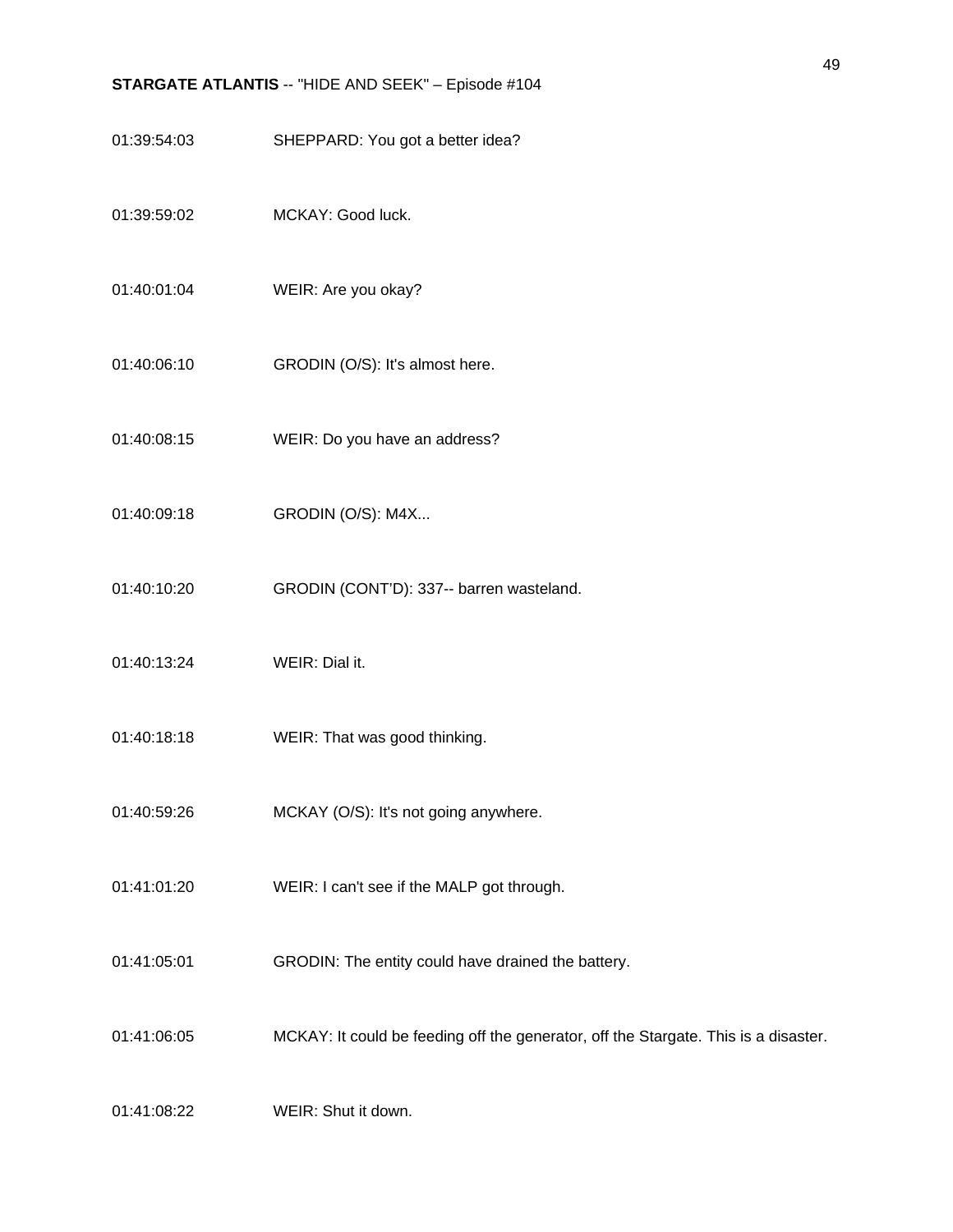- 01:41:13:00 MCKAY: I can't.
- 01:41:14:20 GRODIN: The consoles are dead.
- 01:41:20:17 WEIR (O/S): There must be something we can do.

01:41:22:00 GRODIN (O/S): We don't know if the MALP is still down there. It's possible that the entity will still go through the gate once it's depleted the energy, and the Naquadah generator on the MALP.

- 01:41:30:00 WEIR (O/S): Or it could just continue to feed off the gate's energy.
- 01:41:56:01 SHEPPARD: McKay.
- 01:42:09:02 WEIR: Rodney!
- 01:43:11:06 WEIR (O/S): McKay?
- 01:43:15:01 GRODIN (O/S): The power must have been drained by the entity.
- 01:43:17:16 SHEPPARD (O/S INTO RADIO): Medical team to the gate room.
- 01:43:19:16 WEIR (O/S): He's not burned.
- 01:43:20:18 WEIR (CONT'D): He's breathing.
- 01:43:25:21 WEIR (CONT'D): McKay?